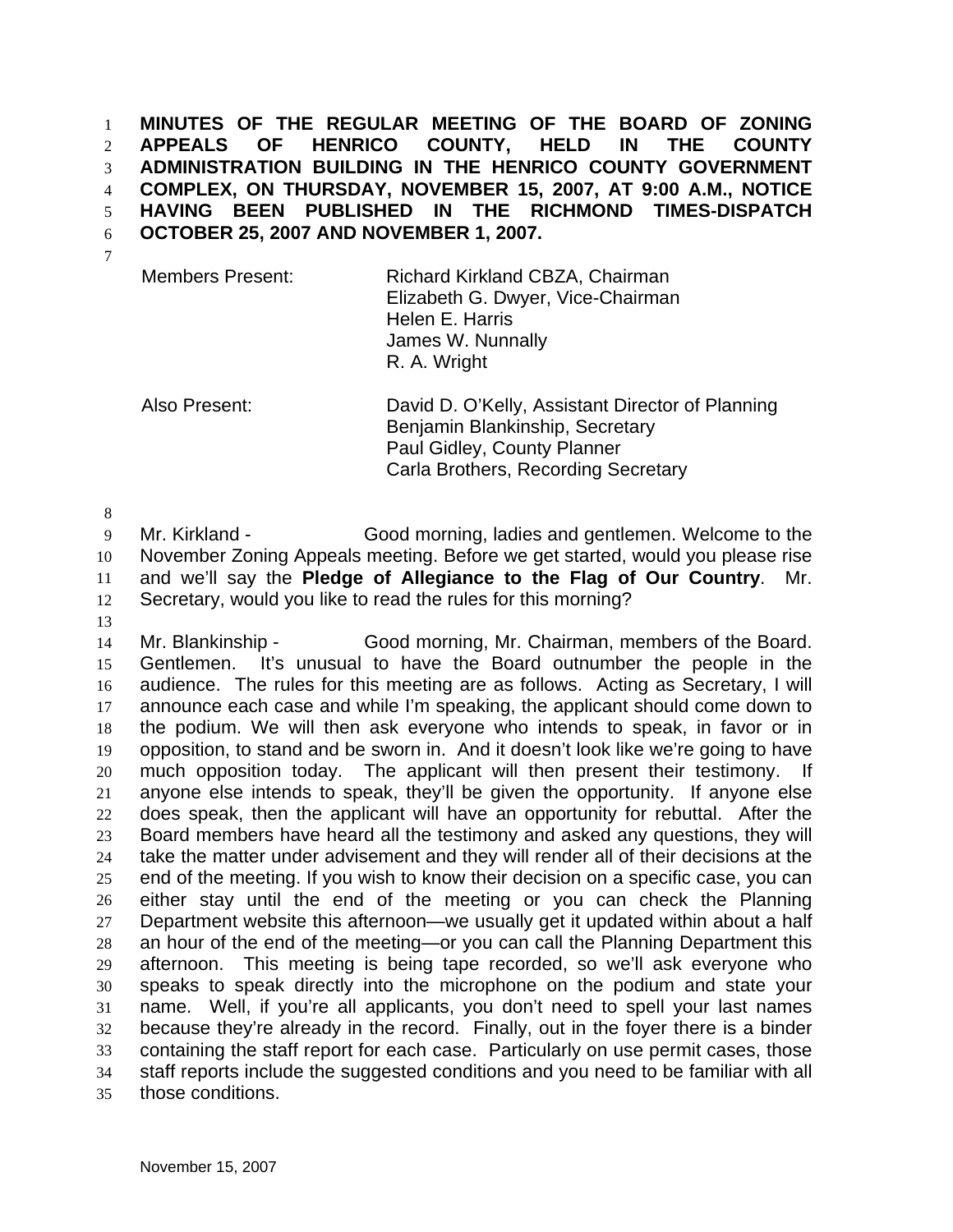36 37 38 39 40 41 42 43 44 45 46 47 48 49 50 51 52 53 54 55 56 57 58 59 60 61 62 63 64 65 66 67 68 69 70 71 72 73 74 75 76 77 78 79 80 81 Mr. Chairman, we do have one request for deferral this morning from Gillies Creek—again. They're absolutely certain this time that they'll be ready by December  $20<sup>th</sup>$ , but take that for what it's worth. It's costing them a lot of money, apparently, to defer each month. I think we have all the information from them. Now it's just a matter of getting VDOT's and New Kent County's responses. **UP-018-07 GILLIES CREEK INDUSTRIAL RECYCLING, LLC** requests a conditional use permit pursuant to Section 24-88(c) to develop a wetlands mitigation bank at 5500 White Oak Drive (Parcels 864-704-2093, 860- 709-5622 and 863-706-3470), zoned C-1, Conservation District (Varina). Ms. Dwyer - What is it we need from New Kent? Mr. Blankinship - Just their response. We just invited them to review the application and give us their side of the story since the traffic is going to have more of an impact on them. Mr. Nunnally - I move we defer it. I'd like to go to January, but December will be all right. Ms. Dwyer - Second. Mr. Kirkland - **Motion by Mr. Nunnally, seconded by Ms. Dwyer. All** those in favor say aye. All those opposed say no. The ayes have it, the motion carries. Affirmative: **Dwyer, Harris, Kirkland, Nunnally, Wright** 5 Negative: 0 Absent: 0 After an advertised public hearing, **UP-018-07, Gillies Creek Industrial Recycling, LLC** has been **deferred** until the December 20, 2007 meeting by request of the applicant. **A-037-07 ROBERT E. KERNEY** requests a variance from Section 24-94 to build a one-family dwelling at 3789 Darbytown Place (Parcel 827-692-6694), zoned A-1, Agricultural District (Varina). The lot width requirement is not met. The applicant has 135 feet lot width where the Code requires 150 feet lot width. The applicant requests a variance of 15 feet of lot width (Varina). Mr. Kirkland - Anyone else wish to speak on A-037-07, Robert E. Kerney? If you would sir, raise your right hand and be sworn in.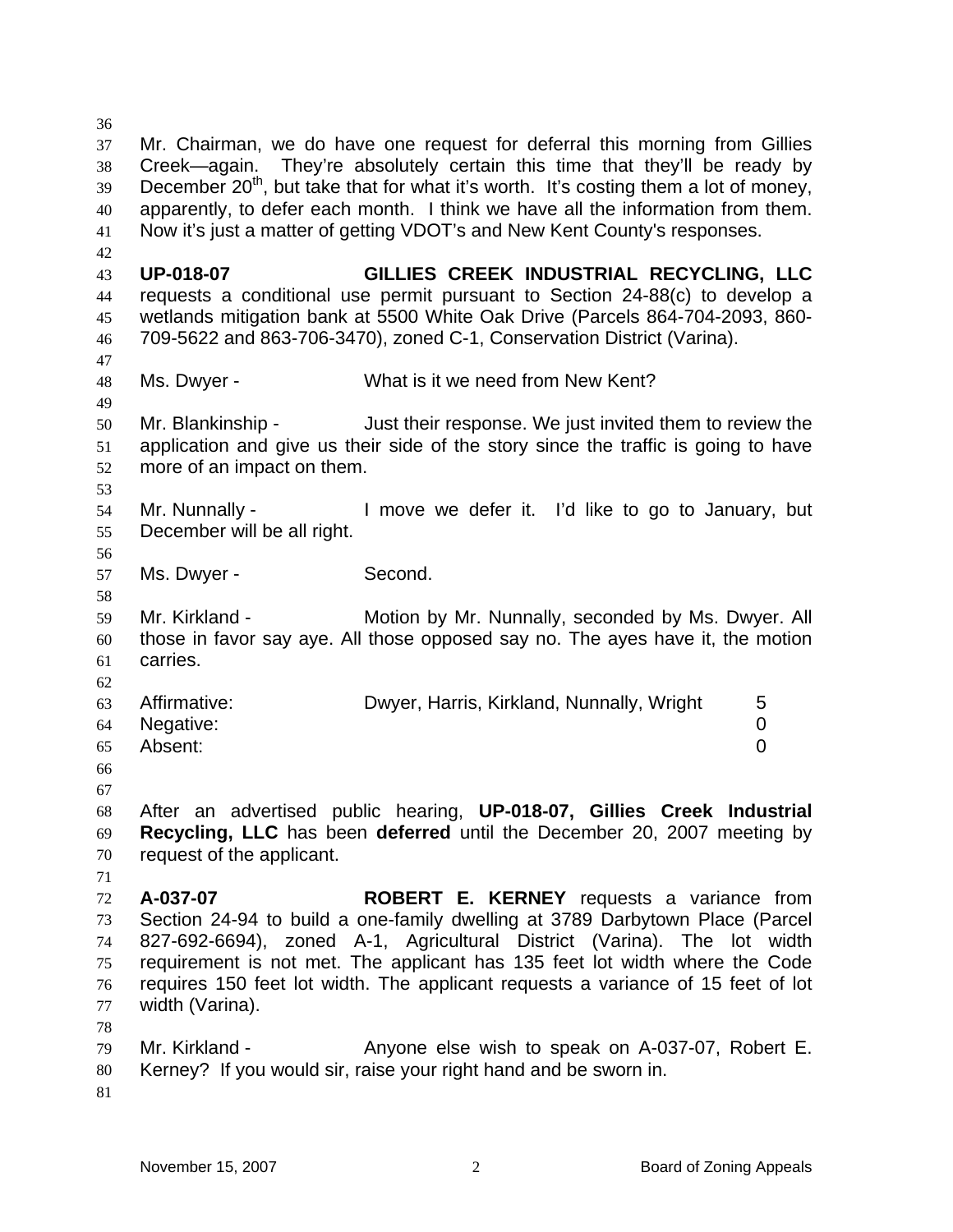Mr. Blankinship - Do you swear the testimony you're about to give is the truth and nothing but the truth so help you God? Mr. Kerney - **I** do. Mr. Kirkland - Would you state your name for the record, sir? Mr. Kerney - **Robert E. Kerney.** Mr. Kirkland - Ckay. What would you like us to do? Mr. Kerney - Basically, you have in the package one letter from the homeowner to the west of me. They had completed their house two years ago and their drain field is approximately two feet from the property line, so I cannot go west. At the time, I couldn't locate this letter from Mr. and Mrs. Armistead. Can I present the letter from them? Ms. Dwyer - The State these the residents at 3801 Darbytown Place? Mr. Kerney - Correct. To the east of the property. They, last year, just completed a three-car garage, which is 10 feet from the property line. So, there is really no place for me to go, left or right. So, I need permission to go ahead and build with 135 feet. Mr. Nunnally - Are you building this for yourself personally sir? Mr. Kerney - Yes sir. Mr. Nunnally - You're going to live in it. Mr. Kerney - Yes sir. Mr. Nunnally - What type of house? Mr. Kerney - It's a ranch with a two-car garage. As you can see, it's L-shaped. The porch and proceeding south is going to be the garage area. The house, basically, is going to be 30 by 50. With the garage attached, it would be 45 feet in overall width. Mr. Blankinship - What is the existing structure on the property? Mr. Kerney - The Music School Hit's a temporary shed. Mr. Blankinship - When you "temporary" shed, is that to be removed or?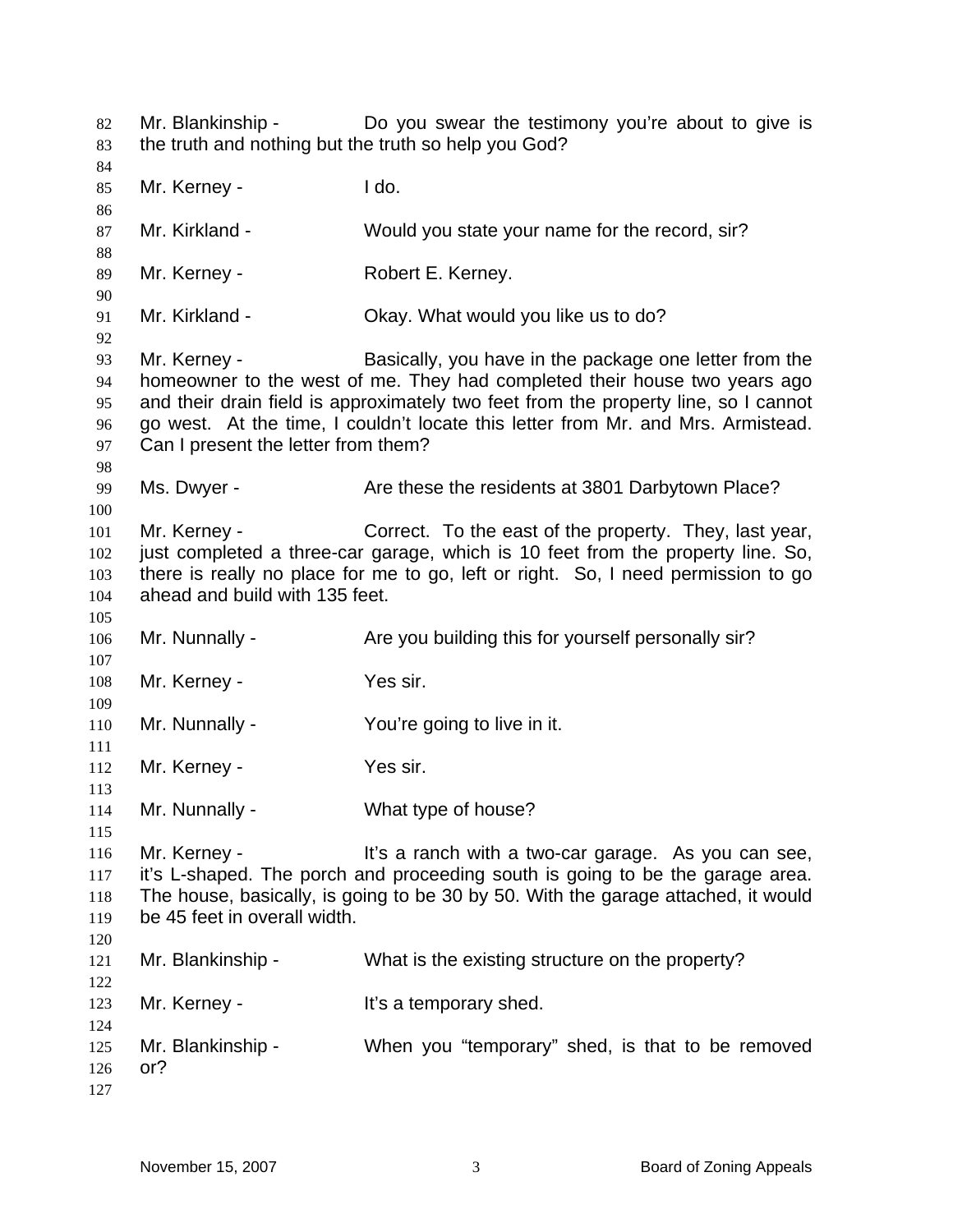Mr. Kerney - After the house is put up, if it's not a problem with the County, continue using it as a shed. Mr. Wright - What is the size of it, sir? Mr. Kerney - The size of it? Ten by fifteen. Mr. Blankinship - The information you submitted was not to an engineering scale of detail. That shed cannot be in the side yard; it would have to be in the rear yard of the dwelling when it's built. I just want to make sure you're aware of that. Mr. Kerney - There will be sufficient space for that, yes. Ms. Dwyer - Where would you place the home on the property? Mr. Kerney - Approximately 100 feet from Darbytown Place, and then approximately 43 feet and a half from the western property line, and approximately 43-1/2 feet from the eastern property line. Ms. Dwyer - This drawing that we have is not to scale. Mr. Kerney - No. Ms. Dwyer - So, what you're saying, Mr. Blankinship, is as it's shown, the shed is improperly located? Mr. Blankinship - Right. That accessory structure has to be behind the house, it can't be beside. Mr. Kerney - As you can see, there's plenty of property behind the proposed dwelling. Mr. Blankinship - Oh, can the shed be moved? Mr. Kerney - Yes. Mr. Blankinship - Ch, okay. Mr. Kerney - The No, it's not permanent. It's setting up on blocks and held down similar to what you would use for a mobile home. Mr. Blankinship - Okay. Ms. Harris - The Motice that your application had 137.41 feet, and then it was corrected to 135. Who corrected it and why?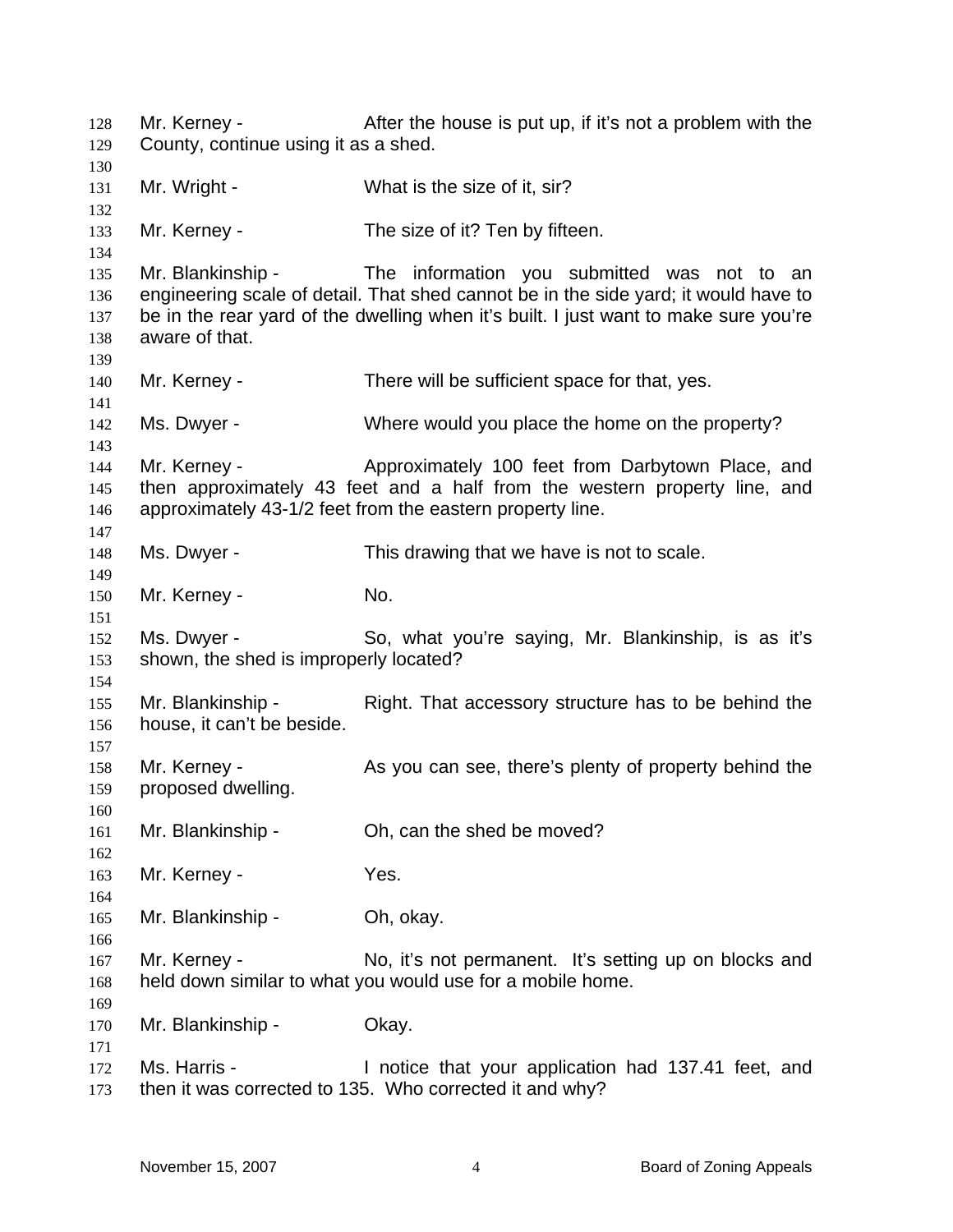| 174 |                                                                            |                                                                                 |  |  |
|-----|----------------------------------------------------------------------------|---------------------------------------------------------------------------------|--|--|
| 175 | Mr. Blankinship -                                                          | We corrected it, Mrs. Harris. The frontage is 137 feet                          |  |  |
| 176 |                                                                            | wide, but we measure the lot width, as you know, at the setback, at the 50-foot |  |  |
| 177 | setback line. The property lines do converge somewhat as they go back. So, |                                                                                 |  |  |
| 178 |                                                                            | that's an estimate just to make sure that we're on the safe side.               |  |  |
| 179 |                                                                            |                                                                                 |  |  |
| 180 | Mr. Kerney -                                                               | For my clarification, I still have 137.41.                                      |  |  |
| 181 |                                                                            |                                                                                 |  |  |
| 182 | Mr. Blankinship -                                                          | At the road frontage, yes.                                                      |  |  |
| 183 |                                                                            |                                                                                 |  |  |
| 184 | Mr. Kerney -                                                               | Right.                                                                          |  |  |
| 185 |                                                                            |                                                                                 |  |  |
| 186 | Mr. Blankinship -                                                          | But we measure the lot width at the 50-foot setback.                            |  |  |
| 187 |                                                                            |                                                                                 |  |  |
| 188 | Mr. Kerney -                                                               | Okay.                                                                           |  |  |
| 189 |                                                                            |                                                                                 |  |  |
| 190 | Ms. Dwyer -                                                                | So, when you purchased this parcel, it had already                              |  |  |
| 191 |                                                                            | been separated from the parcel that fronts on Darbytown, the new Darbytown      |  |  |
| 192 | Road?                                                                      |                                                                                 |  |  |
| 193 |                                                                            |                                                                                 |  |  |
| 194 | Mr. Kerney -                                                               | Correct.                                                                        |  |  |
| 195 |                                                                            |                                                                                 |  |  |
| 196 | Ms. Dwyer -                                                                | That division was made in '95?                                                  |  |  |
| 197 |                                                                            |                                                                                 |  |  |
| 198 | Mr. Kerney -                                                               | Yes ma'am.                                                                      |  |  |
| 199 |                                                                            |                                                                                 |  |  |
| 200 | Ms. Dwyer -                                                                | As I understand it-                                                             |  |  |
| 201 |                                                                            |                                                                                 |  |  |
| 202 | Mr. Kerney -                                                               | I purchased the property in February of '97.                                    |  |  |
| 203 |                                                                            |                                                                                 |  |  |
| 204 | Ms. Dwyer -                                                                | All right. Before 295 was built, what is now Darbytown                          |  |  |
| 205 | Place was Darbytown Road.                                                  |                                                                                 |  |  |
| 206 |                                                                            |                                                                                 |  |  |
| 207 | Mr. Blankinship -                                                          | Yes ma'am.                                                                      |  |  |
| 208 |                                                                            |                                                                                 |  |  |
| 209 | Ms. Dwyer -                                                                | What is now Darbytown Road did not exist, I assume.                             |  |  |
| 210 |                                                                            |                                                                                 |  |  |
| 211 | Mr. Blankinship -                                                          | That's correct.                                                                 |  |  |
| 212 |                                                                            |                                                                                 |  |  |
| 213 | Ms. Dwyer -                                                                | Okay. So, the only frontage this property had, even                             |  |  |
| 214 | before '95, was the frontage it now has-                                   |                                                                                 |  |  |
| 215 |                                                                            |                                                                                 |  |  |
| 216 | Mr. Blankinship -                                                          | Yes ma'am.                                                                      |  |  |
| 217 |                                                                            |                                                                                 |  |  |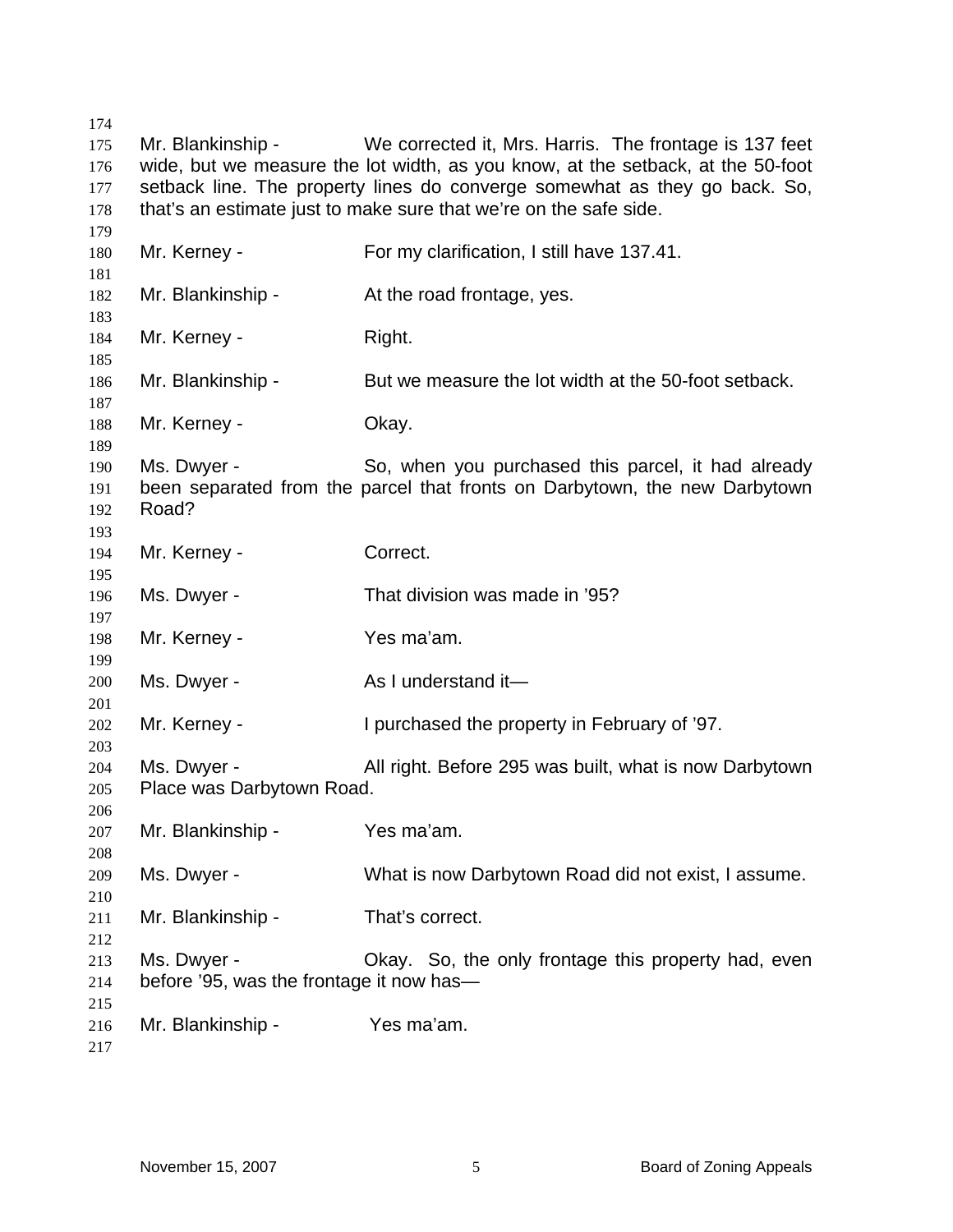Ms. Dwyer - —on Darbytown Place. So, there's been no division of the property that has caused the property to be out of compliance with the zoning ordinance. That's what I'm getting at, 218 219 220

221

223

225

222 Mr. Kerney - **Not since '97, ma'am.** 

224 Ms. Dwyer - Well, even before that, because—

226 227 228 229 230 231 232 233 234 235 236 237 238 239 Mr. Kerney - Even before that the whole section there from 295 down even across existing Darbytown Road was farmland, and was gradually subdivided by the children of the previous owners. As the lots were sold off, my particular lot was sold to a Mrs. Sweeny. At the time, it was 3.1 acres. I'm not very clear on some of the reasons for some of these subdivisions dividing up the property to the existing part. 3830 was, at one time, part of the lot and it was subdivided. And then prior to that, approximately 12 feet of that lot was portioned off to 3801 to a Mrs. Morris. And then the lot at one time was part of 3773. So, over a number of years, that property has been divided and divided again. Mr. Sweeny assured me at the time that I could put a house on the lot. He had planned to put a house there, which measured 50 by 25, with the Health Department's okay to put in a well and a septic system. At the time, I didn't have any question as to being able to build my own home on that property. At that time, I felt fairly assured that I could build.

240

241 242 243 Ms. Dwyer - Mr. Blankinship, would staff say that the exception under the statute being applied here is exceptional topography or unusual size and shape, or both?

244

248

251

253

245 246 247 Mr. Blankinship - The state is narrower than the other lots in that stretch. The other lots are all over 150 feet wide and this one is less. "Exceptional" is kind of a strong word.

249 250 Ms. Dwyer - The Right. I wouldn't say that applies here. It's not exceptionally narrow; it just doesn't have enough road frontage.

252 Mr. Blankinship - Too narrow.

254 255 Ms. Dwyer - But it does have a steep grade. As I look, maybe 24 feet from the front to the rear of the property.

256

260

257 258 259 Mr. Kerney - The actual drop-off is a gradual downhill slope, but it doesn't really drop off until about almost 200 feet from Darbytown Place. The incline is much steeper going down to the stream.

261 262 Ms. Dwyer - The My concern is as we're asked to approve these lots that don't comply with the subdivision ordinance, what other problems are we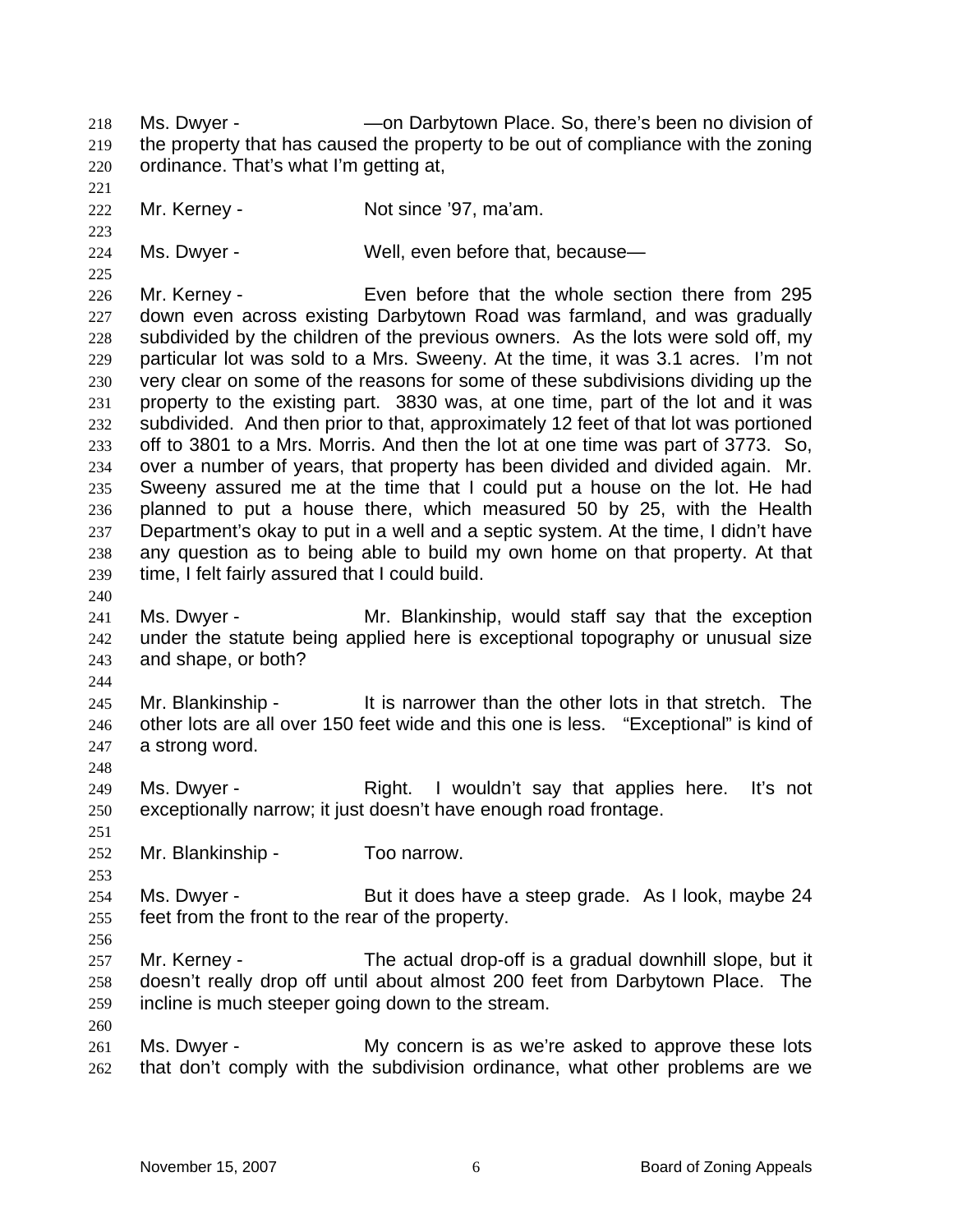creating for the future. I see the potential for someone to come in the future and try to build on this back sort of rectangular portion. 263 264 265 266 267 268 269 270 271 272 273 274 275 276 277 278 279 280 281 282 283 284 285 286 287 288 289 290 291 292 293 294 295 296 297 298 299 300 301 302 303 304 305 306 307 308 Mr. Kerney - My intention is to leave it natural. The front acreage is already cleared. It was at one time a field. The rest of it is wooded and I would like to have it remain that way. One of the things is because of this stream running through the property. Mr. Nunnally - One of the conditions on here says, "Any future division of property will require the owner to apply for and receive subdivision approval from the County." Mr. Blankinship - Which would require a public street. Mr. Wright - Also, the staff report says that the topography of the property prevents much use of the rest of it. "Slopes steeply at the rear." Mr. Kerney - As I said, I have no intentions to further develop the wooded section of the property. I would very much like to keep it that way. Ms. Dwyer - What kind of house are you going to build on the property? Mr. Kerney - A rancher. Ms. Dwyer - What square footage? Mr. Kerney - The As I stated, the house itself is 30 by 50, and then the garage area will be 45 feet on the east end. So, you're talking about 2,000 square feet. Mr. Wright - Is it going to be brick or frame or what? Mr. Kerney - The State of the frame. And then what I plan to do in stages is put a brick frontage on the house. Ms. Dwyer - There's nothing in here about where the house will be located. There's nothing in the conditions about where the house will be located or what minimum development standards or building standards will apply to the house. So, one thing we might want to consider, if the Board decides to vote favorably on this, is whether we would want to put that as part of the conditions. Mr. Kerney - In my package I submitted, there was a plan, if I can show Mr. Blankinship. Mr. Wright - The How far past the building line, Mr. Blankinship?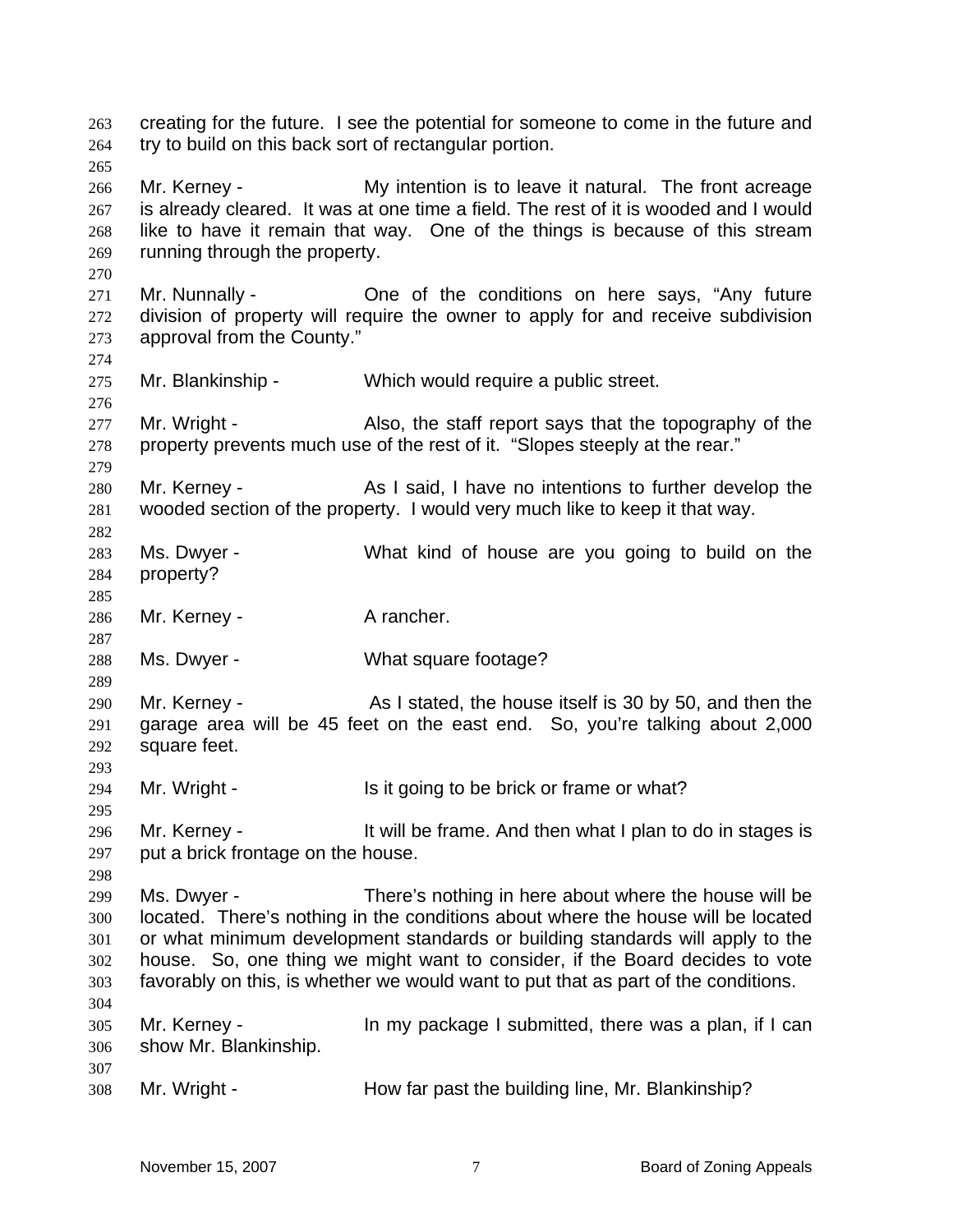| 309 |                                                     |                                                                                       |
|-----|-----------------------------------------------------|---------------------------------------------------------------------------------------|
| 310 | Mr. Kirkland -                                      | Is that 110 feet back?                                                                |
| 311 |                                                     |                                                                                       |
| 312 | Mr. Blankinship -                                   | Yes. What's required is 50 feet, and the house at                                     |
| 313 | 3801 is just a little bit over 50 feet.             |                                                                                       |
| 314 |                                                     |                                                                                       |
| 315 | Mr. Wright -                                        | It could not be approved if it were any closer to that.                               |
| 316 | That's the building line required by the ordinance. |                                                                                       |
| 317 |                                                     |                                                                                       |
| 318 | Ms. Dwyer -                                         | Right. He has represented on the drawing that it will                                 |
| 319 |                                                     | be farther back. I don't have a preference, but I just know in the past when it's not |
| 320 |                                                     | been specific, if it matters to anybody on the Board, we might want to be specific    |
| 321 | about that.                                         |                                                                                       |
| 322 |                                                     |                                                                                       |
| 323 | Mr. Kerney -                                        | Basically, I need approval from the Board here to                                     |
| 324 |                                                     | build and then I can have a surveyor do an actual plot survey showing exactly         |
| 325 | where the building is going to be located.          |                                                                                       |
| 326 |                                                     |                                                                                       |
| 327 | Mr. Kirkland -                                      | You drew on this sketch. You've got 110 feet. Would                                   |
| 328 |                                                     | you have any problem with your house being 110 feet back from the road? If we         |
| 329 |                                                     | approve this, we might include this plan as part of the approval. Therefore, your     |
| 330 |                                                     | house would have to be 110 feet back from the road, if we approve this plan           |
| 331 | along with the case.                                |                                                                                       |
| 332 |                                                     |                                                                                       |
| 333 | Mr. Kerney -                                        | I have no problem. That is my intention-                                              |
| 334 |                                                     |                                                                                       |
| 335 | Mr. Kirkland -                                      | Okay.                                                                                 |
| 336 |                                                     |                                                                                       |
| 337 | Mr. Kerney -                                        | —where the house will be located. That number is                                      |
| 338 | what I submitted.                                   |                                                                                       |
| 339 |                                                     |                                                                                       |
| 340 | Mr. Kirkland -                                      | Okay.                                                                                 |
| 341 |                                                     |                                                                                       |
| 342 | Mr. Blankinship -                                   | Based on the information we have, then, you are                                       |
| 343 | going to have to move that accessory structure.     |                                                                                       |
| 344 |                                                     |                                                                                       |
| 345 | Mr. Kerney -                                        | Right.                                                                                |
| 346 |                                                     |                                                                                       |
| 347 | Mr. Blankinship -                                   | So, that's in the record.                                                             |
| 348 |                                                     |                                                                                       |
| 349 | Mr. Kerney -                                        | Okay.                                                                                 |
| 350 |                                                     |                                                                                       |
| 351 | Mr. Kirkland -                                      | Any other questions?                                                                  |
| 352 |                                                     |                                                                                       |
| 353 | Ms. Harris -                                        | One quick question. I see reference that you must                                     |
| 354 | determine if there is RPA on the site.              |                                                                                       |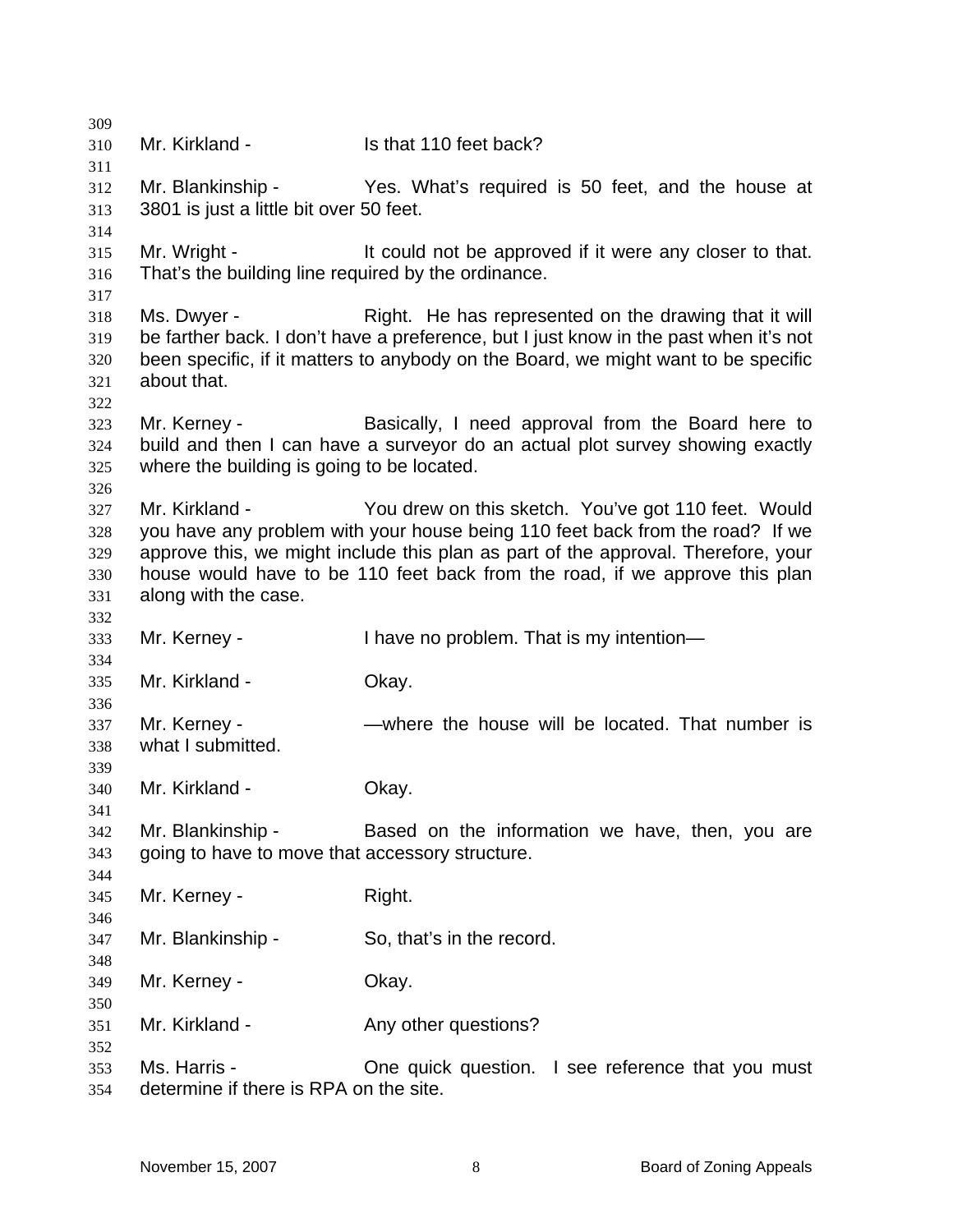| 355        |                                     |                                                                                   |
|------------|-------------------------------------|-----------------------------------------------------------------------------------|
| 356        | Mr. Kerney -                        | I don't understand the question.                                                  |
| 357        |                                     |                                                                                   |
| 358        | Ms. Harris -                        | Condition #4. Are there reasons that we suspect—                                  |
| 359        |                                     |                                                                                   |
| 360        | Mr. Blankinship -                   | The<br>Yes.<br>received<br>comment<br>from<br>the<br>we                           |
| 361        |                                     | Environmental Division of the Department of Public Works was that they believed   |
| 362        |                                     | there may be RPA on the site. That's Resource Protection Area. It's part of the   |
| 363        | Chesapeake Bay-                     |                                                                                   |
| 364        |                                     |                                                                                   |
| 365        | Mr. Kerney -                        | Right.                                                                            |
| 366        |                                     |                                                                                   |
| 367        | Mr. Blankinship -                   | It's just the standard requirement that he would have                             |
| 368        | to delineate that anyway.           |                                                                                   |
| 369        |                                     |                                                                                   |
| 370        | Mr. Kirkland -                      | Any other questions, Ms. Harris?                                                  |
| 371        | Ms. Harris -                        | No sir.                                                                           |
| 372        |                                     |                                                                                   |
| 373        | Mr. Kirkland -                      | Anyone else wish to speak on this case? All right, that                           |
| 374<br>375 | concludes the case, sir. Thank you. |                                                                                   |
| 376        |                                     |                                                                                   |
| 377        | <b>DECISION</b>                     |                                                                                   |
| 378        |                                     |                                                                                   |
| 379        | Mr. Nunnally -                      | I move we approve it because he has no reasonable                                 |
| 380        |                                     | use for it for anything but a dwelling now. I think we said 110 feet back, right, |
| 381        | and the shed to be removed.         |                                                                                   |
| 382        |                                     |                                                                                   |
| 383        | Mr. Kirkland -                      | That's correct.                                                                   |
| 384        |                                     |                                                                                   |
| 385        | Ms. Dwyer -                         | Just moved, right?                                                                |
| 386        |                                     |                                                                                   |
| 387        | Mr. Nunnally -                      | Oh, moved.                                                                        |
| 388        |                                     |                                                                                   |
| 389        | Ms. Dwyer -                         | Not removed, but moved.                                                           |
| 390        |                                     |                                                                                   |
| 391        | Mr. Kirkland -                      | Moved to the rear yard.                                                           |
| 392        |                                     |                                                                                   |
| 393        | Ms. Dwyer -                         | I wasn't clear what you said.<br>So, are those                                    |
| 394        | conditions?                         |                                                                                   |
| 395        |                                     |                                                                                   |
| 396        | Mr. Kirkland -                      | Yes, we need to add that.                                                         |
| 397        |                                     |                                                                                   |
| 398        | Ms. Harris -                        | I second the motion.                                                              |
| 399        |                                     |                                                                                   |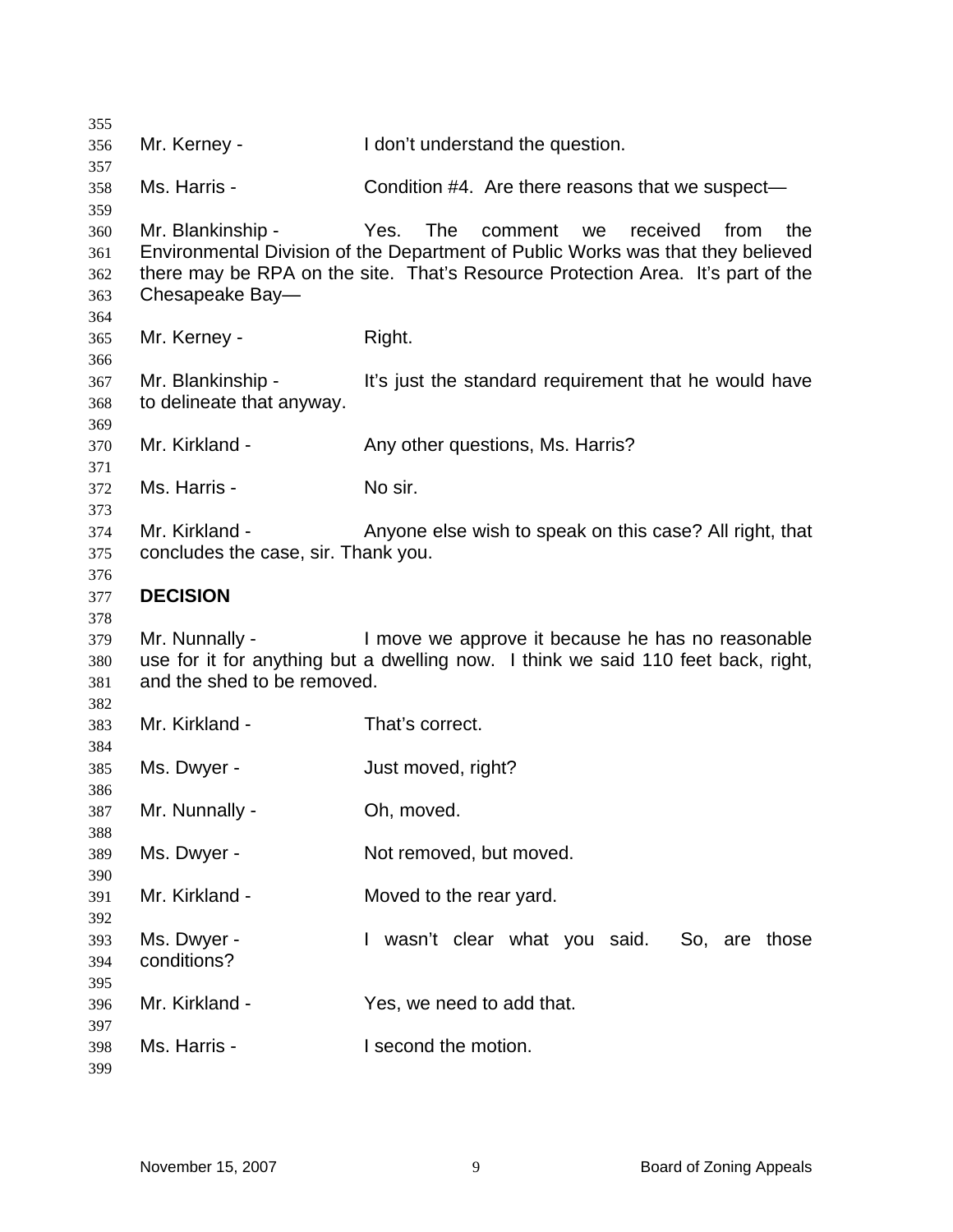Mr. Kirkland - Thang on just a second. Okay. We're going to have to do something about this. Here's another one of these homemade plot plans again. Can we put a condition in the case on these things that they have a survey that's a certified survey so that it will be on record with the County in case he doesn't fit that 110-foot mark? 400 401 402 403 404 405 406 407 408 409 410 411 412 413 414 415 416 417 418 419 420 421 422 423  $424$ 425 426 427 428 429 430 431 432 433 434 435 436 437 438 439 440 441 442 443 444 445 Mr. Wright - He said he's going get a survey. Mr. Kirkland - **Okay.** Mr. Blankinship - You're saying you want that done now? Mr. Kirkland - Well, we put a condition in the other case for a survey. Mr. Blankinship - You're not saying you want to change the application requirement. Mr. Kirkland - No, no, no. I just want something a little more official. If you're going to make this the official drawing, then we need to include this in the exhibits—call this Exhibit A—as the official drawling. Ms. Dwyer - What is it we want to see? Is it the distance from the road or is it— Mr. Kirkland - I want the 110 feet, and the shed put in the backyard. The only way to guarantee this 110 feet is if we consider this the official drawing and as part of the case. Ms. Dwyer - We could make a condition that it has to be 110 feet. Mr. Blankinship - If you state that in a condition— Mr. Wright - That's all we need to do. Mr. Blankinship - The Staff will see in the condition-Mr. Kirkland - Chay. I just want to give you some reference in case it comes back. Ms. Dwyer - So, we're going to add the condition that says it has to be 110 feet and that the existing shed needs to be moved to the rear of the home? Mr. Kirkland - That's correct.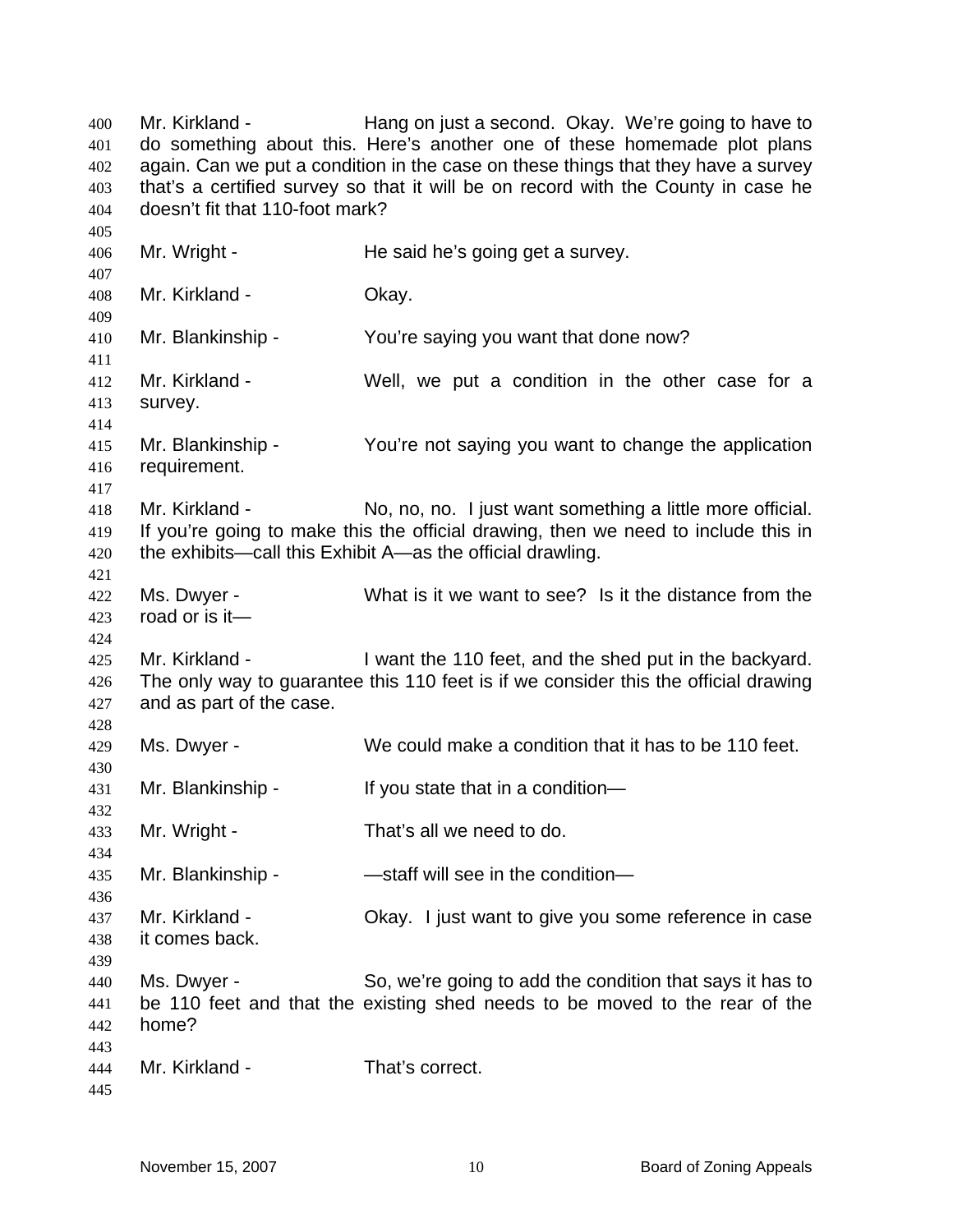Ms. Dwyer - This is not to scale, because apparently the house next door is not that far from the road. Mr. Blankinship - The house next door is about 56, according the GIS. Ms. Dwyer - So, as long as it's compatible. I don't know how important the 110 feet is in this case. Mr. Kirkland - He asked for it and I'm going to give it to him. Ms. Dwyer - Okay. Well, I mean, if it's important to members of the Board, we should do it. Mr. Wright - Well, [unintelligible] would not be approved. Mr. Kirkland - All he would have to do is meet the minimums under the building code. Mr. Wright - Yes, he's has to meet, what is it— Ms. Dwyer - Fifty. Mr. Wright - — —fifty feet? What difference does it make whether he builds it 50 feet from the road or 110 feet from the road? Ms. Dwyer - I think we had a case before where it was important, and I don't know if it is in this case or not. It's just what he's represented. Mr. Kirkland - The other words, this house could go back further on the lot and be in the middle of that piece of property. Mr. Wright - I'm not sure it wouldn't look better if it were closer to the road. Ms. Dwyer - Although in a rural area—And I guess if it's farther off the road, it's less visible from the roadway. It doesn't matter to me. Mr. Kirkland - Let's go with the condition. Do I have a motion to approve with the conditions? Mr. Nunnally - **I** already moved. Mr. Kirkland - You seconded, Mrs. Harris, didn't you? Motion by Mr. Nunnally, seconded by Ms. Harris. All those in favor say aye. All those opposed say no. The ayes have it, the motion carries.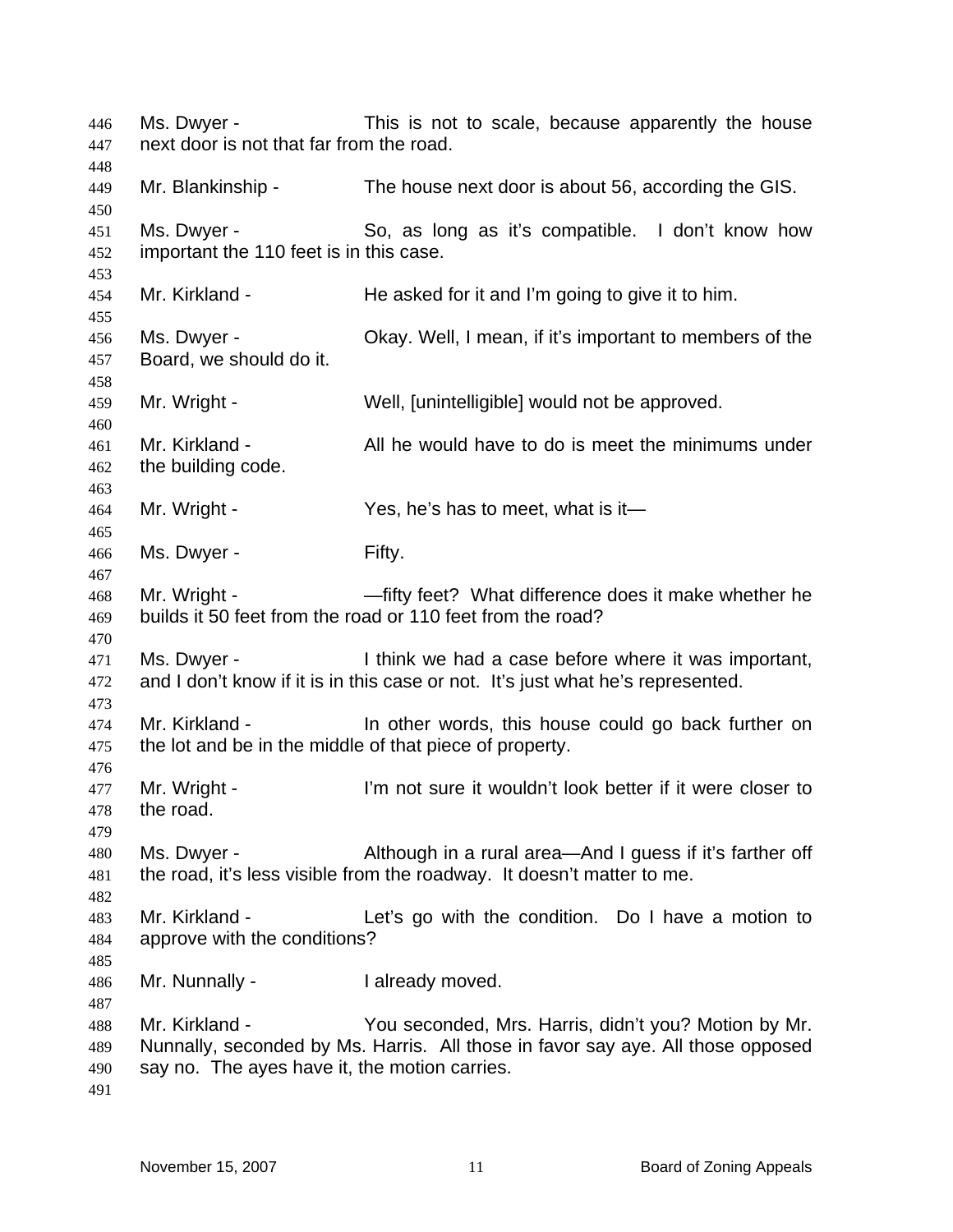493 494 495 496 497 498 499 500 501 502 503 504 505 506 507 508 509 510 511 512 513 514 515 516 517 518 519 520 521 522 Mr. Blankinship - Yes sir. It's going to read, "The dwelling shall be set back 110 feet from the right-of-way of Darbytown Place. Before a Certificate of Occupancy is issued, the existing accessory structure shall be relocated to the rear yard." Mr. Wright - Sounds good to me. After an advertised public hearing and on a motion by Mr. Nunnally, seconded by Ms. Harris, the Board **approved** application **A-037-07,** Robert E. Kerney's request for a variance from Section 24-94 to build a one-family dwelling at 3789 Darbytown Place (Parcel 827-692-6694), zoned A-1, Agricultural District (Varina). 1. This variance applies only to the minimum lot width requirement. All other applicable regulations of the County Code shall remain in force. 2. Approval of this request does not imply that a building permit will be issued. Building permit approval is contingent on Health Department requirements, including, but not limited to, soil evaluation for a septic drainfield and reserve area, and approval of a well location. 3. At the time of building permit application, the applicant shall submit the necessary information to the Department of Public Works to ensure compliance with the requirements of the Chesapeake Bay Preservation Act and the code requirements for water quality standards. 4. At the time of building permit application, the applicant shall delineate the effective floodplain and comply with applicable County Floodplain Ordinances. The applicant shall also determine if there is RPA on the site. 5. Prior to land disturbance, an Erosion and Sediment Control Plan must be

492 Mr. Wright - Are we clear on the conditions?

523 524 525 submitted to Public Works for review and approval, if the proposed project involves land disturbance greater than 2500 square feet.

526

529

533

527 528 6. Any future non-family division of the property will require the owner to apply for and receive subdivision approval from the County.

530 531 532 7. [ADDED] The dwelling shall be set back 110 feet from the right-of-way of Darbytown Place. Before a certificate of occupancy is issued, the existing accessory structure shall be relocated to the rear yard.

| 534 | Affirmative:  | Harris, Kirkland, Nunnally, Dwyer, Wright | 5 |
|-----|---------------|-------------------------------------------|---|
|     | 535 Negative: |                                           |   |
| 536 | Absent:       |                                           |   |
| 537 |               |                                           |   |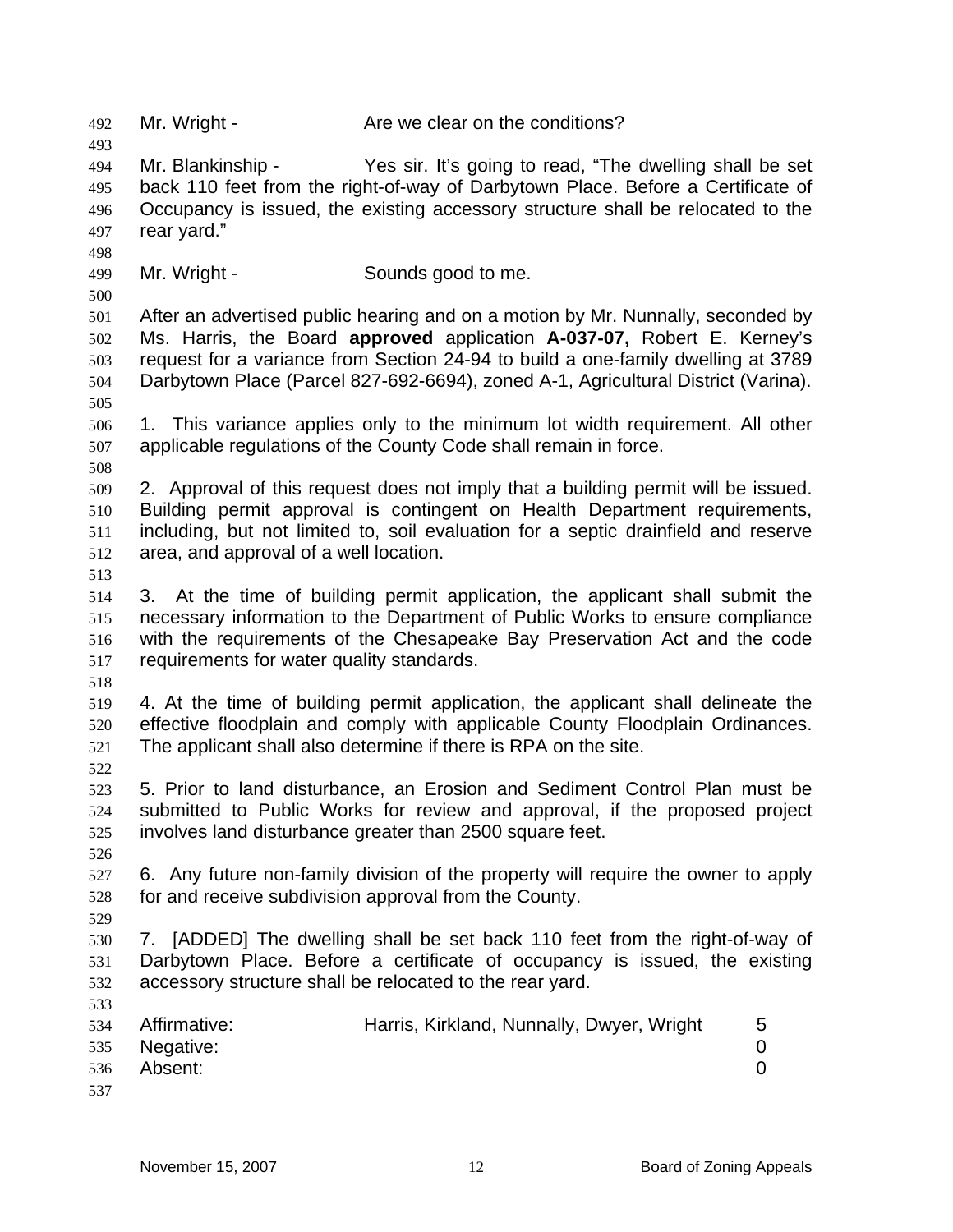538 539 540 541 542 543 544 545 546 547 548 549 550 551 552 553 554 555 556 557 558 559 560 561 562 563 564 565 566 567 568 569 570 571 572 573 574 575 576 577 578 579 580 581 582 583 **UP-022-07 ROYAL POOLS** requests a conditional use permit pursuant to Section 24-95(i)(4) to install an in-ground pool in the side yard at 2891 Chiles Road (Lakeview) (Parcel 775-775-3734), zoned A-1, Agricultural District (Brookland). Mr. Kirkland - Anyone else wish to speak on this case? All right, gentlemen, if you'd each raise your right hand and be sworn in. Mr. Blankinship - The Do you swear the testimony you're about to give is the truth and nothing but the truth so help you God? Mr. Sikkar - I do. Mr. Kirkland - Would you state your name for the record. Sir? Mr. Sikkar - My name's Mark Sikkar. I'm with Royal Pools. Mr. Goin- Eric Goin. I'm the homeowner. Mr. Kirkland - All right. Tell us what you'd like us to do. Mr. Goin - We are requesting a conditional use permit for the property 2891 Chiles Road. The property is zoned A-1 and is located at the Henrico/Hanover County line. It's in the far western edge of the County. The house sits on a double lot consisting of 5.17 acres. It's located at the end of a gravel road. When you enter the property, the side of the house actually faces the road. Relative to the placement of the house, the backyard of the house is actually to the left side of the property when you approach from the drive. We're looking to install a fiberglass pool, which is a pre-constructed fiberglass pool, in the rear of the house, which would be allocated as the left side of the lot. The placement of the pool and the spa will have no impact. It won't be visible from the neighboring properties. I do some photographs of the property. It's wooded. There you go. Mr. Blankinship - You need to stay by the microphone. You can move the mouse there. Mr. Goin - Ch, I can. Okay. Mr. Blankinship - I think both mice will control the— Ms. Dwyer - The Solution Clarify. What we're looking at now is technically the front of the house. Mr. Goin - This is actually technically the side of the house.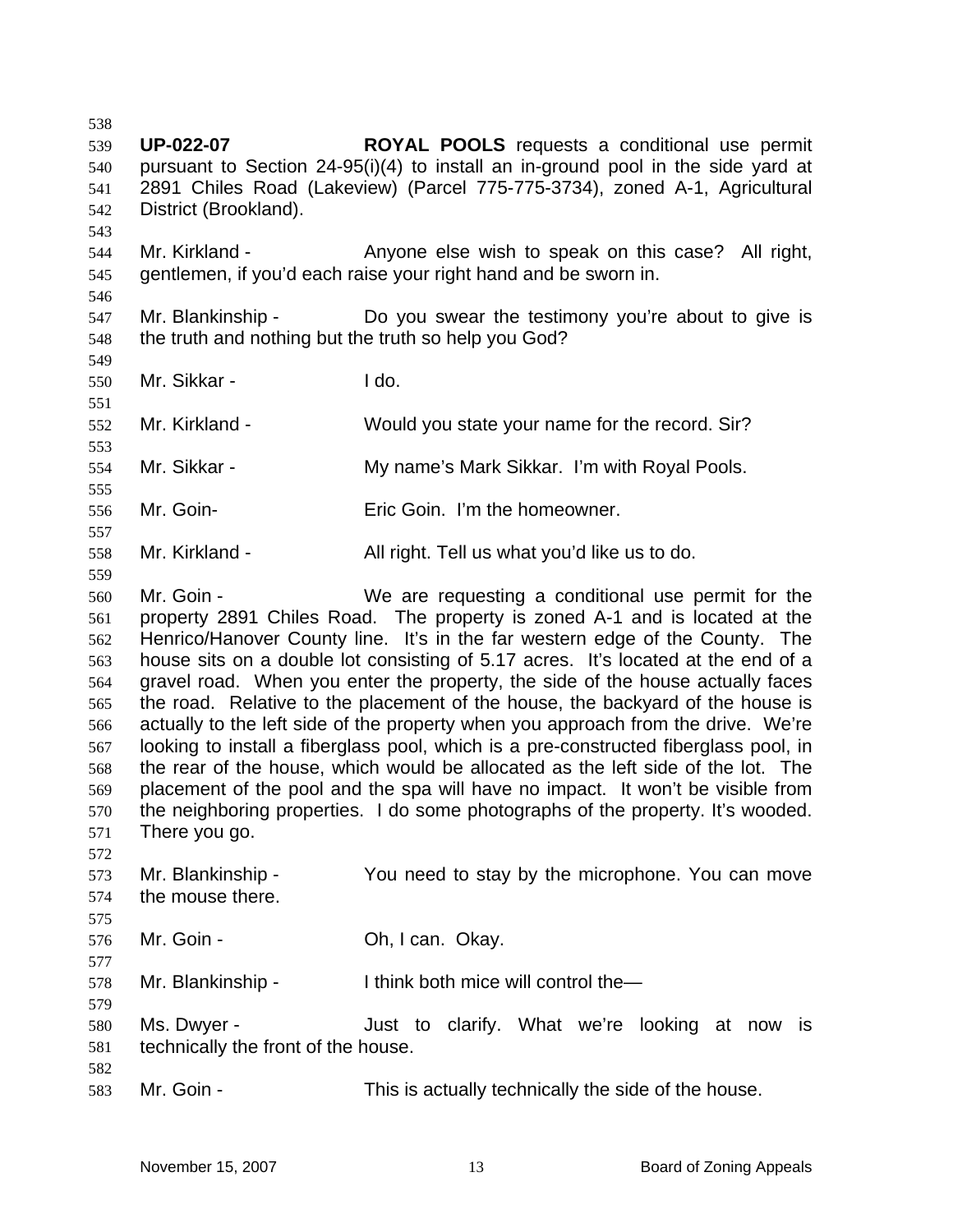Ms. Dwyer - Well, as you use it. Mr. Goin - Front of the lot. Ms. Dwyer - As you use the house it's the side, but actually this is the front yard we're looking at. Mr. Goin - Yes. This would be allocated by the County as the front yard, front of the lot. That's right. This is the rear deck that you see of the actual structure and we're proposing to place the pool in this back area back here. The road, Chiles Road, actually ends here at the driveway and it comes through. Now, on the County's map, it continues through, but this is actually just a steep drop-off to the river. Ms. Dwyer - Chickahominy. Mr. Goin - Yes. And right beyond these trees here is the river, and Hanover starts just on the other side. Ms. Dwyer - Mr. Blankinship, why is this a gravel road? How did that happen? Why is this not a public street built to public street standards? Mr. Blankinship - I don't know. Mr. Kirkland - Would you have to remove any trees? Mr. Goin - Yes. They'll be some trees back here in the back area that will come down for the placement of the pool. Mr. Kirkland - **Okay.** Mr. Goin - The As you can see, there are a couple of trees right here. It's hard to see my mouse, but right in that area right there they'd have to come out. Mr. Wright - Have you read the conditions proposed for this case, sir? Mr. Goin - Thave. Mr. Wright - The You're in accordance with those? Mr. Goin - The Mes.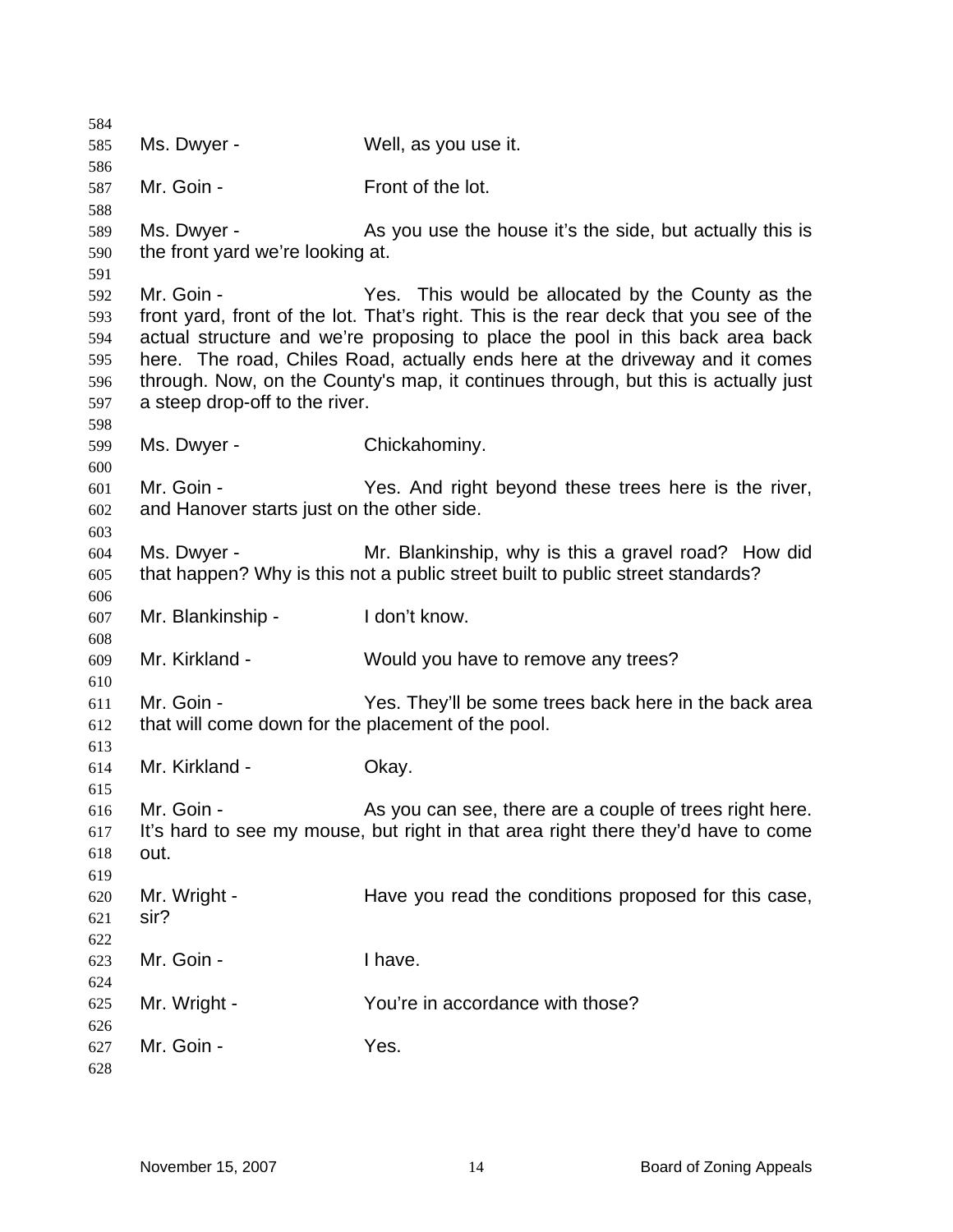Ms. Harris - Find the aerial photo, if I may see that. We're unable to see the home. 629 630 631 632 633 634 635 636 637 638 639 640 641 642 643 644 645 646 647 648 649 650 651 652 653 654 655 656 657 658 659 660 661 662 663 664 665 666 667 668 669 670 671 672 673 674 Mr. Blankinship - Right. It had not been built yet when this photo was taken. Ms. Harris - Okay. Well, the lot that's adjacent to it and across the street, are there homes there, too? Mr. Blankinship - As you see, the one across Chiles Road has the huge power lines, the 115-kilowatt power lines crossing it. So, there is no dwelling there. And if one were to be built, I'm almost positive it would have to be far to the west there to say away from those. Mr. Goin - This area. This already has a house in this area and it wouldn't be visible from that house. And I believe this is an easement which you should not be able to build on anyway— Mr. Blankinship - Right. Mr. Goin - Beyond that point. Ms. Harris - The Contract And there are no homes at 2895 or 2901. Ms. Dwyer - How far will the pool be from the deck? Mr. Goin - From the deck. Let me look at my numbers. At an angle it will be between 10 and 13 feet from the angle from the house. And then from the actual deck, I think it is 10 to 12 feet. Ms. Dwyer - **Mr. Kirkland, I'm wondering if we should specifically** attach the drawings and name them attachments A and B. Mr. Kirkland - That would be fine with me. Ms. Dwyer - Would that be all right with the applicant? What I'm talking about is the pool plan, as well as the Rice Associates' survey on which the pool is, I believe, just drawn on an existing survey. We just want to make sure that the property documents follow this case through the building permit. Mr. Goin - The Muslim Con't have any problem with that. Ms. Dwyer - So, the pool design would be Attachment A, and the survey plan with the pool drawn on it would be Attachment B. Mr. Goin - Chay.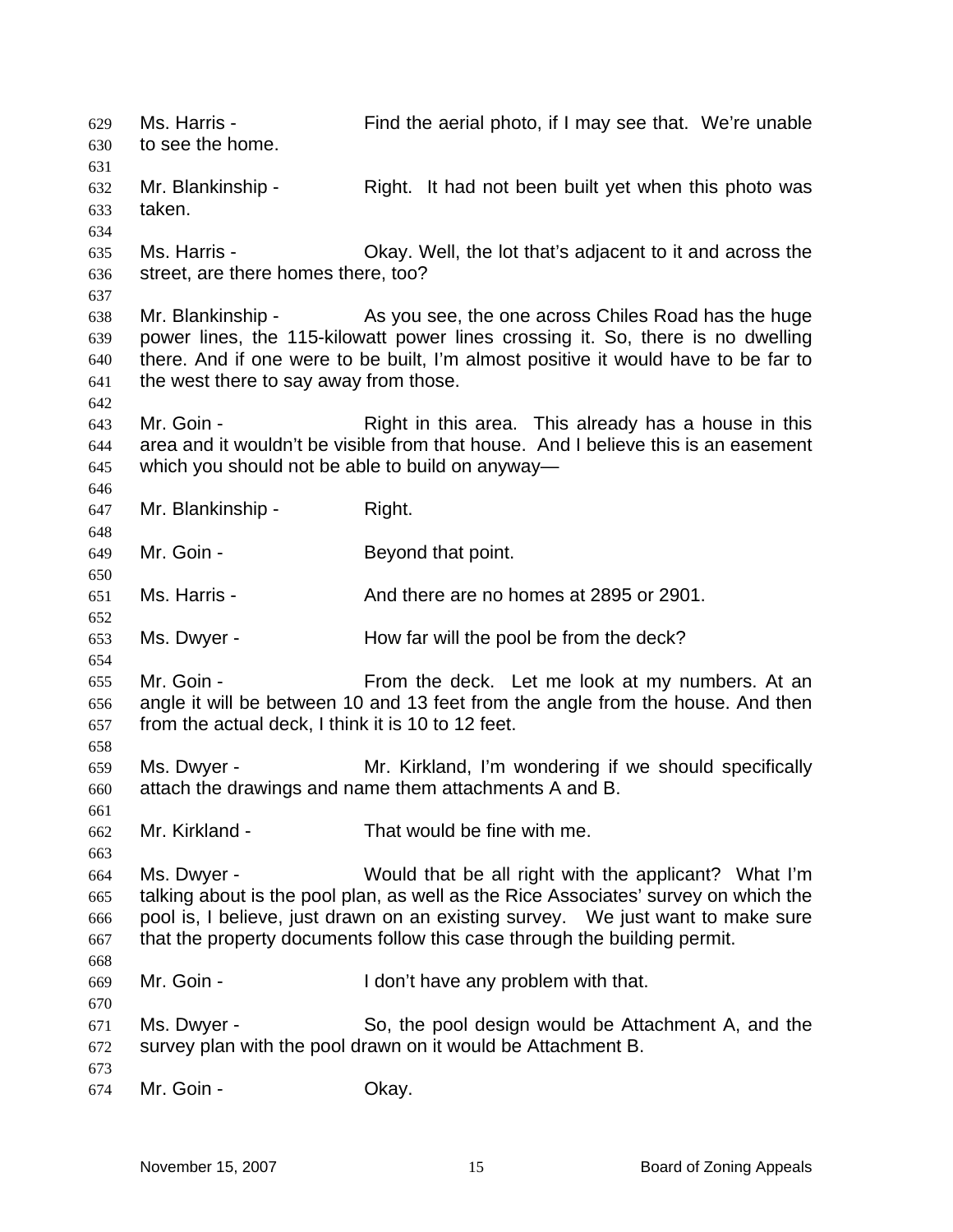675 676 677 678 679 680 681 682 683 684 685 686 687 688 689 690 691 692 693 694 695 696 697 698 699 700 701 702 703 704 705 706 707 708 709 710 711 712 713 714 715 716 717 718 719 720 Mr. Kirkland - The Mr. Blankinship, I know there are some cases coming up to change some floodplain lines. This wouldn't be involved, would it? Mr. Blankinship - We did, again, receive comments from Public Works that there is a proposed floodplain. If you see Condition #2, it would require the applicant to delineate that at the time of building permit application. Mr. Kirkland - **Okay.** Mr. Blankinship - But you are allowed to build a pool in a floodplain since it's a hole full of water anyway. Mr. Kirkland - All right. Anyone else have any other questions? Anyone else in the audience wish to speak on this case? Then that concludes the case. Thank you, sir. **DECISION**  Ms. Dwyer - The Move that we approve the case with the condition that—This can be added to one, or it can be a third condition. As I understand it, he agreed to this, to attach the pool plan to our approval as Attachment A, and to attach the survey, which has the hand-drawn pool location, as Attachment B, to the case, so that those plans follow the case throughout the permitting process. Mr. Kirkland - The No problem with that. I agree, Ms. Dwyer. Ms. Dwyer - So that's my motion. Ms. Harris - Second. Mr. Kirkland - The Motion by Ms. Dwyer, seconded by Ms. Harris. All those in favor say aye. All opposed say no. The ayes have it, the motion passes. After an advertised public hearing and on a motion by Ms. Dwyer, seconded by Ms. Harris, the Board **approved** application **UP-022-07**, Royal Pools' request for a conditional use permit pursuant to Section 24-95(i)(4) to install an in-ground pool in the side yard at 2891 Chiles Road (Lakeview) (Parcel 775-775-3734), zoned A-1, Agricultural District (Brookland). 1. [AMENDED] Only the improvements shown on the pool design ("Attachment A") and plot plan ("Attachment B") filed with the application may be constructed pursuant to this approval. Any additional improvements shall comply with the applicable regulations of the County Code. Any substantial changes or additions to the design or location of the improvements may require a new use permit.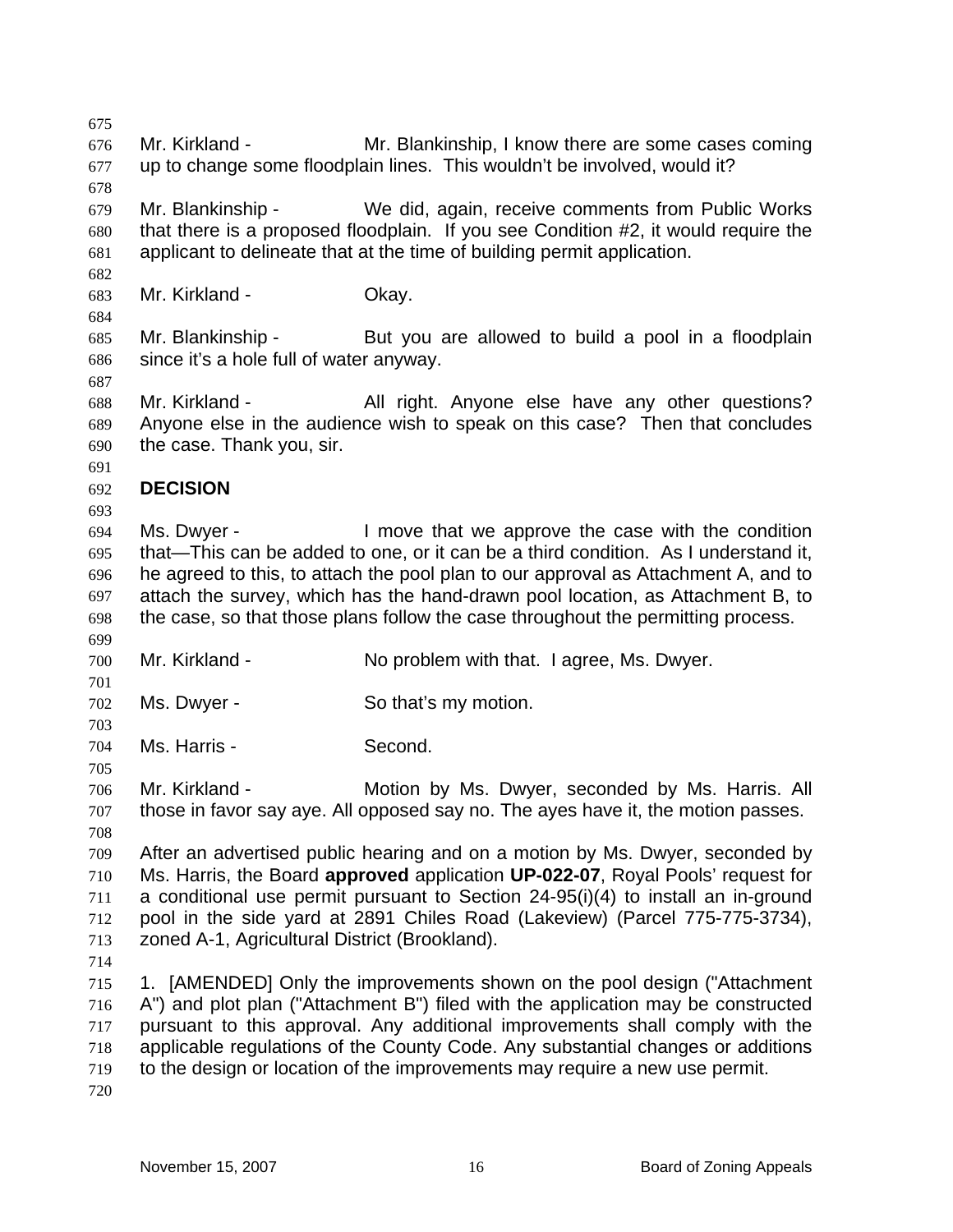2. There is proposed FEMA Floodplain on the property (Chickahominy River). At the time of building permit application, the applicant shall delineate the effective floodplain and comply with applicable County Floodplain Ordinances. On the application, wetlands and resource protection areas shall be delineated, and appropriate setbacks maintained. If the proposed project involves land disturbance greater than 2,500 square feet, then prior to land disturbance, an erosion and sediment control plan must be submitted to Public Works for review and approval. 721 722 723 724 725 726 727 728 729 730 731 732 733 734 735 736 737 738 739 740 741 742 743 744 745 746 747 748 749 750 751 752 753 754 755 756 757 758 759 760 761 762 763 764 765 766 Affirmative: Dwyer, Harris, Kirkland, Nunnally, Wright 5 Negative: 0 Absent: 0 Ms. Dwyer - I am curious as to why we have new houses built on gravel roads here, and then there's another one in Fairfield. Mr. O'Kelly - The last case was also unimproved. Ms. Dwyer - The Inoticed that. Mr. O'Kelly - We have that situation all over the County. There are taper streets, old subdivisions that were platted years and years ago before we had subdivision requirements. Ms. Dwyer - I thought that builders had to build the roads to code in front of the houses. Mr. O'Kelly - On these [unintelligible], all they have to do is get a maintenance agreement and access agreement approved by the Director of Public Works. Ms. Dwyer - The U'm surprised. Mr. O'Kelly - The Code does not require that homes front on a publicly-maintained road, only that they front on a public road. Ms. Dwyer - So, what's the basis for our requiring new developments to have— Mr. O'Kelly - Think with the newer— Ms. Dwyer - The proffers require it? Mr. O'Kelly - I think when we adopted a subdivision ordinance in the late 30's that brought into play the necessary improvements to go along with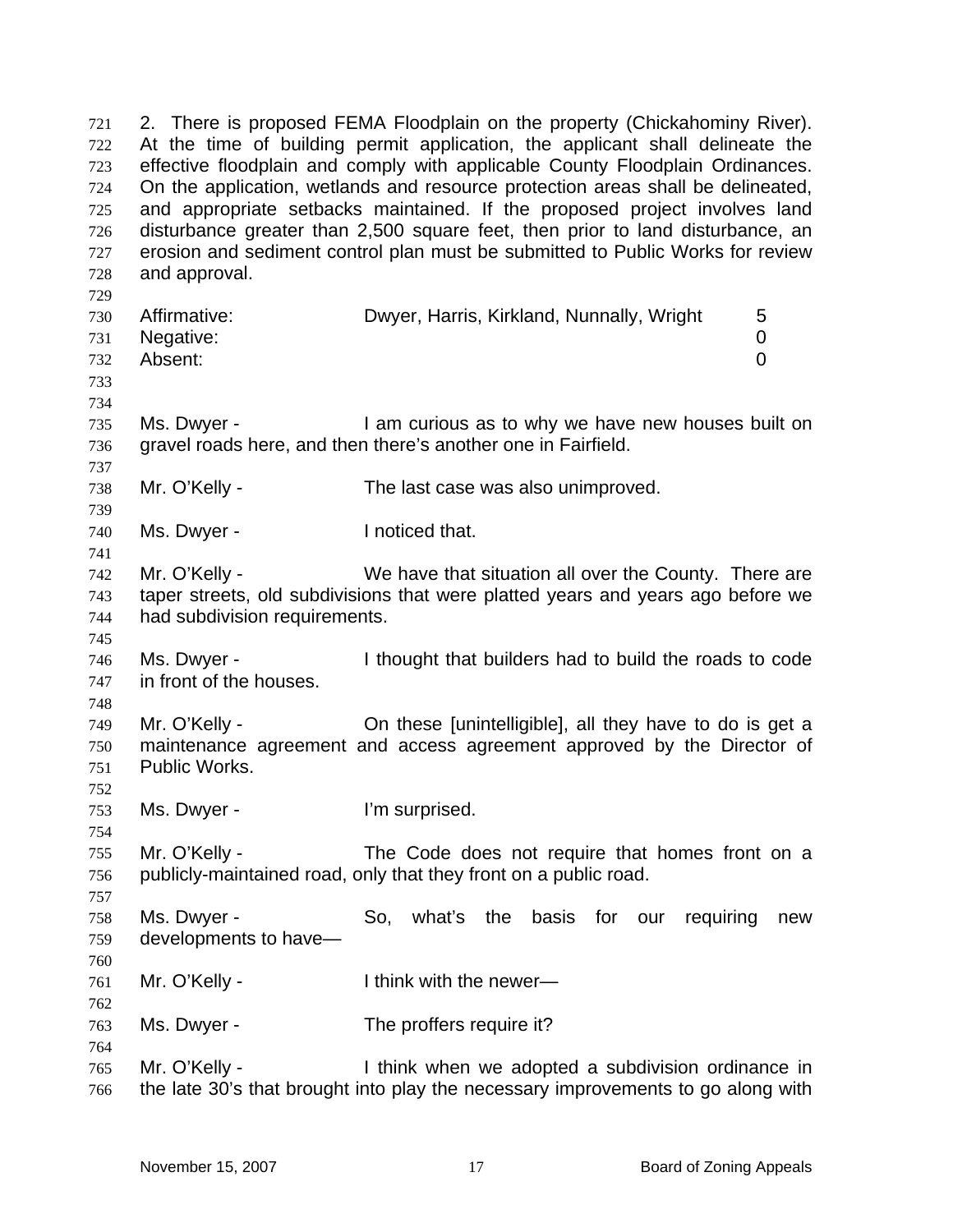767 the subdivisions. 768 769 770 771 772 773 774 775 776 777 778 779 780 781 782 783 784 785 786 787 788 789 790 791 792 793 794 795 796 797 798 799 800 801 802 803 804 805 806 807 808 809 810 811 812 Ms. Dwyer - So, any subdivision approved after the 30's would have to have a public— Mr. O'Kelly - But don't tie me to that date. Ms. Dwyer - Chay, I'm not. I'm just trying to get a handle on this. Mr. O'Kelly - There were many, many subdivisions that were platted before we had subdivision regulations. Ms. Dwyer - I'm just surprised that when they're built today, though, we don't—In my neighborhood, there are, for example, areas that have ditches and then you might have three houses built more recently that have curb and gutter kind of in the middle of the street. So, obviously, different counties apply different road standards for the builders who built at different times. Mr. O'Kelly - The same it's an issue, there's no question about it, and it's becoming more and more of one since the Board decided to eliminate the R-4 zoning. A lot of these older subdivisions have existing R-4 and are very attractive to developers these days. Ms. Dwyer - Right. Mr. Blankinship - In this specific case, they're about half a mile back on Chiles Road. To say you have to construct half a mile of street to reach that house would be pretty [unintelligible]. **A-038-07 EMERALD LAND DEVELOPMENT** requests a variance from Section 24-95(b)(7) to build a one-family dwelling at 334 Grayson Street (Providence Park Annex) (Parcel 792-737-9129), zoned R-5, General Residence District (Fairfield). The lot width requirement and total lot area requirement are not met. The applicant has 3,444 square feet total lot area and 35 feet lot width, where the Code requires 6,000 square feet total lot area and 50 feet lot width. The applicant requests a variance of 2,556 square feet total lot area and 15 feet lot width. Mr. Kirkland - The Anyone here to speak on this case? Did you hear anything from anybody about it? Mr. Blankinship - We did, yes. We exchanged some e-mail just the other day, getting the dates straight. He had thought it was— Mr. Kirkland - All right. We'll pass it to the end of the agenda.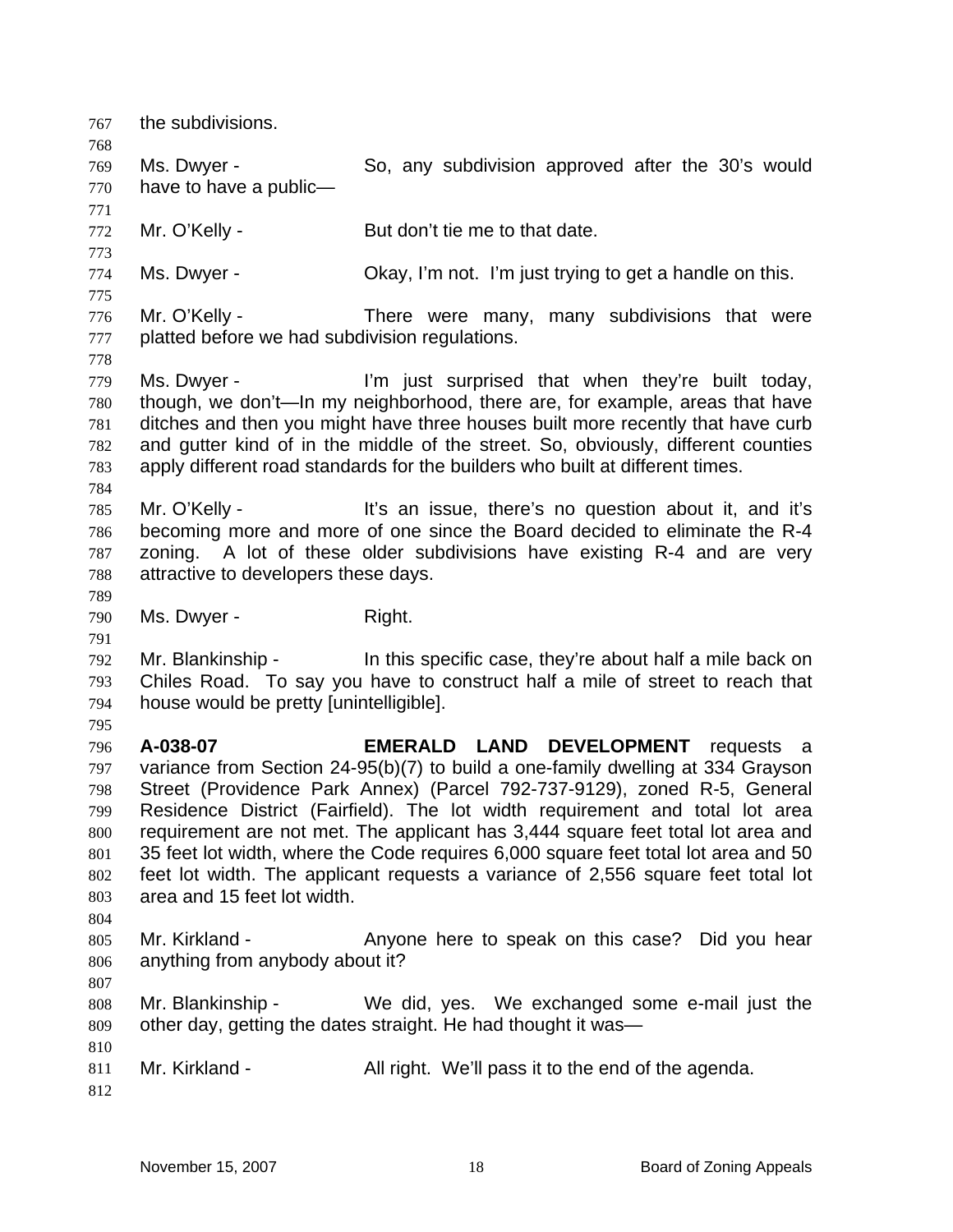Mr. Blankinship - The next two cases are companions. I'll call them together, if you don't mind. 813 814

815

823

831

834

837

839

841

843

845

848

850

853

816 817 818 819 820 821 822 **A-039-07 THEODORE D. TYLER, SR**. requests a variance from Section 24-94 to build a one-family dwelling at 8444 Strath Road (Parcel 816-683-4651), zoned A-1, Agricultural District (Varina). The lot width requirement and total lot area requirement are not met. The applicant has 0.93 acre lot area and 145 feet lot width where the Code requires 1 acre lot area and 150 feet lot width. The applicant requests a variance of 0.07 acre lot area and 5 feet lot width.

824 825 826 827 828 829 830 **A-040-07 THEODORE D. TYLER, SR**. requests a variance from Sections 24-94 and 24-9 to build a one-family dwelling at 8448 Strath Road (Parcel 816-683-1846), zoned A-1, Agricultural District (Varina). The lot width requirement and public street frontage requirement are not met. The applicant has 0 feet public street frontage and 147 feet lot width where the Code requires 50 feet public street frontage and 150 feet lot width. The applicant requests a variance of 50 feet public street frontage and 3 feet lot width.

832 833 Mr. Kirkland - The I guess no one else is here to speak on this case, so if you would, raise your right hand.

835 836 Mr. Blankinship - Do you swear the testimony you're about to give is the truth and nothing but the truth so help you God?

838 Mr. Tyler - Yes I do.

840 Mr. Kirkland - State your name for the record, sir.

842 Mr. Tyler - Theodore D. Tyler, Sr.

844 Mr. Kirkland - Ckay. What would you like us to do?

846 847 Mr. Tyler - I would like for you to grant me permission to build two three-bedroom homes, one on each parcel of land described.

849 Mr. Nunnally - Are these homes for you, sir?

851 852 Mr. Tyler - Well, no they're not, sir. I have a builder who is interested in building the homes on the property.

854 855 856 Mr. Nunnally - Are you going to sell him the land so he can build houses on it?

857 Mr. Tyler - Yes sir.

858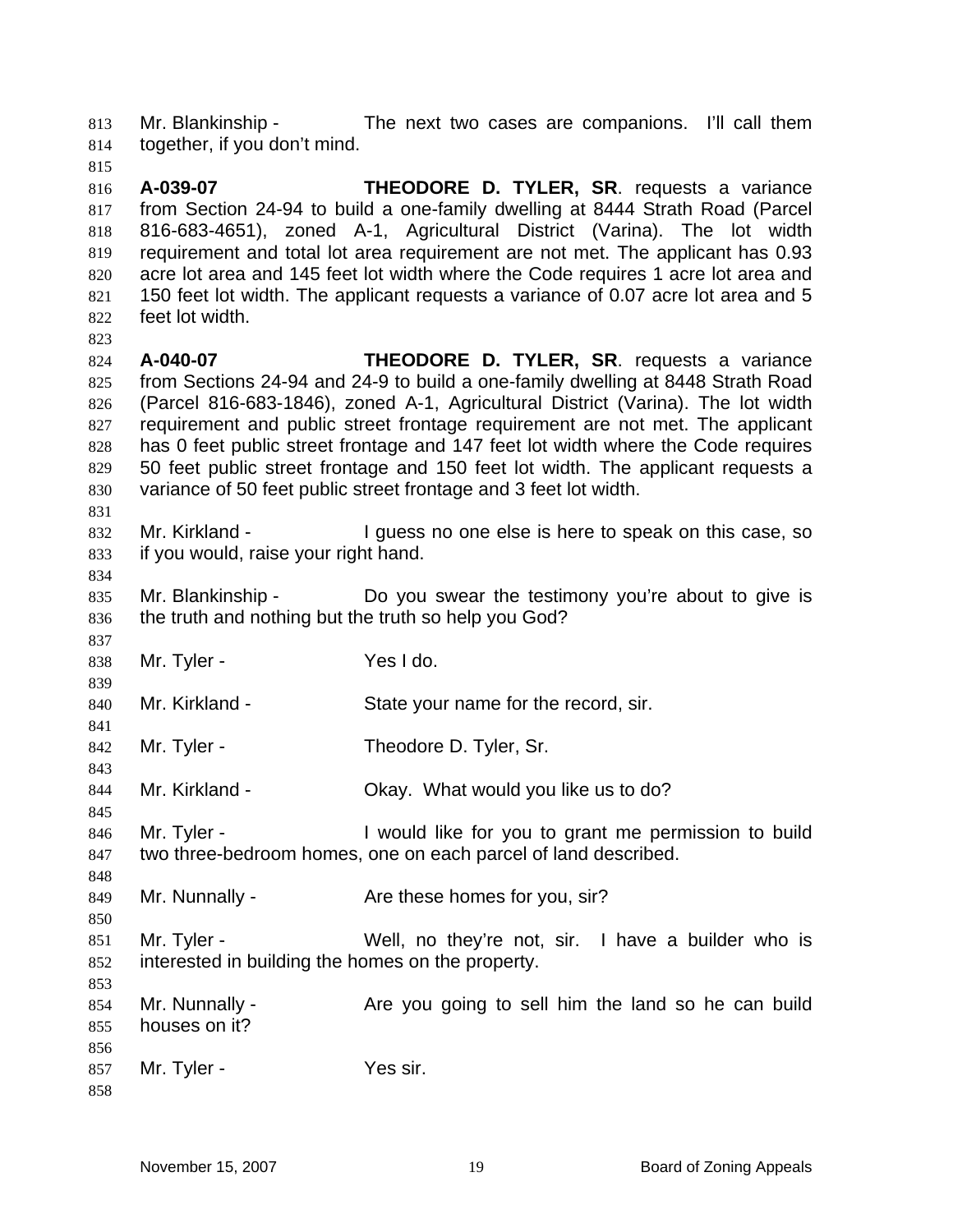Ms. Dwyer - What kind of home is planned? What kind of homes is planned for these two lots? 859 860 861 862 863 864 865 866 867 868 869 870 871 872 873 874 875 876 877 878 879 880 881 882 883 884 885 886 887 888 889 890 891 892 893 894 895 896 897 898 899 900 901 902 903 904 Mr. Tyler - Three-bedroom ranchers. Mr. Kirkland - Brick, siding? What are they made out of? Mr. Tyler - I'm thinking siding, sir. As I know the area and the value of the homes that are already there, I'm thinking siding. Homes may be \$200,000. Ms. Dwyer - Collecture Course, there is a lot of variation in the kind of home that's on Strath Road. There have been very large homes, some— Mr. Tyler - Yes. Ms. Dwyer - The lim not sure how one would characterize the area in terms of house size. Mr. Tyler - Well, I'm from that area and that immediate area—As you kind of understand how appraisals and things are done, I think they look at an area rather close to where the homes are going to be built. There's a subdivision further up the road; another one further down the road. But I don't think that they would be considered in terms of—Well, I don't think that one would build a house in that particular stretch of land comparable to those other homes, which are more valuable. That's why I said what I said. And it's a threebedroom home, so. Ms. Harris - The structure that we see on the aerial photo on 844, what is that structure that we're seeing there? Mr. Tyler - You mean to the left there? Ms. Harris - Within the — Mr. Tyler - The Right there? It was a house. I was advised by my real estate person to make the property more attractive for a buyer, tear that down because it could not be renovated. So, that house is no longer there. Ms. Harris - Chay. The other structure just above that. What is that? Mr. Tyler - That's a bus. Ms. Harris - Ch, okay. Thank you.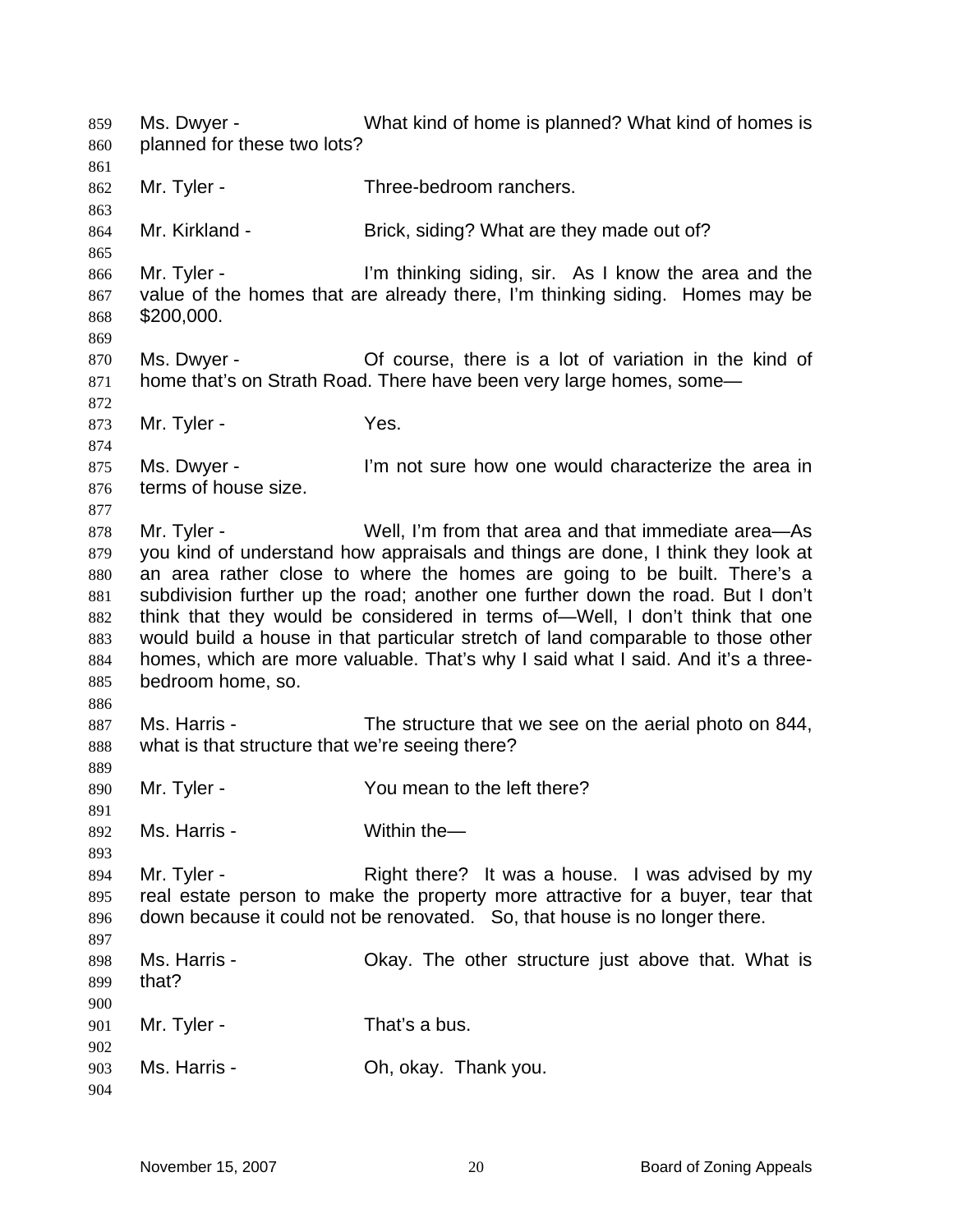Ms. Dwyer - So, this was a—Oh, excuse me, Ms. Harris. Are you finished? Ms. Harris - The Companion case, you would need to gain access using this 16-foot road? Mr. Tyler - Yes ma'am. Ms. Harris - Chay. Is it possible to come from Tyler Lane to that? Mr. Tyler - No. Ms. Harris - **I** see the street. I don't know if it's a [unintelligible] from 8410 or a private driveway. Mr. Kirkland - Is it split already? Ms. Harris - That's what it looks like on the aerial photo. I'm not sure what it is. Mr. Tyler - No, it's not. There are homes that wrap around behind the property. There is just no access. Ms. Harris - That's a private driveway across on Tyler Lane? Right, that's a private driveway. Mr. Tyler - Yeah. Yes it is. Ms. Dwyer - Sir, this property was combined before 1983. Is that correct? And it wasn't until 1983 that it was divided into two separate lots. Mr. Tyler - That's correct. Ms. Dwyer - And it's because the lot is narrow that you're asking for the variance. Mr. Tyler - That's correct. Ms. Dwyer - Okay. So, because of that, it becomes relevant, I think, when the property was divided. So, at the time it was divided, the ordinance was already in place that required road frontage. Is that correct, Mr. Blankinship? I'm thinking about the second case more than the first. Mr. Blankinship - Yes, okay. That was what I was going to ask you to clarify. The width is really the issue for 8444, the lot that does have frontage.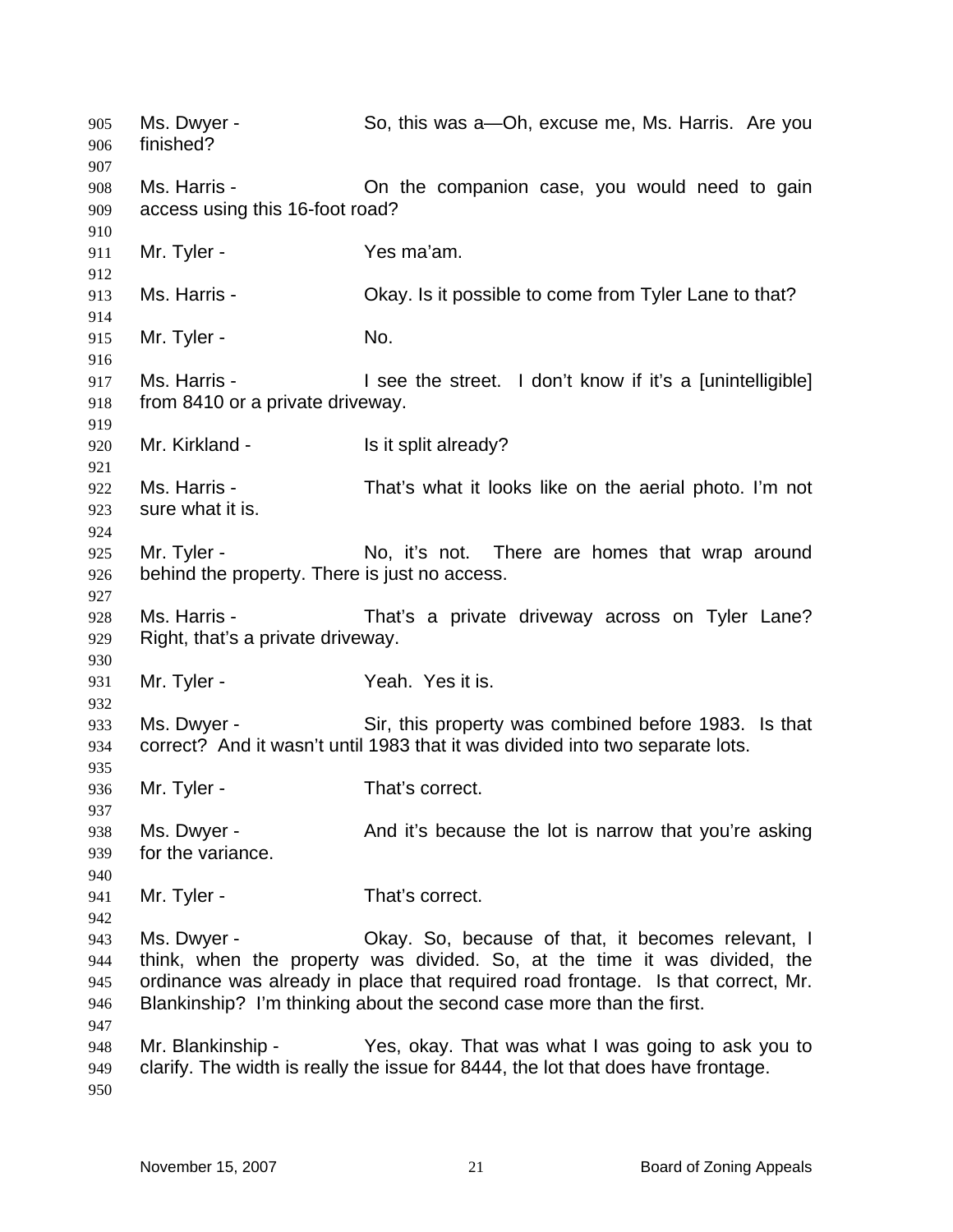951 Ms. Dwyer - Right. 952 953 954 955 956 957 958 959 960 961 962 963 964 965 966 967 968 969 970 971 972 973 974 975 976 977 978 979 980 981 982 983 984 985 986 987 988 989 990 991 992 993 994 995 996 Mr. Blankinship - 8448, Case A-040, the one that does not have frontage, I'm not sure that the width is the issue there. But yes, in 1983, it was one two-acre parcel that had public street frontage and had the adequate lot area, but did not have adequate width. Ms. Dwyer - Right. Mr. Nunnally - The Have you and the builder talked about putting one house on that piece of property? That way, you'd only need a five-foot variance. Mr. Tyler - No, we have not. The initial attraction of the land to the builder is that he could put two homes there. Mr. Nunnally - Yes, but he could put a bigger home there and probably make as much money as he'd make by putting two smaller ones there. Mr. Tyler - Well, he may well could, sir. That would probably be financially feasible for him, but it would hurt my gain in terms of what I can sell the property for. Mr. Wright - Where do you access a public road from the rear lot? I don't see any indication on here of any easement or anything. Mr. Tyler - Facing the property, it would be on the left side of the property. Yes. Mr. Wright - **How wide is that?** Mr. Tyler - It's 16 feet. Mr. Wright - **How many?** Mr. Tyler - Sixteen feet is what was granted at the time. That full acre that you're looking at was an acre that I received from my father many years ago. I actually received a variance to build on that property. Finances did not allow me to continue, so we tabled it. I actually had to do the surveying and cut out the acre and this kind of thing, and that's when that 16-foot road frontage was put in for access to that home. Then years later, my dad sold me the rest of the property, the other acre. So, it was subdivided. Ms. Harris - Mr. Tyler, who owns that property at 8470, the adjacent property? Mr. Tyler - Where the house is or where you have the pointer?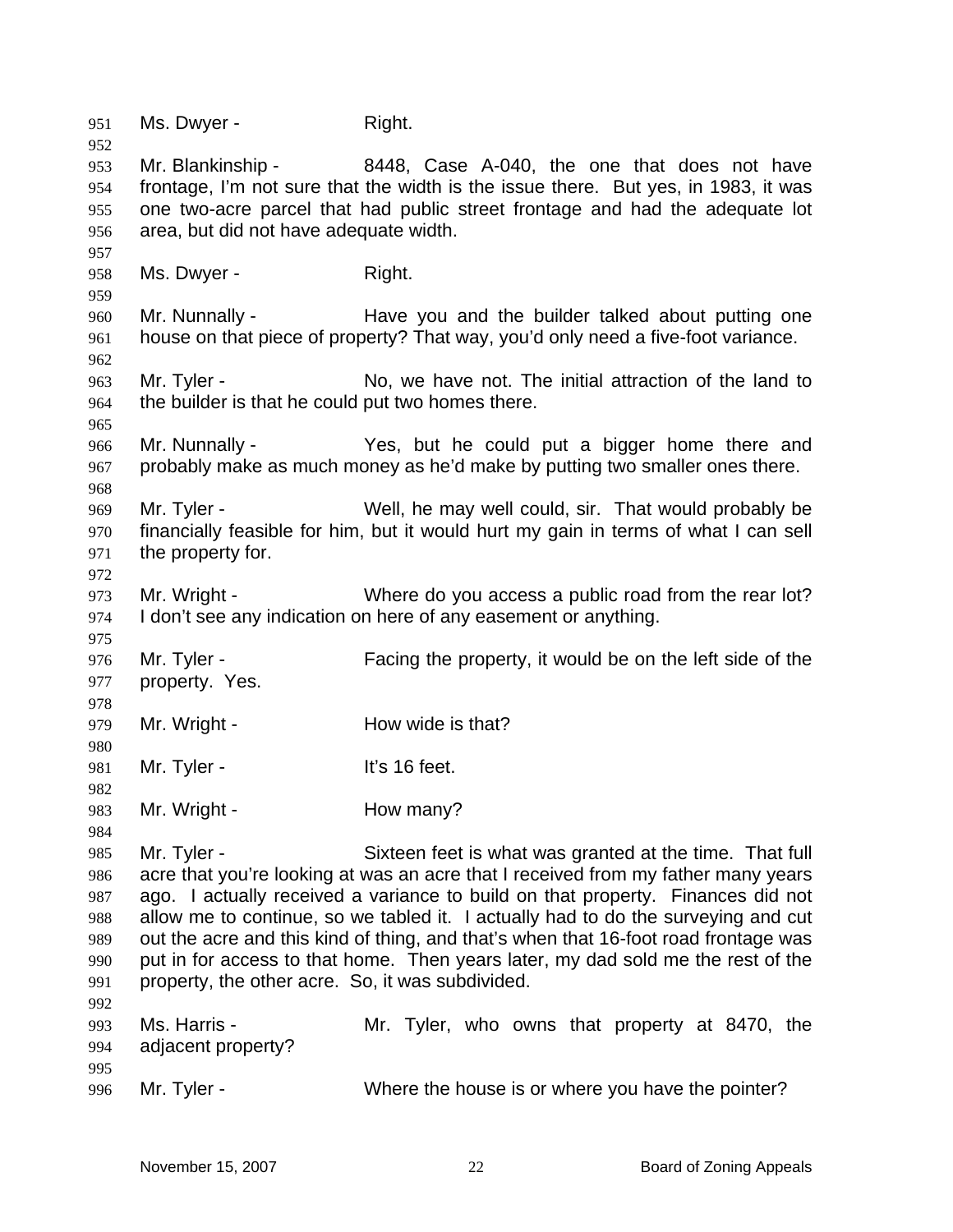| 997          |                                                  |                                                                                    |
|--------------|--------------------------------------------------|------------------------------------------------------------------------------------|
| 998          | Ms. Harris -                                     | I don't see the map, I think it's—If we move the cursor                            |
| 999          | down.                                            |                                                                                    |
| 1000         |                                                  |                                                                                    |
| 1001         | Mr. Tyler -                                      | 8470. That's West Sand and Gravel on that property.                                |
| 1002         |                                                  |                                                                                    |
| 1003         | Ms. Harris -                                     | I was just wondering could you get the additional                                  |
| 1004         | footage from them.                               |                                                                                    |
| 1005         |                                                  |                                                                                    |
| 1006         | Mr. Tyler -                                      | I called them and they advised me to get a variance.                               |
| 1007         |                                                  | The legal things that would be involved in them selling me three feet just isn't   |
| 1008         |                                                  | worth it to them and it's just too involved to even enter into. The persons on the |
| 1009         |                                                  | other side aren't able to provide any additional footage as well.                  |
| 1010         |                                                  |                                                                                    |
| 1011         | Ms. Harris -                                     | You say you live in this area?                                                     |
| 1012         |                                                  |                                                                                    |
| 1013         | Mr. Tyler -                                      | Well, I was born and raised there.                                                 |
| 1014         |                                                  |                                                                                    |
| 1015         | Ms. Harris -                                     | But you don't live in this area now.                                               |
|              |                                                  |                                                                                    |
| 1016         | Mr. Tyler -                                      | No I don't. I still live in Henrico, but I don't live there.                       |
| 1017         |                                                  |                                                                                    |
| 1018         | Mr. Kirkland -                                   | Any other questions? Does anyone else wish to                                      |
| 1019         |                                                  |                                                                                    |
| 1020         | speak? That concludes the cases, sir.            |                                                                                    |
| 1021<br>1022 | Mr. Tyler -                                      | Thank you.                                                                         |
| 1023         |                                                  |                                                                                    |
| 1024         | <b>DECISION</b>                                  |                                                                                    |
| 1025         |                                                  |                                                                                    |
| 1026         | Mr. Wright -                                     | This is kind of unique. Can we discuss this and get                                |
| 1027         | some idea how Cherrystone applies to this thing? |                                                                                    |
| 1028         |                                                  |                                                                                    |
| 1029         | Ms. Dwyer -                                      | I guess we could make a motion, second, and then                                   |
| 1030         | $we'll$ —                                        |                                                                                    |
| 1031         |                                                  |                                                                                    |
| 1032         | Mr. Kirkland -                                   | Yes, let's have a motion. Let's do a motion on A-039                               |
| 1033         | first.                                           |                                                                                    |
| 1034         |                                                  |                                                                                    |
| 1035         | Mr. Wright -                                     | I move.                                                                            |
| 1036         |                                                  |                                                                                    |
| 1037         | Mr. Blankinship -                                | A-039 is the lot that fronts on the public street but                              |
|              | does not have the width.                         |                                                                                    |
| 1038         |                                                  |                                                                                    |
| 1039         | Mr. Kirkland -                                   | Do you mean to approve that one?                                                   |
| 1040         |                                                  |                                                                                    |
| 1041         |                                                  |                                                                                    |
| 1042         | Mr. Wright -                                     | Do you want me to make a motion?                                                   |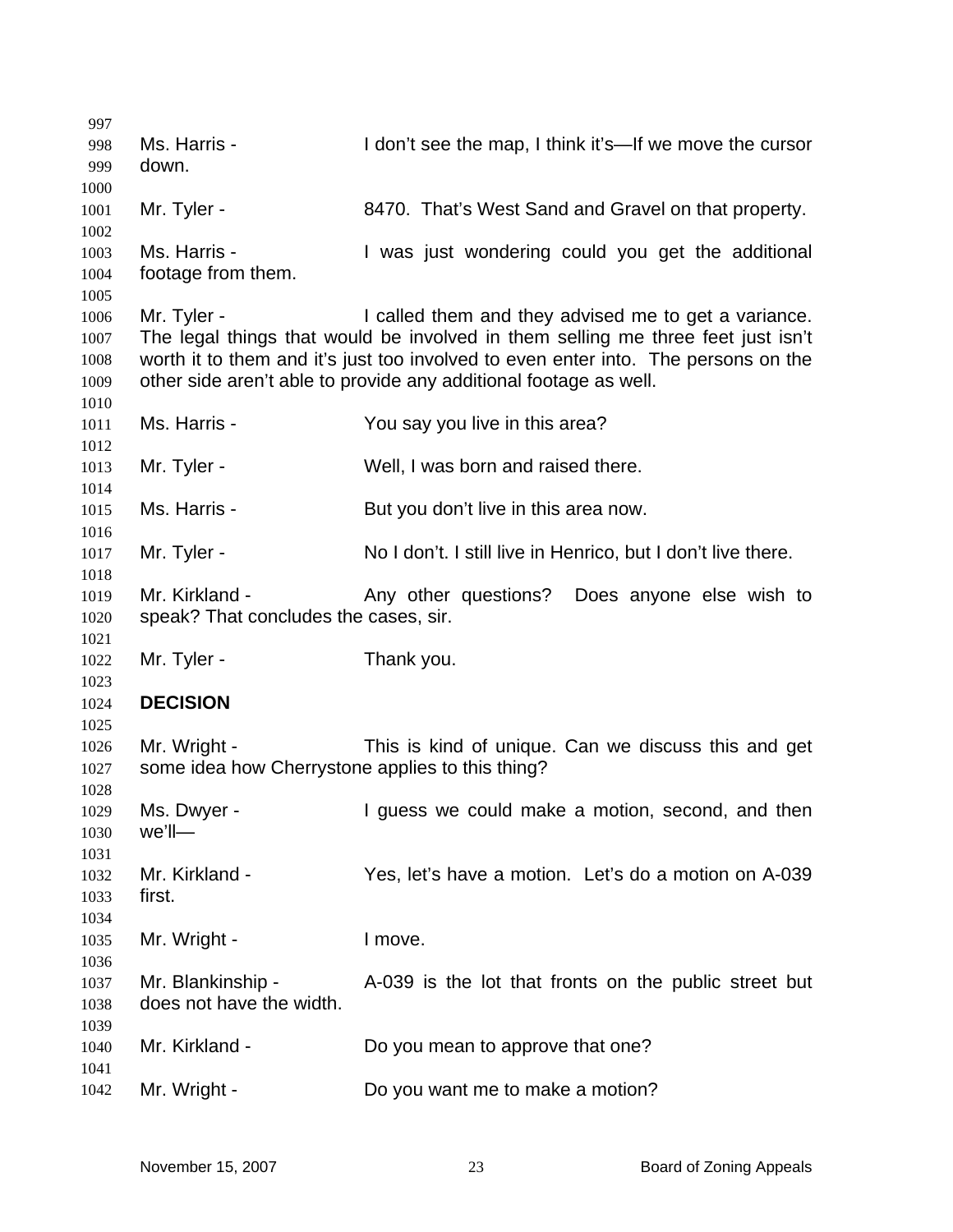| 1043         |                                                            |                                                                                                                                                                 |
|--------------|------------------------------------------------------------|-----------------------------------------------------------------------------------------------------------------------------------------------------------------|
| 1044         | Mr. Kirkland -                                             | Yes, please.                                                                                                                                                    |
| 1045         |                                                            |                                                                                                                                                                 |
| 1046         | Mr. Wright -                                               | I move that we approve it.                                                                                                                                      |
| 1047<br>1048 | Ms. Dwyer -                                                | I'll second.                                                                                                                                                    |
| 1049         |                                                            |                                                                                                                                                                 |
| 1050         | Mr. Kirkland -                                             | All right. Now it's time for discussion.                                                                                                                        |
| 1051<br>1052 | Ms. Dwyer -                                                | Shoot.                                                                                                                                                          |
| 1053         |                                                            |                                                                                                                                                                 |
| 1054         | Mr. Wright -                                               | What bothers me is how these lots were developed.                                                                                                               |
| 1055<br>1056 |                                                            | They were not separate back in 1983? And then it was split into two lots. Of<br>course at that time when that was done, the two lots satisfied the acreage, but |
| 1057         | didn't satisfy the width. Is that correct?                 |                                                                                                                                                                 |
| 1058         |                                                            |                                                                                                                                                                 |
| 1059         | Mr. Blankinship -                                          | They're off on the acreage by, what, 0.07 acres. So, I                                                                                                          |
| 1060         |                                                            | don't know if there was a widening of Darbytown that took a few hundred square                                                                                  |
| 1061         |                                                            | feet or if there was a survey error or what. But this lot may have fallen just short                                                                            |
| 1062         | of the area requirement at that time.                      |                                                                                                                                                                 |
| 1063         |                                                            |                                                                                                                                                                 |
| 1064         | Mr. Wright -                                               | But close.                                                                                                                                                      |
| 1065         |                                                            |                                                                                                                                                                 |
| 1066         | Mr. Blankinship -                                          | I think it's shown on their deed as being a one-acre                                                                                                            |
| 1067         | lot. So, it may just be within the error [unintelligible]. |                                                                                                                                                                 |
| 1068<br>1069 | Mr. Wright -                                               | At that time, it still was not wide enough.                                                                                                                     |
| 1070         |                                                            |                                                                                                                                                                 |
| 1071         | Mr. Blankinship -                                          | Right.                                                                                                                                                          |
| 1072         |                                                            |                                                                                                                                                                 |
| 1073         | Mr. Wright -                                               | It still had a five-foot deficiency in width.                                                                                                                   |
| 1074         |                                                            |                                                                                                                                                                 |
| 1075         | Mr. Blankinship -                                          | Right.                                                                                                                                                          |
| 1076         |                                                            |                                                                                                                                                                 |
| 1077         | Mr. Wright -                                               | So, they couldn't build on it without a variance at that                                                                                                        |
| 1078         | time.                                                      |                                                                                                                                                                 |
| 1079         |                                                            |                                                                                                                                                                 |
| 1080         | Ms. Dwyer -                                                | '83 you mean?                                                                                                                                                   |
| 1081<br>1082 | Mr. Blankinship -                                          | But there was an existing house on it as well.                                                                                                                  |
| 1083         |                                                            |                                                                                                                                                                 |
| 1084         | Mr. Wright -                                               | Yeah. But they tore it down.                                                                                                                                    |
| 1085         |                                                            |                                                                                                                                                                 |
| 1086         | Mr. Blankinship -                                          | Right.                                                                                                                                                          |
| 1087         |                                                            |                                                                                                                                                                 |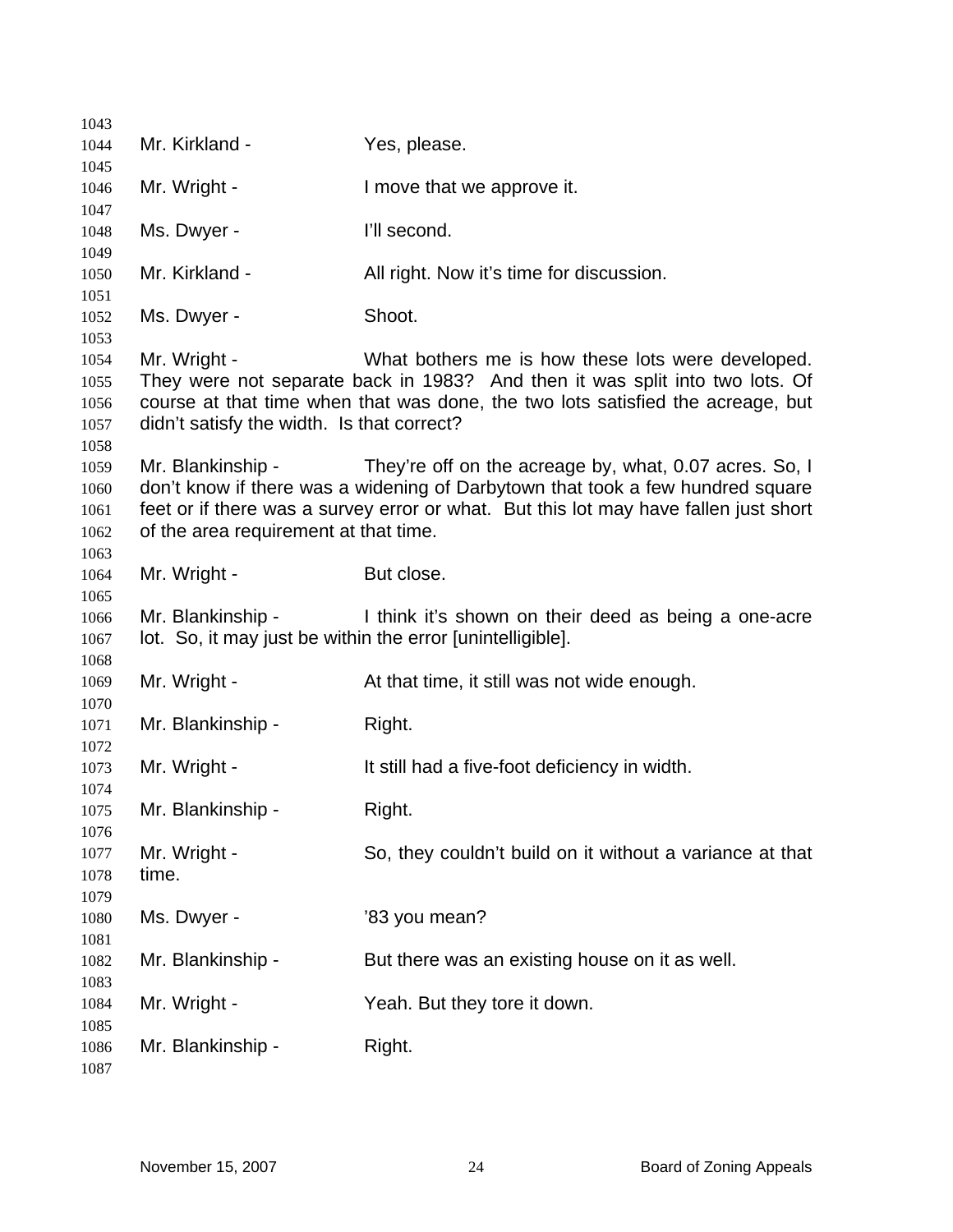Mr. Wright - So, they're back to square one on that. I don't have a whole lot of problem with the first case on that basis. They certainly can't use it. But the question is whether it's taken as a whole. Are we going to take it as two lots or one lot? In Cherrystone, they were split at the same time, and at the time they were split, they were owned by the same owner. They applied the "taken as a whole" as of that time. Here, it was one lot in 1952, and in '82 it was split. But then '93, they came back and were owned by the same owner. But at that time, they were two separate lots. 1088 1089 1090 1091 1092 1093 1094 1095 1096 1097 1098 1099 1100 1101 1102 1103 1104 1105 1106 1107 1108 1109 1110 1111 1112 1113 1114 1115 1116 1117 1118 1119 1120 1121 1122 1123 1124 1125 1126 1127 1128 1129 1130 1131 1132 1133 Ms. Dwyer - I think the division is what bothers me. I don't have so much an issue with the lot width. Cherrystone says rather than subdividing into lots which were un-buildable under the ordinance, they could have treated the property as a single parcel. I think that's the part that hangs us up. Mr. Wright - The division, yes. Ms. Dwyer - The lots together meet all the other zoning requirements— Mr. Wright - Except width. Ms. Dwyer - Except width. So, we're making it worse by dividing it. We're taking it and sort of creating—The owner's creating his own hardship. Mr. Wright - But the present owner didn't split the property; his father did. Ms. Dwyer - Right. But it was split after the effective date of the ordinance, I guess is one issue. I'm inclined to approve 39 but not 40. Mr. Wright - That's the way it looks to me. Anyhow, we made the motion to approve this and it's been seconded. There's no reasonable use of that acre without the variance. Ms. Dwyer - Right. Mr. Wright - That lot taken as a whole. I guess we can apply that to that one lot. Mr. Kirkland - All right. We've had a motion— Ms. Dwyer - That's what's before us. Mr. Kirkland - — — — to approve and a motion to second. Motion by Mr. Wright, seconded by Ms. Dwyer. All those in favor say aye. All those opposed say no. The ayes have it, the motion carries.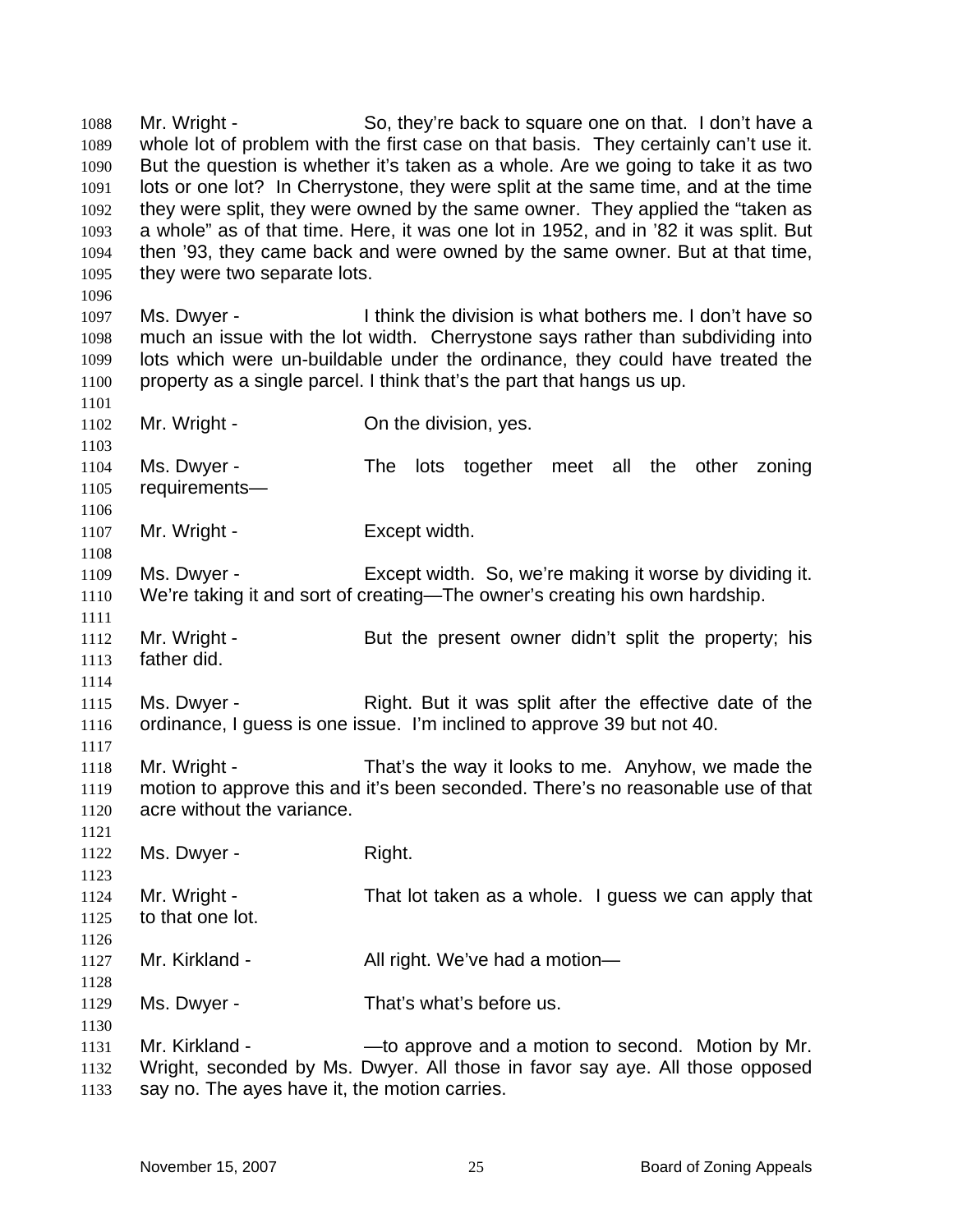| 1134 |                                           |                                                                                    |
|------|-------------------------------------------|------------------------------------------------------------------------------------|
| 1135 |                                           | After an advertised public hearing and on a motion by Mr Wright, seconded by       |
| 1136 |                                           | Ms. Dwyer, the Board approved application A-039-07, Theodore D. Tyler, Sr.'s       |
| 1137 |                                           | request for a variance from Section 24-94 to build a one-family dwelling at 8444   |
| 1138 |                                           | Strath Road (Parcel 816-683-4651), zoned A-1, Agricultural District (Varina). The  |
| 1139 |                                           | lot width requirement and total lot area requirement are not met.                  |
| 1140 |                                           |                                                                                    |
| 1141 |                                           | 1. This variance applies only to the lot width and area requirements for one       |
| 1142 |                                           | dwelling only. All other applicable regulations of the County Code shall remain in |
| 1143 | force.                                    |                                                                                    |
| 1144 |                                           |                                                                                    |
| 1145 |                                           | 2. Approval of this request does not imply that a building permit will be issued.  |
| 1146 |                                           | Building permit approval is contingent on Health Department requirements,          |
| 1147 |                                           | including, but not limited to, soil evaluation for a septic drainfield and reserve |
| 1148 | area, and approval of a well location.    |                                                                                    |
| 1149 |                                           |                                                                                    |
| 1150 |                                           | 3. At the time of building permit application, the applicant shall submit the      |
| 1151 |                                           | necessary information to the Department of Public Works to ensure compliance       |
| 1152 |                                           | with the requirements of the Chesapeake Bay Preservation Act and the code          |
| 1153 | requirements for water quality standards. |                                                                                    |
| 1154 |                                           |                                                                                    |
| 1155 |                                           | 4. Prior to land disturbance, an Erosion and Sediment Control Plan must be         |
| 1156 |                                           | submitted to Public Works for review and approval if the proposed project          |
| 1157 |                                           | involves land disturbance greater than 2500 square feet.                           |
| 1158 |                                           |                                                                                    |
| 1159 | Affirmative:                              | Dwyer, Harris, Kirkland, Nunnally, Wright<br>5                                     |
| 1160 | Negative:                                 | $\pmb{0}$                                                                          |
| 1161 | Absent:                                   | $\overline{0}$                                                                     |
| 1162 |                                           |                                                                                    |
| 1163 | Mr. Kirkland -                            | All right, now let's do A-040. Can I have a motion,                                |
| 1164 | please?                                   |                                                                                    |
| 1165 |                                           |                                                                                    |
| 1166 | <b>DECISION</b>                           |                                                                                    |
| 1167 |                                           |                                                                                    |
| 1168 | Mr. Wright -                              | I move that we deny A-040.                                                         |
| 1169 |                                           |                                                                                    |
| 1170 | Mr. Nunnally -                            | Second.                                                                            |
| 1171 |                                           |                                                                                    |
| 1172 | Ms. Dwyer -                               | Second.                                                                            |
| 1173 |                                           |                                                                                    |
| 1174 | Mr. Kirkland -                            | Mr. Nunnally, you got second.                                                      |
| 1175 |                                           |                                                                                    |
| 1176 | Mr. Wright -                              | I think it's the same basis for that one. When the                                 |
| 1177 |                                           | property was two acres taken as a whole, it had a reasonable, beneficial use for   |
| 1178 |                                           | one residence. We've already got a residence approved. Can't have two              |
| 1179 | residences.                               |                                                                                    |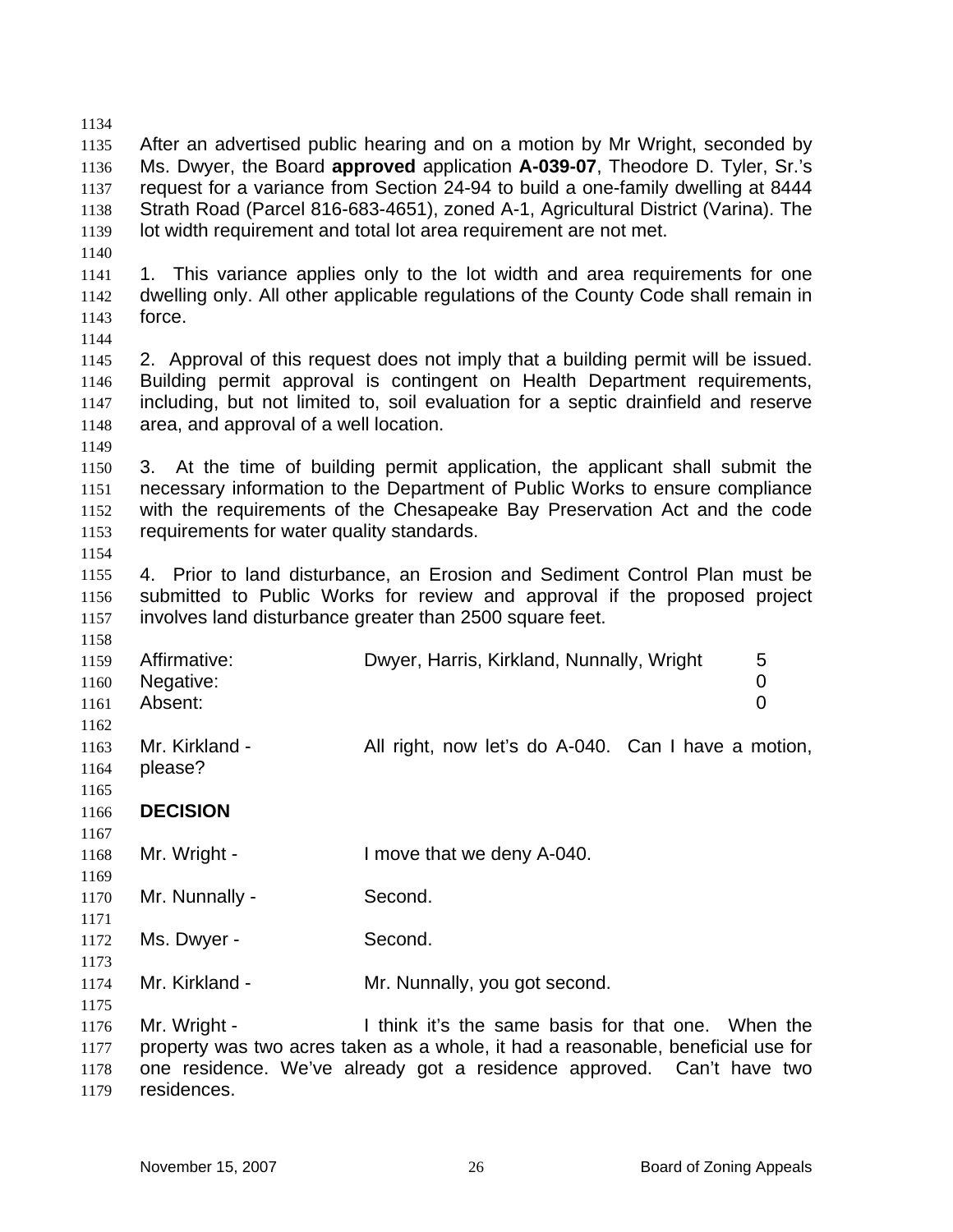1180 1181 1182 1183 1184 1185 1186 1187 1188 1189 1190 1191 1192 1193 1194 1195 1196 1197 1198 1199 1200 1201 1202 1203 1204 1205 1206 1207 1208 1209 1210 1211 1212 1213 1214 1215 1216 1217 1218 1219 1220 1221 1222 1223 1224 1225 Ms. Harris - Thave a question. When we talk about taken as a whole, what dates are we talking about? It seems as though the lots were split into two roughly one-acre parcels in '83. Mr. Wright - The present owner owns both lots right now. Mr. Blankinship - In '83, public street frontage was required. Ms. Harris - Right. I have no issue about the public street frontage, but I was wondering at what point do we draw the line as to when we are speaking about "taken as a whole"? Is it when the property was acquired in '83? All property has history. We could go back to the very date that it was acquired and say taken as a whole, or we could back it up to when it was sold later and say taken as a whole. At what point do we divide— Ms. Dwyer - As I understand it, it's when it was divided. When was the last division? That was in 1983. And in 1983, the ordinance already existed that required road frontage. If it had been divided in '83 and then the road frontage was required in '85, then it wouldn't be an issue. But because it was divided and required road frontage at that time, I think that's the important date. Mr. Kirkland - Motion by Mr. Wright, seconded by Mr Nunnally. All in favor say aye. All opposed say no. The ayes have it, the motion carries. After an advertised public hearing and on a motion by Mr. Wright, seconded by Mr. Nunnally, the Board **denied** application **A-040-07**, Theodore D. Tyler, Sr.'s request for a variance from Sections 24-94 and 24-9 to build a one-family dwelling at 8448 Strath Road (Parcel 816-683-1846), zoned A-1, Agricultural District (Varina). The lot width requirement and public street frontage requirement are not met. Affirmative: Dwyer, Harris, Kirkland, Nunnally, Wright 5 Negative: 0 Absent: 0 **UP-023-07 SCOTT M. AKENS** requests a conditional use permit pursuant to Section 24-95(i)(4) to build a garage in the side yard at 10216 Richmond Road (Greenwood Park) (Parcel 780-764-6044), zoned R-4, Onefamily Residence District (Fairfield). Mr. Kirkland - All right, sir, if you would, raise your right hand and be sworn in. Mr. Blankinship - Do swear the testimony you're about to give is the truth and nothing but the truth so help you God?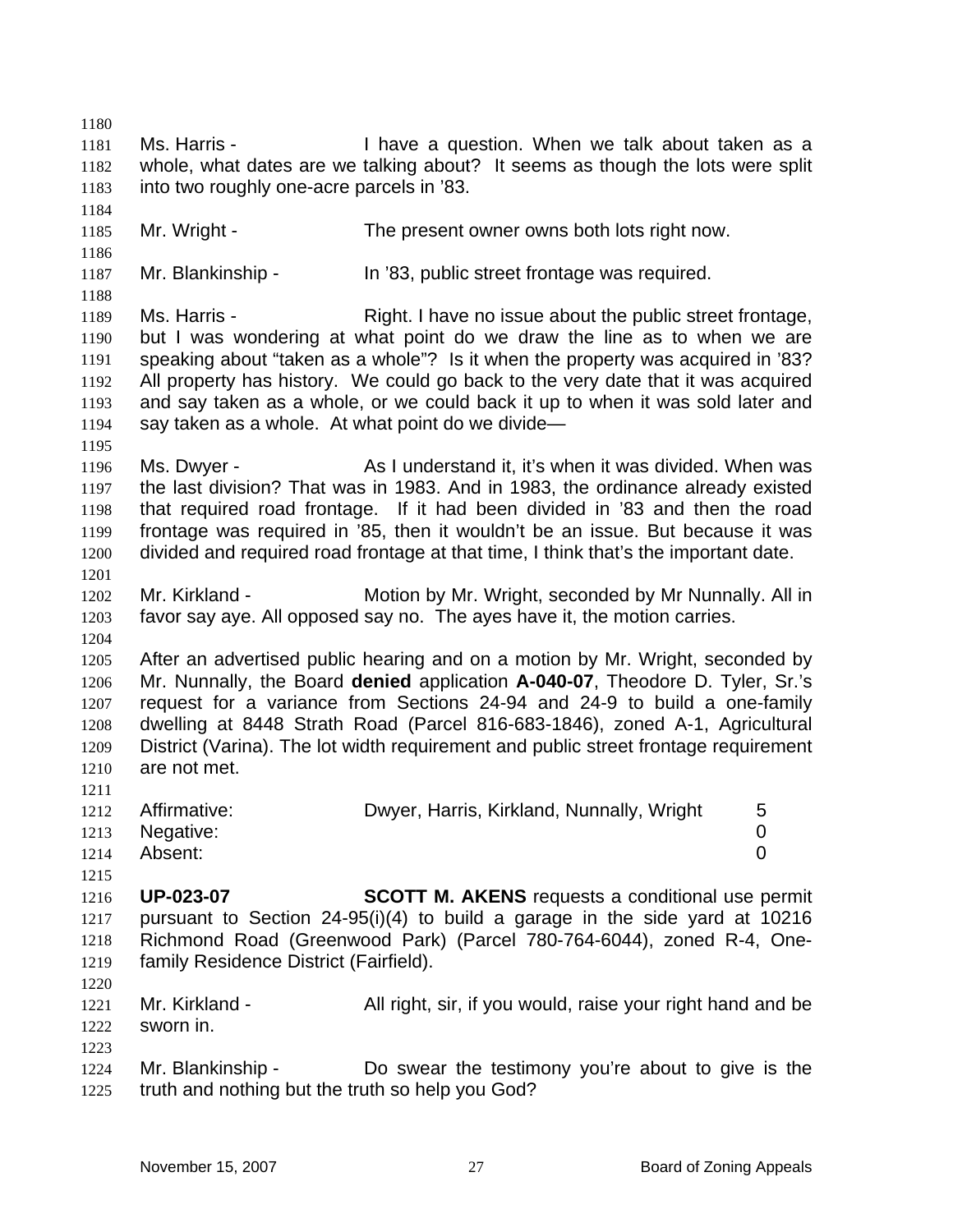| 1226         |                     |                                                                                                                                  |
|--------------|---------------------|----------------------------------------------------------------------------------------------------------------------------------|
| 1227         | Mr. Akens -         | I do.                                                                                                                            |
| 1228         |                     |                                                                                                                                  |
| 1229         | Mr. Kirkland -      | Would you state your name for the record, please?                                                                                |
| 1230         |                     |                                                                                                                                  |
| 1231         | Mr. Akens -         | Scott M. Akens                                                                                                                   |
| 1232         |                     |                                                                                                                                  |
| 1233         | Mr. Kirkland -      | Okay. What do you want us to do for you this                                                                                     |
| 1234         | morning, sir?       |                                                                                                                                  |
| 1235         |                     |                                                                                                                                  |
| 1236         | Mr. Akens -         | I'd like to apply for a conditional use permit to                                                                                |
| 1237         |                     | construct a 16' by 24' garage on the side of my residence at Richmond Road.                                                      |
| 1238         |                     |                                                                                                                                  |
| 1239         | Mr. Kirkland -      | Could you get a little closer to the mike?                                                                                       |
| 1240         |                     |                                                                                                                                  |
| 1241         | Mr. Akens -         | Sure.                                                                                                                            |
| 1242         |                     |                                                                                                                                  |
| 1243         | Mr. Kirkland -      | Could restate what you want again?                                                                                               |
| 1244         |                     |                                                                                                                                  |
| 1245         | Mr. Akens -         | Sure. I'd like to apply for a conditional use permit to                                                                          |
| 1246         |                     | build a 16' by 24' garage on the side of my residence on Richmond Road.                                                          |
| 1247         |                     |                                                                                                                                  |
| 1248         | Ms. Dwyer -         | Is there any reason why you don't want to put the                                                                                |
| 1249         | garage in the rear? |                                                                                                                                  |
| 1250         | Mr. Akens -         |                                                                                                                                  |
| 1251         |                     | Due to the size of the lot, I'd like to keep as much<br>green space in the back of my yard—I have a family and have kids—to have |
| 1252<br>1253 |                     | more use of my backyard instead of having a garage sitting in the back corner of                                                 |
| 1254         | my lot.             |                                                                                                                                  |
| 1255         |                     |                                                                                                                                  |
| 1256         | Ms. Harris -        | Do you plan to let the structure, the accessory                                                                                  |
| 1257         | building remain?    |                                                                                                                                  |
| 1258         |                     |                                                                                                                                  |
| 1259         | Mr. Akens -         | The shed that's in the back?                                                                                                     |
| 1260         |                     |                                                                                                                                  |
| 1261         | Ms. Harris -        | Yes.                                                                                                                             |
| 1262         |                     |                                                                                                                                  |
| 1263         | Mr. Akens -         | Yes ma'am.                                                                                                                       |
| 1264         |                     |                                                                                                                                  |
| 1265         | Ms. Harris -        | Have you had the reaction of your neighbors, the                                                                                 |
| 1266         | neighbor at 1620?   |                                                                                                                                  |
| 1267         |                     |                                                                                                                                  |
| 1268         | Mr. Akens -         | Actually, before I went through this and even applied                                                                            |
| 1269         |                     | for the variance, a couple months ago I did contact my neighbor—which we all                                                     |
| 1270         |                     | get along on the street—and I talked to him to let him know what my wishes                                                       |
| 1271         |                     | were. I gave him some time, about a month and a half, to think about it before I                                                 |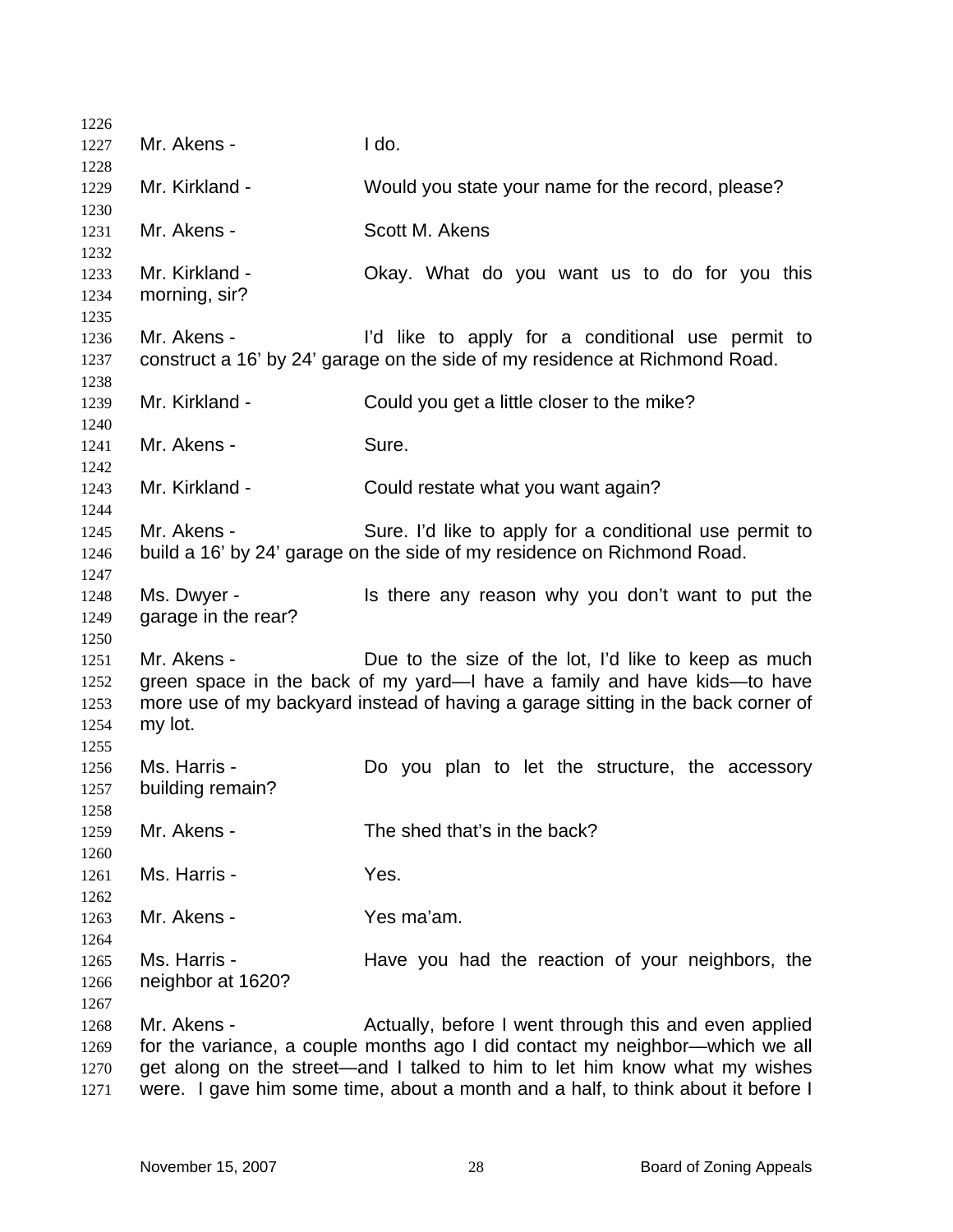even I applied for the variance, if he had a problem with it before. It would be showing through his back windows. And when I talked to him right before I applied for a variance, he didn't have any problem with it. And even last night we were talking and he asked how things were going with it. 1272 1273 1274 1275 1276 1277 1278 1279 1280 1281 1282 1283 1284 1285 1286 1287 1288 1289 1290 1291 1292 1293 1294 1295 1296 1297 1298 1299 1300 1301 1302 1303 1304 1305 1306 1307 1308 1309 1310 1311 1312 1313 1314 1315 1316 Ms. Harris - He didn't give you a letter or anything to bring before the Board? Mr. Akens - No ma'am. Ms. Dwyer - What are the exact dimensions of the garage and the exact distance of the garage from the property line and from the home? Mr. Akens - The exact dimensions of the garage would be 16' by 24'. How I have it drawn it would be 10 feet from the house and 5 feet from the side property line. On the conditions, it would only give me one inch of play. Ms. Dwyer - The Sume you're going to have a survey before you have the garage built. Mr. Akens - Ch yes ma'am. Ms. Dwyer - The Music of the added that as a condition, would you agree to that, that a survey would be done before you attempt to build a garage? Mr. Akens - Yes. Mr. Blankinship - That's Condition #3, Mrs. Dwyer. Ms. Dwyer - Is it? Oh, I see. Thank you. Could see that one coming, with a one-inch leeway. Mr. Kirkland - What is the structure going to be made out of? Is it brick or siding? Mr. Akens - The Muslim stick-built, wood-frame structure. Then the exterior is going to be the same siding that I have on my house now, from the same company, and also the roof shingles will be the same that are on my house so it'll match exactly to my primary residence. Ms. Dwyer - What would the exact distance be between the front lot line and the front of the garage? Mr. Akens - Thirty-seven feet.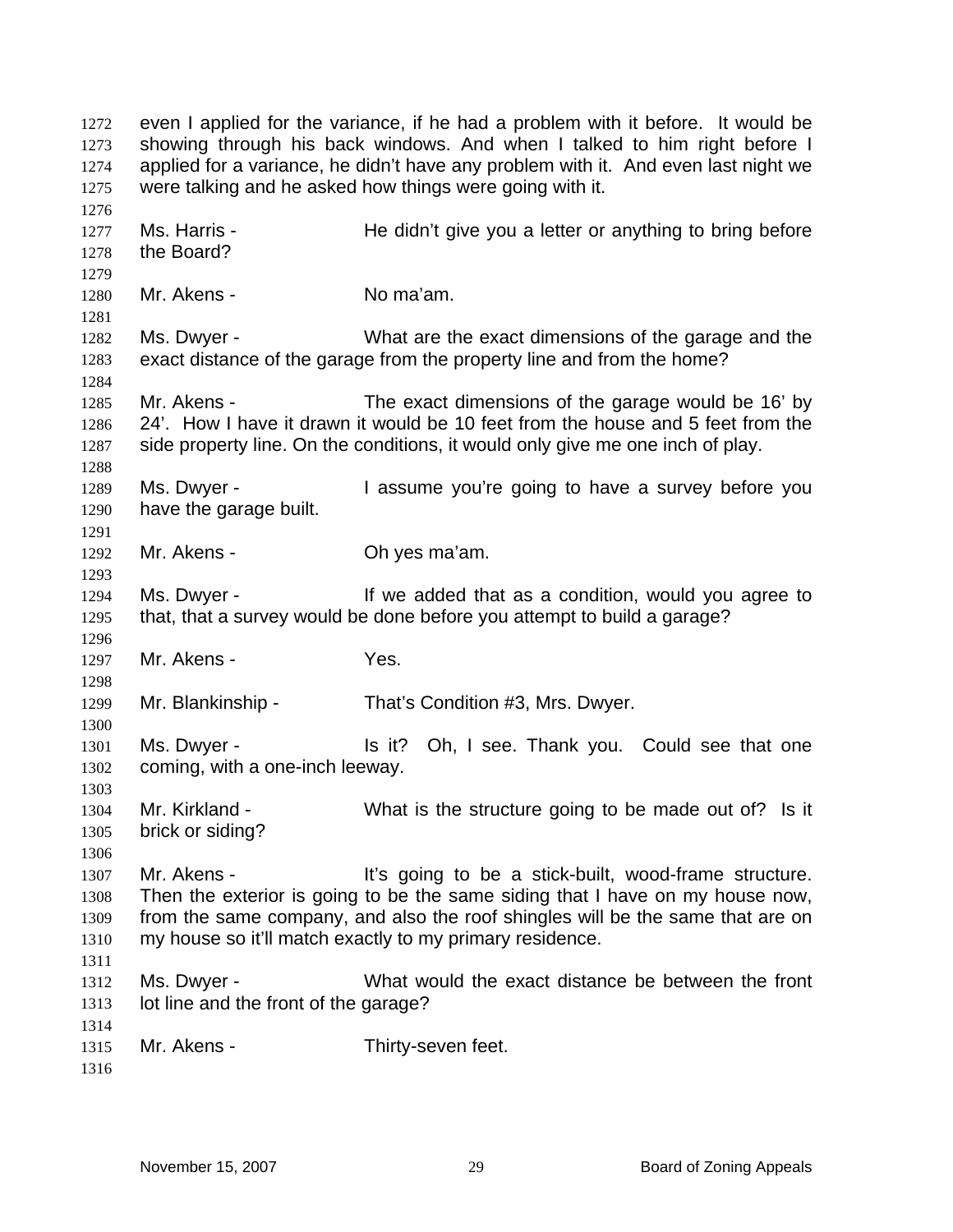Ms. Dwyer - So, this is not accurate as drawn, because as it's drawn, your house is 37 feet from the front and you have the garage farther back on the plan. Mr. Akens - The Actually, it would be almost 43 feet. Mr. Wright - 43.7 feet. Mr. Blankinship - It's on here marked 49, because it has the 6-foot porch and the 6-foot— Ms. Dwyer - So, 49 feet from the front property line? Mr. Blankinship - Yes ma'am. The line with the 7.0 feet just above it. Mr. Wright - It says— Mr. Blankinship - You have a 6.7-foot notch-out, and a 6.1-foot porch. Mr. Wright - And add 37 feet to that, wouldn't you? Mr. Blankinship - The 6.1 and the 6.7. You see the 6.1, the porch? Mr. Kirkland - Right above it is 12.9 and there's a 6.1. Mr. Wright - Yes. Okay, I see. The 37 runs to the Mr. Blankinship - To the front of porch. Mr. Wright - Yeah, not to that— Ms. Dwyer - Shall we say 50 feet? Would you be willing to put all of that as a condition, those dimensions? Mr. Akens - Yes. Ms. Harris - Would you submit these plans with it, the plans that are in our report? Mr. Blankinship - Yes, that's Condition #1. Mr. Wright - The It's an awful shallow lot. Ms. Dwyer - There's nothing that requires you to put it in the side yard in terms of the topography of the lot, for example, and there is enough space in the rear yard for you to put the garage.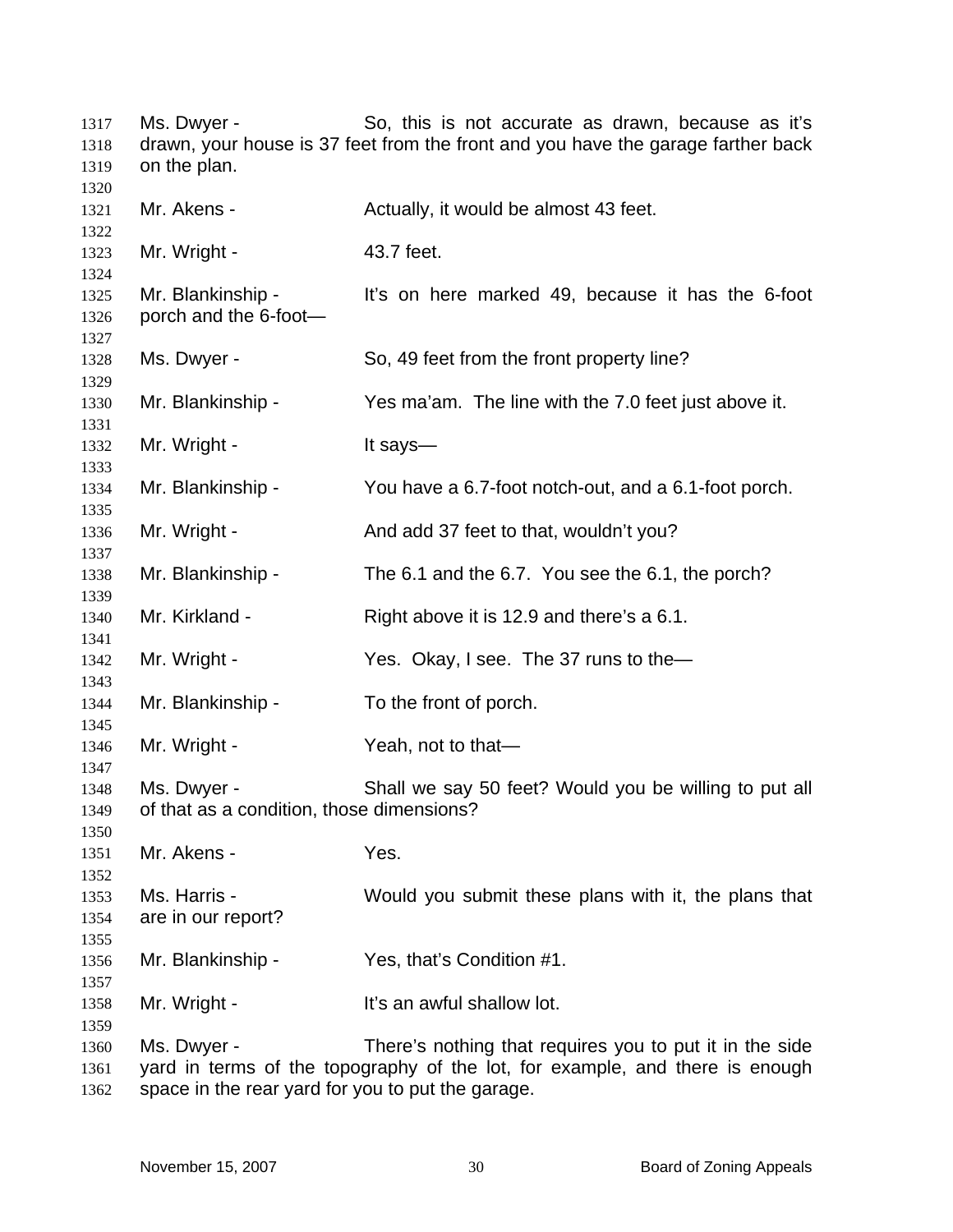Mr. Akens - Yes ma'am. But the second reason is to keep the green space and also if I were to put the garage in the back, it would be a longer drive, more stone leading up the garage and to the backyard. Ms. Harris - The Did you indicate whether or not you would have to take down any of these trees? Mr. Akens - There are no trees that would need to be taken down. Mr. Kirkland - The Anyone else have any other questions? Mr. O'Kelly - Mr. Akens, would the existing tool shed remain? Mr. Akens - Yes sir. That would be behind the garage, if it were approved. Mr. Kirkland - The How long have you lived in this house? Mr. Akens - We just moved in in August. Mr. Kirkland - Any other questions? Anyone else wish to speak? All right, that concludes the case. **DECISION**  Ms. Harris - This is for a use permit and I move that we allow Mr. Akens to build this garage. Mr. Nunnally - Second. Mr. Kirkland - Motion by Ms. Harris, seconded by Mr. Nunnally. Ms. Harris - Can we have some discussion? Mr. Kirkland - Sure. Ms. Harris - **Because we don't have the threshold question here** that we have to deal with it's refreshing. We do have a garage that's going in the side yard, and that is the issue here when you deal with corner lots. However, the neighbor was notified, and according to the verbal account of the owner, we have no opposition. I feel because of the location of the lot that this will be permissible. Ms. Dwyer - I'm not happy with this. There doesn't seem to be a compelling reason not to comply with the normal requirement that accessory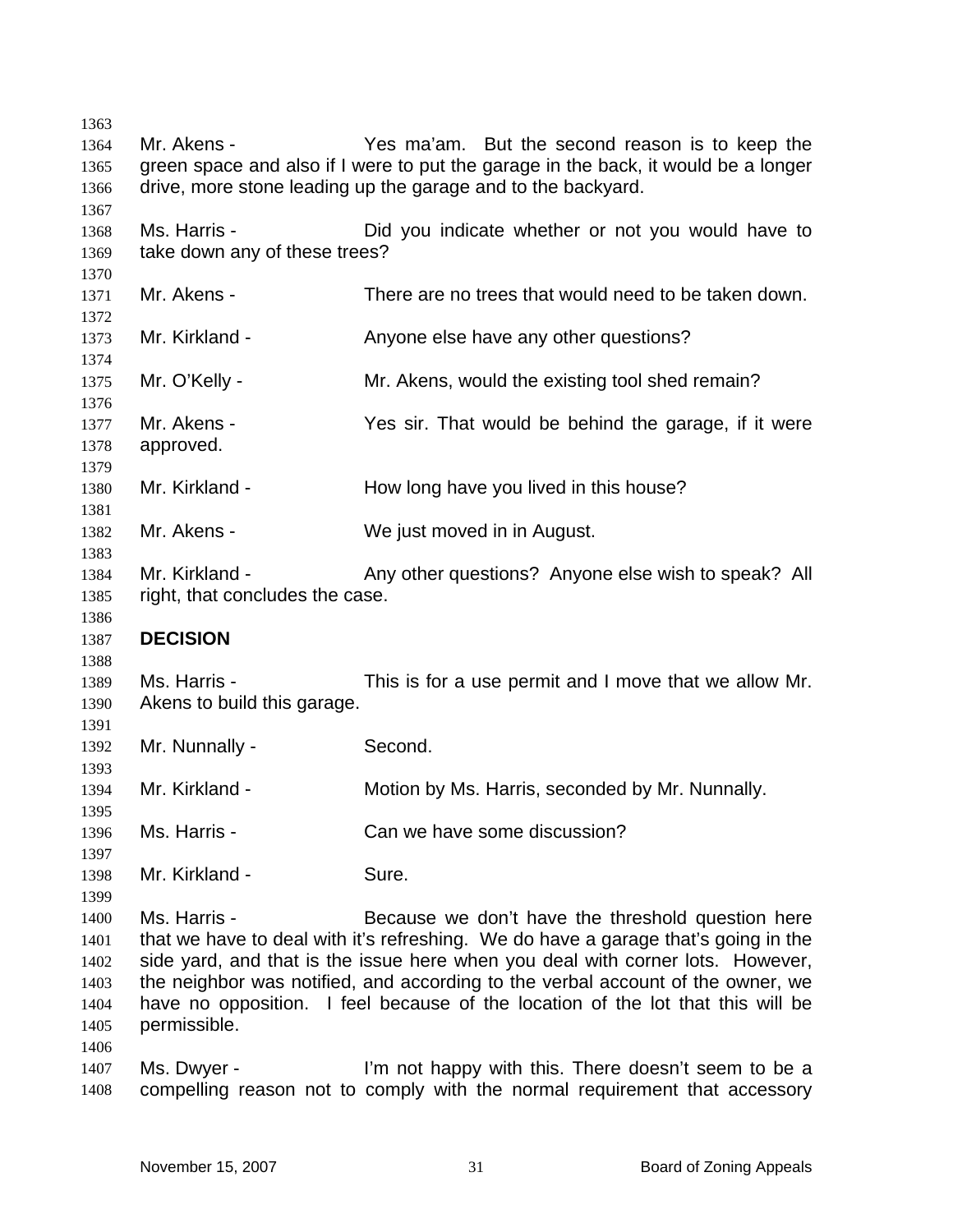buildings be in the rear yard. I'm thinking, why do we normally require accessory structures in the rear yard; because they're not in keeping with the architecture in terms of size; they're not attached to the dwelling. This one is smaller. It looks like an accessory dwelling. It doesn't look like it really meets the same architectural standards that the rest of the houses have in the area and I think it would detract from the appearance of the neighborhood from the street. I think this is an accessory building that really should be in the backyard. There are no exceptional topography elements to deal with. There is nothing other than the owner's desire to have more grass in the backyard. I just don't see a compelling reason to step outside the normal requirements of the ordinance in this case. I think it would impair the character of the district and I think it would impair the value of the homes in the neighborhood to have this kind of a garage so much closer to the front, so much closer to the street than is normally required. 1409 1410 1411 1412 1413 1414 1415 1416 1417 1418 1419 1420 1421 1422

1423 1424 1425 1426 1427 1428 1429 Ms. Harris - May I respond to that? I did drive by there yesterday just to see the closeness in this community, and believe me, it is very close. Could very well be a distraction. However, the building shed could be moved to the other side; I think that would help. But even if this garage were moved to the area where the building shed is, the owners at 1620 will still see this right behind their house. So, I can't see that having the garage in the rear would solve the problem in this particular case.

1430

1435

1439

1441

1431 1432 1433 1434 Ms. Dwyer - It probably wouldn't solve it as far as 1620 is concerned, but it would move it away from the road so as you're driving down the road, you're not seeing a garage, detached garage so close to the roadway. It would be farther off the street. So, I guess that's my meaning.

1436 1437 1438 Ms. Harris - To me, it's the lesser of two evils. When I did drive by, I turned on that side street. I can't remember the name of the side street right now. What is the name?

1440 Mr. Blankinship - Lee Avenue.

1442 1443 1444 1445 Ms. Harris - The Yes. I saw the blue building shed and actually thought that that building shed was connected to the other house on the corner. It's just that close. I think a garage would just compound the problem. I think the side would be a better place, if he has to have a garage.

- 1447 1448 1449 Mr. Wright - One thing he did say is that it would be compatible with the house, with the same siding. So, it would make it look like an extension of the house.
- 1450

1446

1451 1452 1453 1454 Ms. Dwyer - Well, look at the shed. When we look at the photograph of the shed and compare it to the house, I know the garage will be bigger than the shed, but it's going to be similar. It's going to be much smaller than the two-story house. It's going to look like an accessory building. I just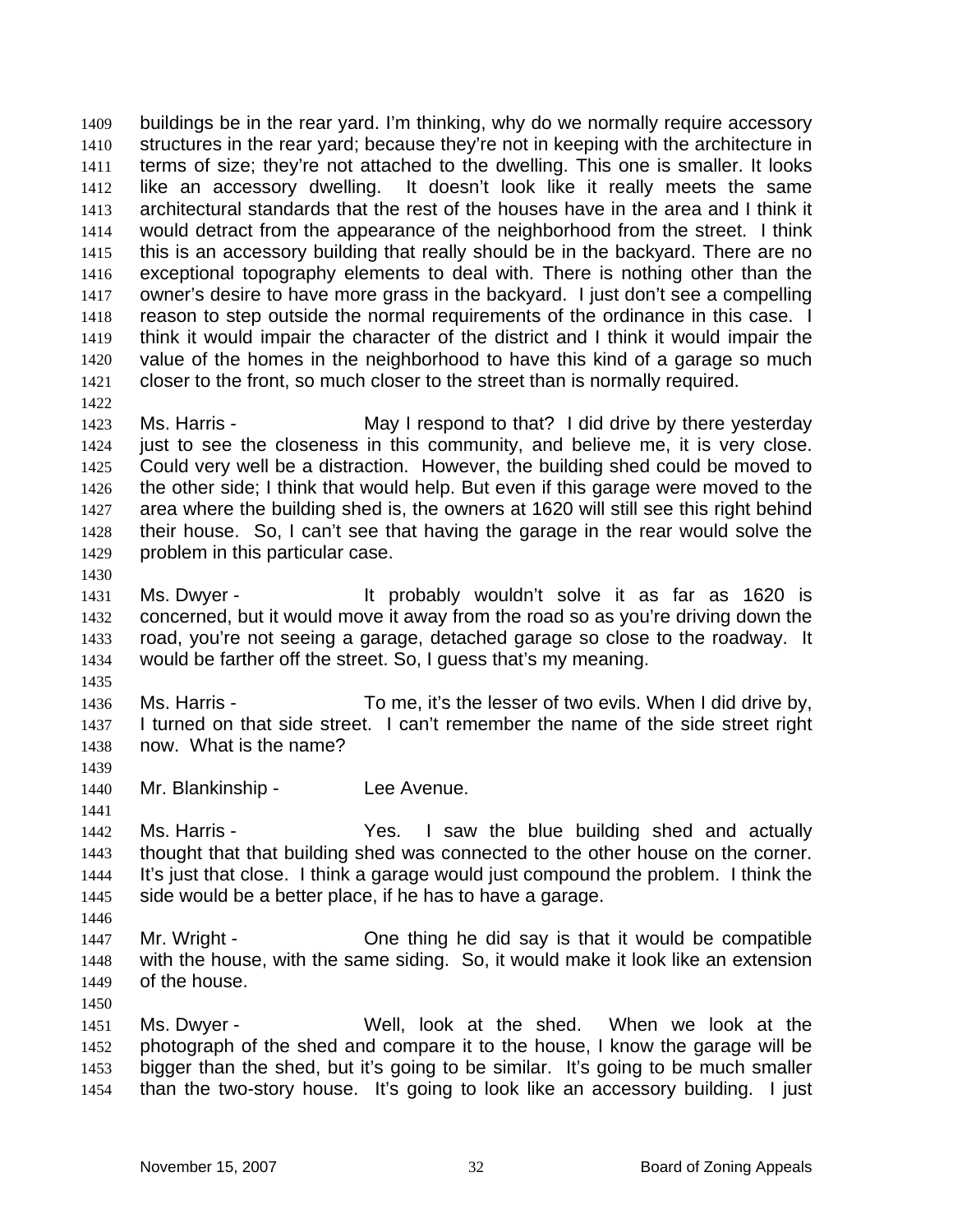think an accessory building should be farther off the road, farther away from the front yard, and farther away from the front of the house to maintain the appearance of the front door and the front yard. That's the one I'm looking at. Ms. Harris - The Music of Islam acre of land, it would help. If we could look at the photo before this one. Okay. See that house, which is 1620? Mr. Wright - That one that's white? Ms. Harris - The Yes. That's on the corner also. I was driving down that street in front of that house. So, when I saw the blue shed, I thought that it was a part of the other house on the corner. It appears that the best place would be to the side, since this is corner lot. Ms. Dwyer - The white house is a corner lot, you mean. Mr. Blankinship - Yes. 10216 is not a corner. Ms. Dwyer - This is not a corner lot. Ms. Harris - Yes. Ms. Dwyer - But if the garage is to the side of this house, it looks like it's right behind the white house, as opposed to being off center and a little bit farther away from the backyard of this house. I just think that would be visually more intrusive to the white house as well. Mr. Kirkland - The Mr. Blankinship, if he moved it to the rear yard, he could shove it all the way over in the corner, couldn't he? Mr. Blankinship - Yes. He almost has to. It's a small enough lot that-Mr. Kirkland - Basically, the side of the garage would almost be on the property line. Mr. Blankinship - It would have to be five feet. Ms. Dwyer - Well it is now. Mr. Blankinship - It would have to be five feet. And with those five feet, it would still be just slightly more than the 10 feet required behind the dwelling. Ms. Dwyer - The Music Controller's five feet now. Mr. Blankinship - Right.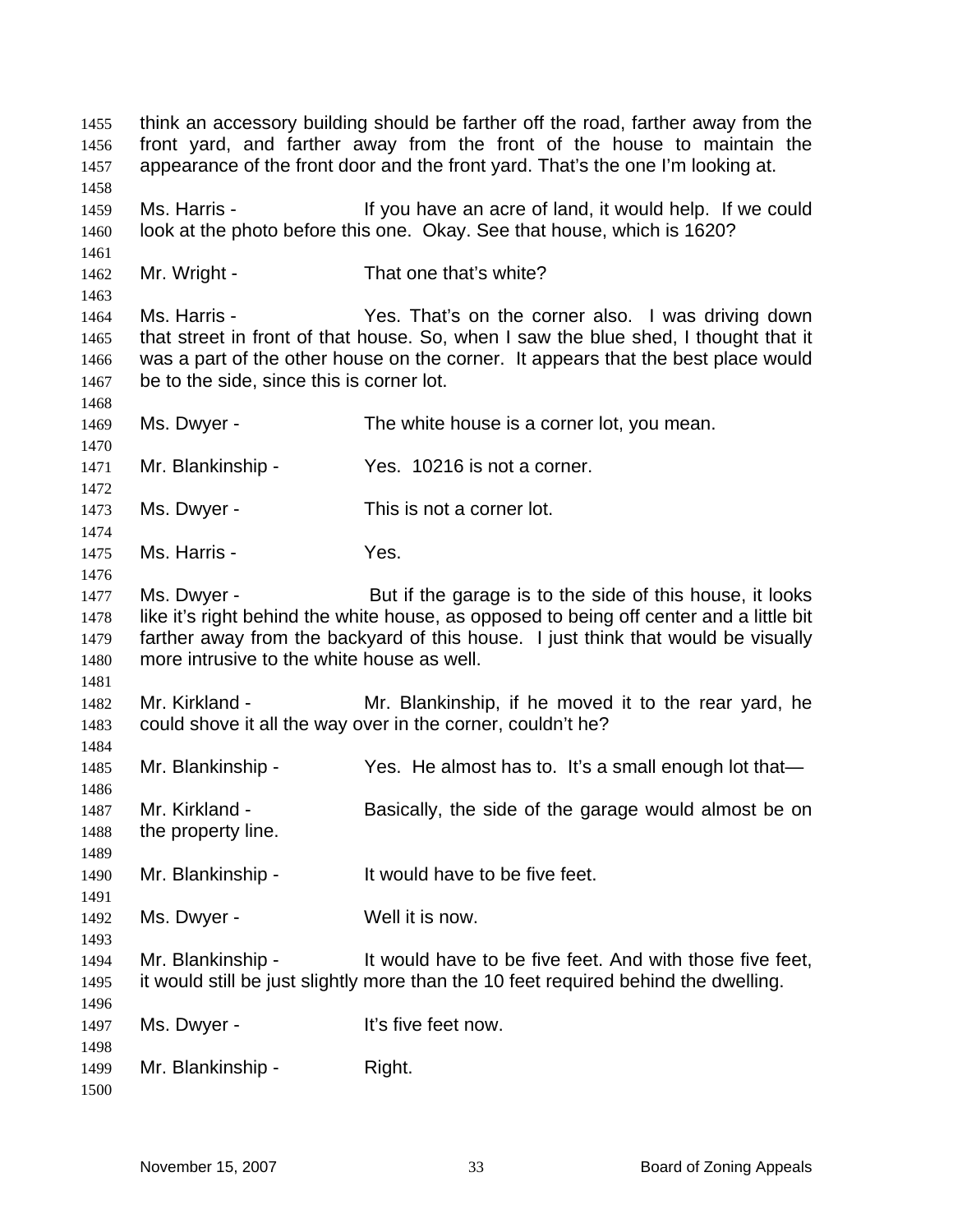| 1501<br>1502                 | Ms. Dwyer -<br>and the house.                | From the side. It's very tight between the side yard                                                                                          |
|------------------------------|----------------------------------------------|-----------------------------------------------------------------------------------------------------------------------------------------------|
| 1503<br>1504<br>1505         | Mr. Kirkland -                               | All right. We've had a motion and a second.                                                                                                   |
| 1506<br>1507                 | Mr. Blankinship -                            | Actually, I don't have a second.                                                                                                              |
| 1508<br>1509                 | Mr. Nunnally -                               | I seconded it.                                                                                                                                |
| 1510<br>1511                 | Mr. Blankinship -                            | Oh, okay.                                                                                                                                     |
| 1512<br>1513<br>1514<br>1515 | Mr. Gidley -<br>the house.                   | Mr. Chairman, if you all could be so kind as to clarify<br>specifically where you want it located? The plot plan shows it behind the front of |
| 1516<br>1517                 | Mr. Wright -                                 | That's where it's going to be.                                                                                                                |
| 1518<br>1519                 | Mr. Blankinship -                            | We had discussed that.                                                                                                                        |
| 1520<br>1521                 | Mr. Wright -                                 | We had discussed 50 feet.                                                                                                                     |
| 1522<br>1523<br>1524         | Mr. Gidley -<br>with the front of the house. | That would be 37 feet back, which would bring it even                                                                                         |
| 1525<br>1526                 | Mr. Wright -                                 | No, no, no.                                                                                                                                   |
| 1527<br>1528                 | Mr. Blankinship -                            | Fifty feet is what the Board-                                                                                                                 |
| 1529<br>1530                 | Mr. Wright -                                 | We said we want it 50 feet.                                                                                                                   |
| 1531<br>1532                 | Mr. Gidley -                                 | Okay, good, fine.                                                                                                                             |
| 1533<br>1534<br>1535         | Mr. Wright -<br>least 50 feet.               | If we approve it, I would say it would have to be at                                                                                          |
| 1536<br>1537<br>1538         | Ms. Harris -<br>building shed?               | Do we need to add in the condition about moving the                                                                                           |
| 1539<br>1540                 | Mr. Blankinship -                            | He said that he did not intend to move it.                                                                                                    |
| 1541<br>1542                 | Ms. Harris -                                 | Right, I remember that.                                                                                                                       |
| 1543<br>1544                 | Mr. Blankinship -                            | So if you want to move it, yes.                                                                                                               |
| 1545<br>1546                 | Ms. Harris -                                 | Wonder what the thinking of the Board is.                                                                                                     |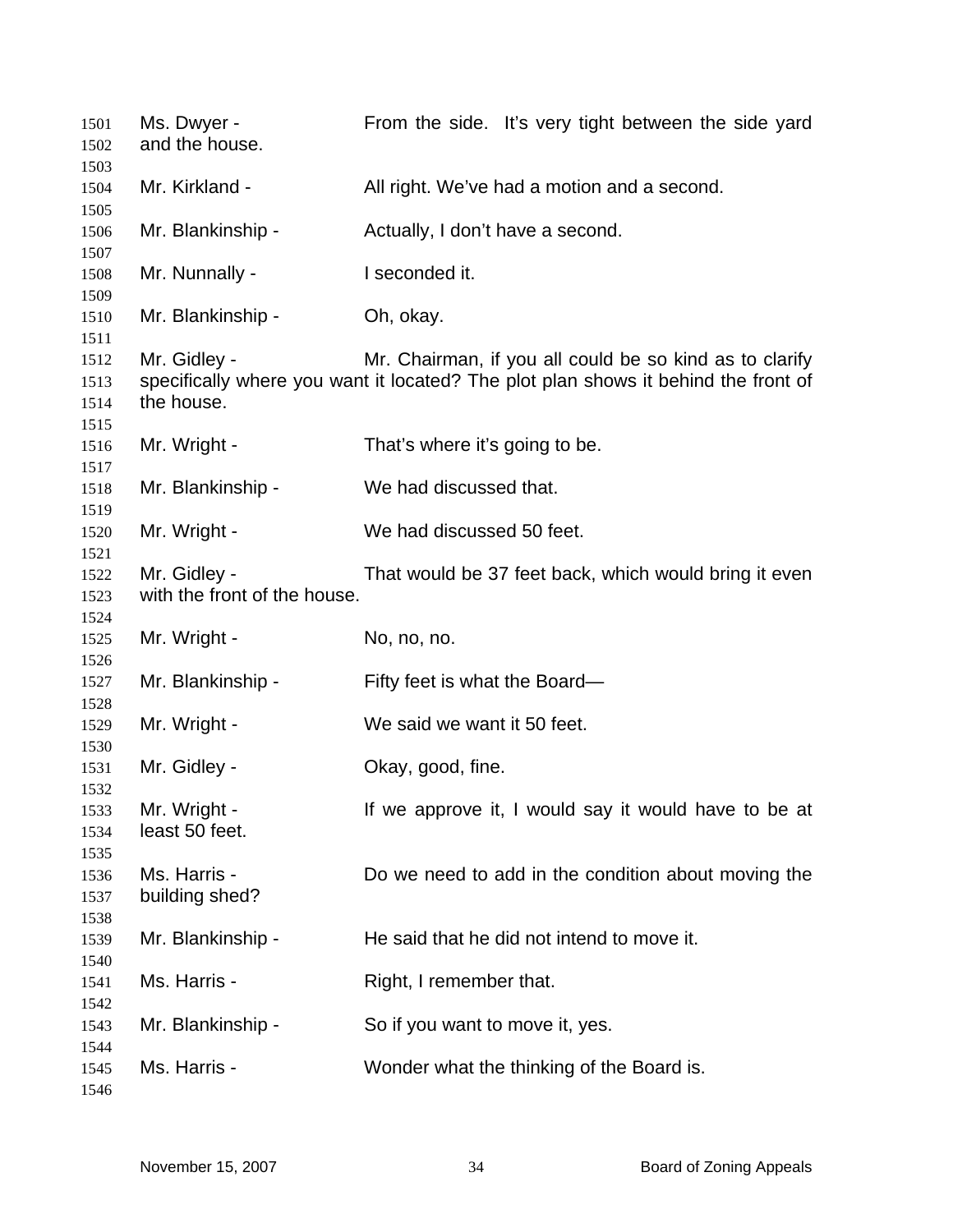Mr. Kirkland - All right. We've had a first and a second, noting that the garage would be 50 feet back. I believe that's a condition, because he has a survey condition in this. Motion made by Ms Harris, seconded by Mr. Nunnally. All in favor say aye. All opposed say no. The ayes have it, the motion carries. 1547 1548 1549 1550 1551 1552 1553 1554 1555 1556 1557 1558 1559 1560 1561 1562 1563 1564 1565 1566 1567 1568 1569 1570 1571 1572 1573 1574 1575 1576 1577 1578 1579 1580 1581 1582 1583 1584 1585 1586 1587 1588 1589 1590 1591 1592 After an advertised public hearing and on a motion by Ms. Harris, seconded by Mr. Nunnally, the Board **approved** application **UP-023-07**, Scott M. Akens' request for a conditional use permit pursuant to Section 24-95(i)(4) to build a garage in the side yard at 10216 Richmond Road (Greenwood Park) (Parcel 780- 764-6044), zoned R-4, One-family Residence District (Fairfield). 1. Only the improvements shown on the plot plan and building design filed with the application may be constructed pursuant to this approval. Any additional improvements shall comply with the applicable regulations of the County Code. Any substantial changes or additions to the design or location of the improvements may require a new variance. 2. Hydric Soils present on the site indicate possible wetlands. The building permit application shall include determination of whether wetlands are present on the parcel. If the proposed project will involve land disturbance greater than 2,500 square feet, then prior to construction, an erosion and sediment control plan must be submitted to the Department of Public Works for review and approval. 3. [AMENDED] The garage shall not be permanently attached to a foundation until the owner submits a certified survey showing that it complies with all required setbacks, including 10 feet from the dwelling and 5 feet from the side lot line. The garage shall be set back at least 50 feet from the right-of-way of Richmond Road. Affirmative: **Harris, Kirkland, Nunnally, Wright** 4 Negative: Dwyer 2008 Dwyer 2009 Absent: 0 Mr. Kirkland - The Music of the Vou would, I guess, call A-038-07 again, Mr. Blankinship. **A-038-07 EMERALD LAND DEVELOPMENT** requests a variance from Section 24-95(b)(7) to build a one-family dwelling at 334 Grayson Street (Providence Park Annex) (Parcel 792-737-9129), zoned R-5, General Residence District (Fairfield). The lot width requirement and total lot area requirement are not met. The applicant has 3,444 square feet total lot area and 35 feet lot width, where the Code requires 6,000 square feet total lot area and 50 feet lot width. The applicant requests a variance of 2,556 square feet total lot area and 15 feet lot width.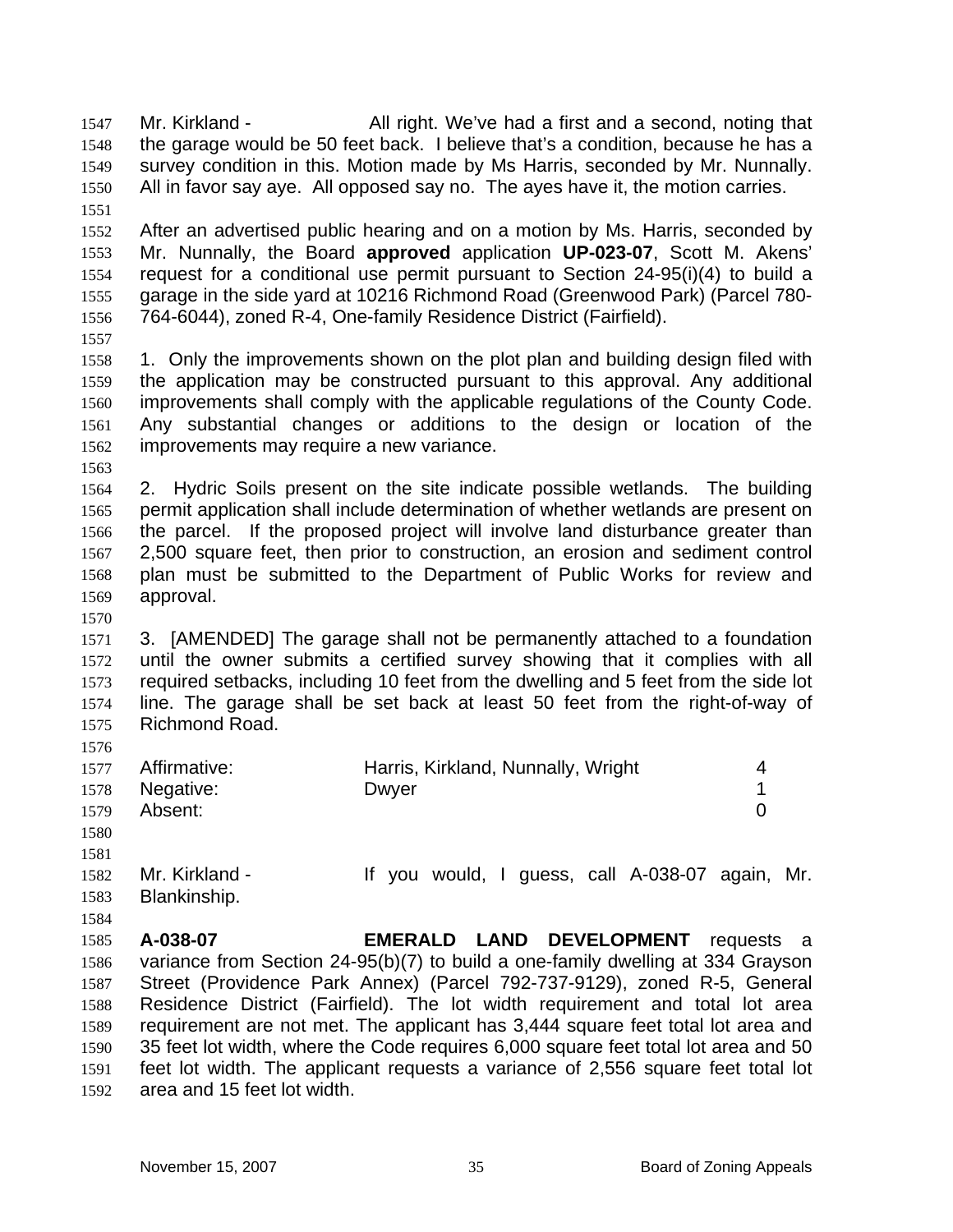| 1593                                 |                                      |                                                                                                                                                                                                                            |
|--------------------------------------|--------------------------------------|----------------------------------------------------------------------------------------------------------------------------------------------------------------------------------------------------------------------------|
| 1594                                 | Mr. Blankinship -                    | Going once, going twice.                                                                                                                                                                                                   |
| 1595                                 |                                      |                                                                                                                                                                                                                            |
| 1596                                 | Mr. Kirkland -                       | Do I have a motion to defer this to the next meeting?                                                                                                                                                                      |
| 1597<br>1598                         | Ms. Harris -                         | I so move.                                                                                                                                                                                                                 |
| 1599<br>1600                         | Ms. Dwyer -                          | Second.                                                                                                                                                                                                                    |
| 1601<br>1602<br>1603<br>1604         | Mr. Kirkland -                       | Motion made by Ms. Harris, seconded by Ms. Dwyer.<br>All in favor say aye. All opposed say no. The ayes have it, the motion carries.                                                                                       |
| 1605<br>1606<br>1607<br>1608<br>1609 | Affirmative:<br>Negative:<br>Absent: | Dwyer, Harris, Kirkland, Nunnally, Wright<br>5<br>0<br>0                                                                                                                                                                   |
| 1610<br>1611<br>1612                 |                                      | After an advertised public hearing, A-038-07, Emerald Land Development, has<br>been deferred until the December 20, 2007 meeting.                                                                                          |
| 1613<br>1614                         | Mr. Kirkland -                       | That concludes all the cases.                                                                                                                                                                                              |
| 1615                                 | Mr. Kirkland -                       | Sir, you're not from Emerald Development, are you?                                                                                                                                                                         |
| 1616<br>1617                         | Mr. Baker -                          | Yes.                                                                                                                                                                                                                       |
| 1618<br>1619<br>1620<br>1621         | Mr. Kirkland -<br>agenda.            | You missed the case. I don't think we can bring it<br>back up, can we, Mr. Blankinship? We passed it and we moved it to the next                                                                                           |
| 1622<br>1623<br>1624<br>1625<br>1626 | Mr. Blankinship -<br>now.            | Technically, you probably should not, but since there<br>was no one here. We did call the case twice and no one was here to speak. I<br>think if a neighbor had been here and had left, it would be wrong to hear the case |
| 1627<br>1628<br>1629                 | Mr. Kirkland -<br>want to hear it?   | What is the consensus of the Board?<br>Do you all                                                                                                                                                                          |
| 1630<br>1631                         | Mr. Blankinship -                    | Do you have a comment?                                                                                                                                                                                                     |
| 1632<br>1633                         | Mr. Kirkland -                       | Mr. Wright?                                                                                                                                                                                                                |
| 1634<br>1635<br>1636<br>1637         | Mr. Wright -<br>the way.             | I don't have any problem hearing it. Let's get it out of                                                                                                                                                                   |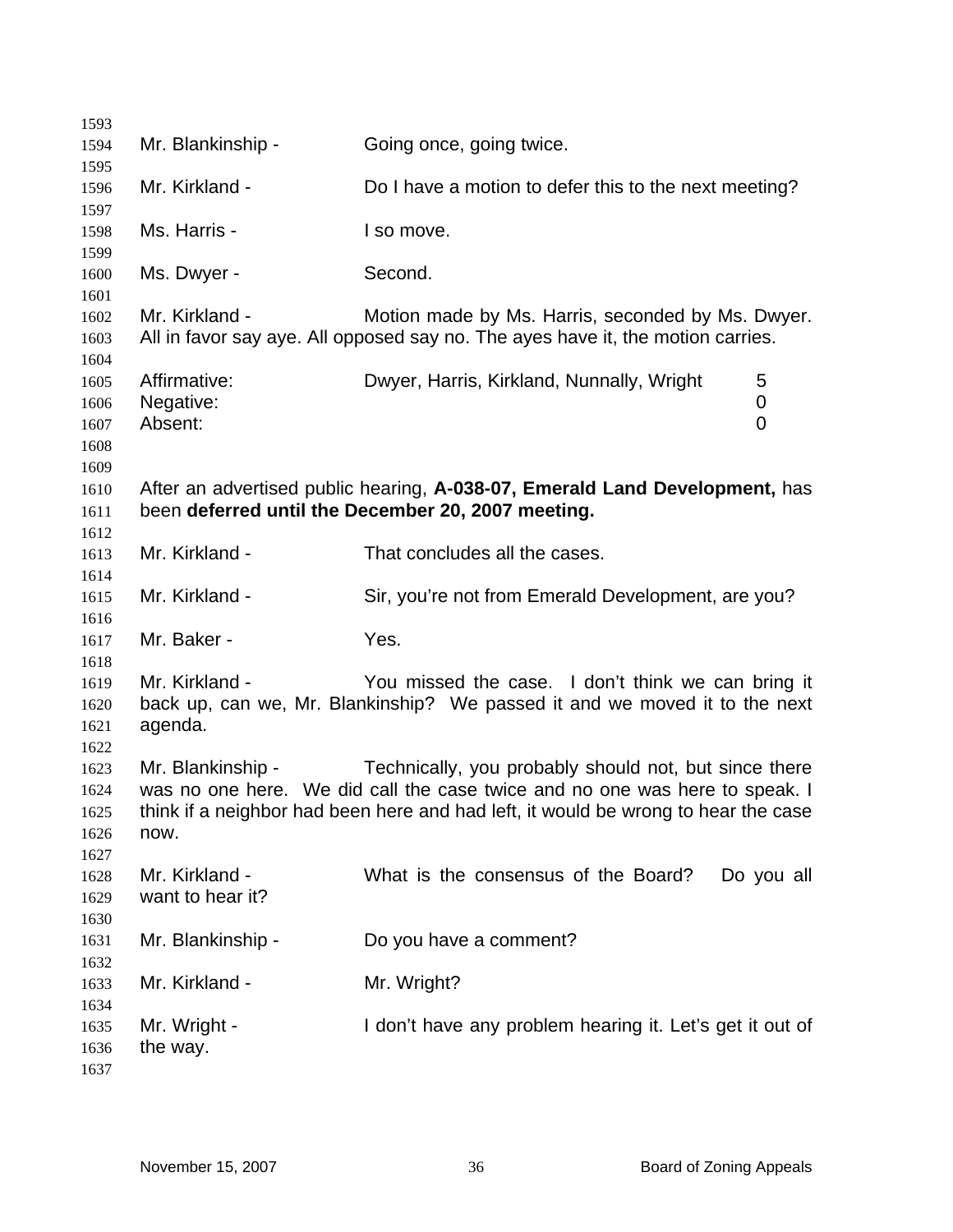| 1638<br>1639                                                         | Mr. Kirkland -<br>deferment to next month. | All right. We'll have to have a motion to knock off the                                                                                                                                                                                                                                                                                                                                                                                                                                                                                          |     |
|----------------------------------------------------------------------|--------------------------------------------|--------------------------------------------------------------------------------------------------------------------------------------------------------------------------------------------------------------------------------------------------------------------------------------------------------------------------------------------------------------------------------------------------------------------------------------------------------------------------------------------------------------------------------------------------|-----|
| 1640<br>1641<br>1642                                                 | Mr. Blankinship -                          | Motion to reconsider, I guess.                                                                                                                                                                                                                                                                                                                                                                                                                                                                                                                   |     |
| 1643<br>1644                                                         | Mr. Kirkland -                             | We need a motion to reconsider case.                                                                                                                                                                                                                                                                                                                                                                                                                                                                                                             |     |
| 1645<br>1646                                                         | Ms. Harris -                               | I so move.                                                                                                                                                                                                                                                                                                                                                                                                                                                                                                                                       |     |
| 1647<br>1648                                                         | Mr. Wright -                               | I'll second it.                                                                                                                                                                                                                                                                                                                                                                                                                                                                                                                                  |     |
| 1649<br>1650<br>1651<br>1652                                         | Mr. Kirkland -<br>carries.                 | Motion made by Ms. Harris, seconded by Mr. Wright.<br>All those in favor say aye. All those opposed say no. The ayes have it, the motion                                                                                                                                                                                                                                                                                                                                                                                                         |     |
| 1653<br>1654<br>1655<br>1656<br>1657                                 | Affirmative:<br>Negative:<br>Absent:       | Dwyer, Harris, Kirkland, Nunnally, Wright<br>5<br>$\pmb{0}$<br>$\overline{0}$                                                                                                                                                                                                                                                                                                                                                                                                                                                                    |     |
| 1658<br>1659                                                         | Mr. Kirkland -                             | Okay. Mr. Kerney, we will hear your case.                                                                                                                                                                                                                                                                                                                                                                                                                                                                                                        |     |
| 1660<br>1661                                                         | Mr. Kerney -                               | Thank you.                                                                                                                                                                                                                                                                                                                                                                                                                                                                                                                                       |     |
| 1662<br>1663<br>1664<br>1665<br>1666<br>1667<br>1668<br>1669<br>1670 | A-038-07<br>area and 15 feet lot width.    | EMERALD LAND DEVELOPMENT<br>requests<br>variance from Section 24-95(b)(7) to build a one-family dwelling at 334 Grayson<br>Street (Providence Park Annex) (Parcel 792-737-9129), zoned R-5, General<br>Residence District (Fairfield). The lot width requirement and total lot area<br>requirement are not met. The applicant has 3,444 square feet total lot area and<br>35 feet lot width, where the Code requires 6,000 square feet total lot area and 50<br>feet lot width. The applicant requests a variance of 2,556 square feet total lot | a a |
| 1671<br>1672<br>1673                                                 | Mr. Kirkland -<br>normally.                | If you would, sir, come forward. We meet at 9:00                                                                                                                                                                                                                                                                                                                                                                                                                                                                                                 |     |
| 1674<br>1675                                                         | Mr. Baker -                                | I appreciate it, thank you.                                                                                                                                                                                                                                                                                                                                                                                                                                                                                                                      |     |
| 1676<br>1677<br>1678                                                 | Mr. Blankinship -<br>God?                  | Raise your right hand, please. Do you swear the<br>testimony you're about to give is the truth and nothing but the truth so help you                                                                                                                                                                                                                                                                                                                                                                                                             |     |
| 1679<br>1680                                                         | Mr. Baker -                                | I do.                                                                                                                                                                                                                                                                                                                                                                                                                                                                                                                                            |     |
| 1681<br>1682<br>1683                                                 | Mr. Kirkland -                             | Would you state your name for the record, sir?                                                                                                                                                                                                                                                                                                                                                                                                                                                                                                   |     |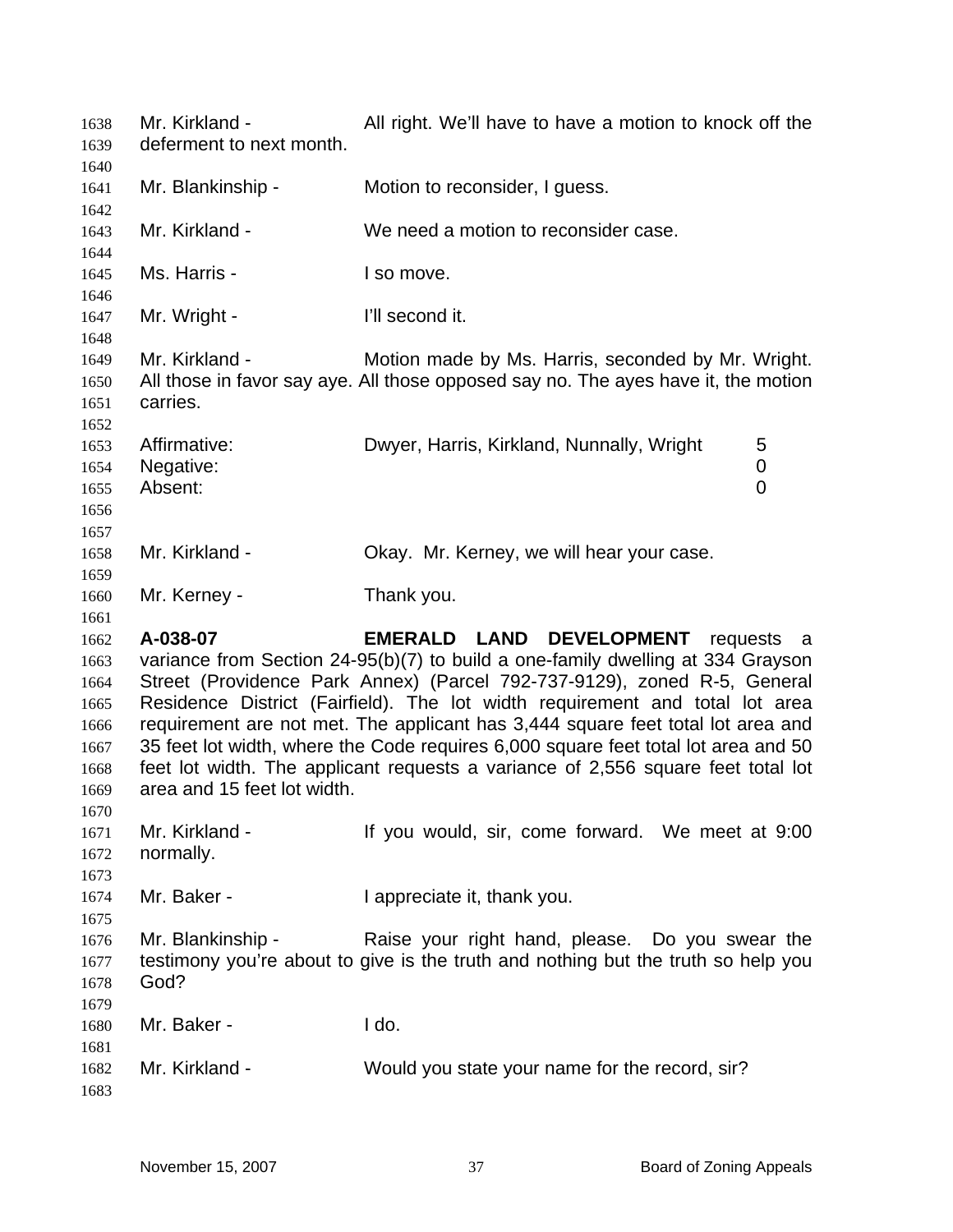Mr. Baker - My name is Mark Baker and I'm with Baker Development Resources. I apologize for that inconvenience. I did actually have a question, which might— 1684 1685 1686

1688 1689 Mr. Kirkland - The Mr ou would state your case, then we can go to the questions.

1691 1692 1693 1694 1695 Mr. Baker - Certainly. This is 334 Grayson Street. I guess my real question is—Clearly, I want to go into a presentation real quickly. It's case A-038-07. In looking through the staff's report on this case, I'm seeing that there was not a variance put forth in the request for side yard requirements. Were we incorrect in asking for that or is that not required?

1697 1698 1699 1700 Mr. Blankinship - Was it you or the other gentleman? I had a conversation on the phone about whether the application cited the correct section of the Code, whether it should be 30.1 or 95(b). We went with 95(b), and under that, you did not need a side yard variance for what was submitted.

1702 Mr. Baker - Chay.

1704 1705 1706 1707 Mr. Blankinship - The applicable side yard setbacks are 10% and 30% of the lot width, 10% least and 30% sum, with a minimum of 7. Since the lot is only 35 feet wide, that gives you a sum of the side yards of just about 10 feet. The minimum of 7 on each side would give you 14.

1709 1710 1711 1712 1713 1714 1715 1716 1717 1718 1719 1720 Mr. Baker - Well, that's fantastic. I was concerned that we were absent a couple of variances that were needed. Of course, those were part of the original request. This is an [unintelligible] lot. It's an existing subdivision, Providence Park Annex. The subdivision was platted in 1916 and it was platted for the purpose of construction of single-family dwellings. The majority of the lots are configured the same as this property and were actually constructed with single-family dwellings. The lot's consistent in size with the others in the subdivision. There was no zoning ordinance at the time of the subdivision and there was no requirement for lot area or lot width. The abutting lots on either side were developed with single-family dwellings, 332 and 336, so there's not an opportunity to consolidate lots to achieve a large building lot. So, the applicant proposes a construction of a family dwelling on the existing vacant lot.

1721

1687

1690

1696

1701

1703

1708

1722 1723 1724 1725 1726 1727 1728 There was a June BZA case, and at that time we were asking for lot area and lot width, side yard, total side yard, front yard, and rear yard requests. I think it was commented that, "You're asking for just about everything you could possibly ask for in this request." I think the consensus was we were just asking for a little bit too much. So, we've gone back and looked at it. We've found a different building footprint, a different single-family, and we've been able to reformat so that we're just talking about—which is even better than I thought—lot area and lot width.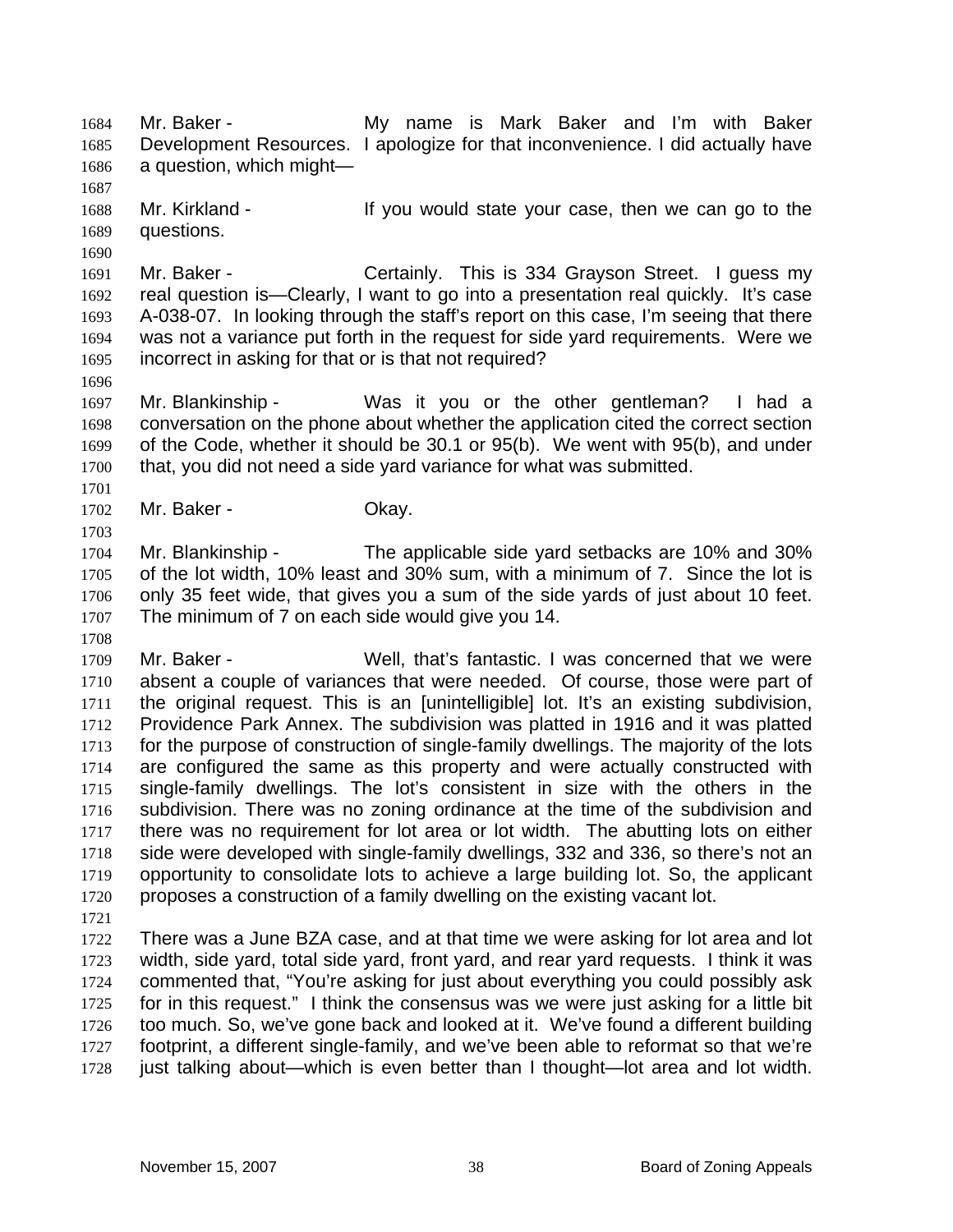Those are really the two features of the site that we can't negotiate any further than what they currently are. 1729 1730

1731

1732 1733 1734 1735 1736 1737 1738 1739 1740 1741 1742 1743 1744 1745 1746 In our evaluation, we looked at the threshold question, we looked at the three tests, and this is clearly what Cochran versus Fairfax was all about. It's very straightforward. It's a vacant lot. It was platted for single-family use. The adjacent properties are developed, precluding consolidation. The variance is needed really to allow any beneficial, any use of the property. In our opinion, that gets us over the hurdle on the lot area and lot width issues. And then, of course, the three tests. The property is exceptionally shallow and it's exceptionally narrow as well. It's just a small lot. It is a situation that is not generally recurring, although you could argue that this is fairly common within the adjacent jurisdiction in the City, and the idea of building on smaller lots is not uncommon there. In this situation, it is a unique vacant infill lot. As far as being detrimental to the adjacent property and the character of the district, it's consistent in design to the extent that it can be with the idea of trying to construct a home that's suitable for today's standards and being sold. We're talking about a homeownership opportunity here.

1748 1749 1750 1751 1752 As far as detrimental to adjacent properties, staff did bring up some suggested conditions. They're concerned about the drip line on the adjacent property, the existing tree line. We've agreed to staff's suggestion there and we're willing to agree to the bond to ensure the replacement of any tree that dies within three years of CO.

1753

1747

1754 1755 1756 1757 1758 1759 1760 1761 The only modification, we did mail over a brief letter that just adds some flexibility within the concept of limiting the construction to that which was shown in the application, because we didn't give a lot of detail. In other words, it doesn't say what the siding materials are; it doesn't say what the foundation materials are those sorts of things. So, I created a list just talking about roofing material; siding material; the type of railings and some options there; porch roof; foundation, which would be a crawl space block with brick veneer front; porch columns, porch flooring; and interior flooring. Did you receive this list?

1762

1765

1763 1764 Mr. Blankinship - I did receive it and I did not have an opportunity to review it.

1766 1767 1768 1769 1770 1771 1772 1773 1774 Mr. Baker - **Well, just quickly, it was, from a roofing standpoint**, fiberglass shingles or 20-year asphalt shingles. From a siding standpoint, it was hardiplank or vinyl. From a porch railing standpoint, its iron, fiberglass, vinyl, PVC, or wood. From a porch roof standpoint, again, fiberglass shingles or 20 years asphalt shingles. Foundation is crawl space with block, and brick veneer front. Porch columns—fiberglass, vinyl, PVC, or wood. Porch flooring fiberglass or wood. And interior flooring—carpet, ceramic tile, or vinyl. The idea is that when you come in and call into question following the building permit, is it substantially the same that those would be the kind of [unintelligible] that we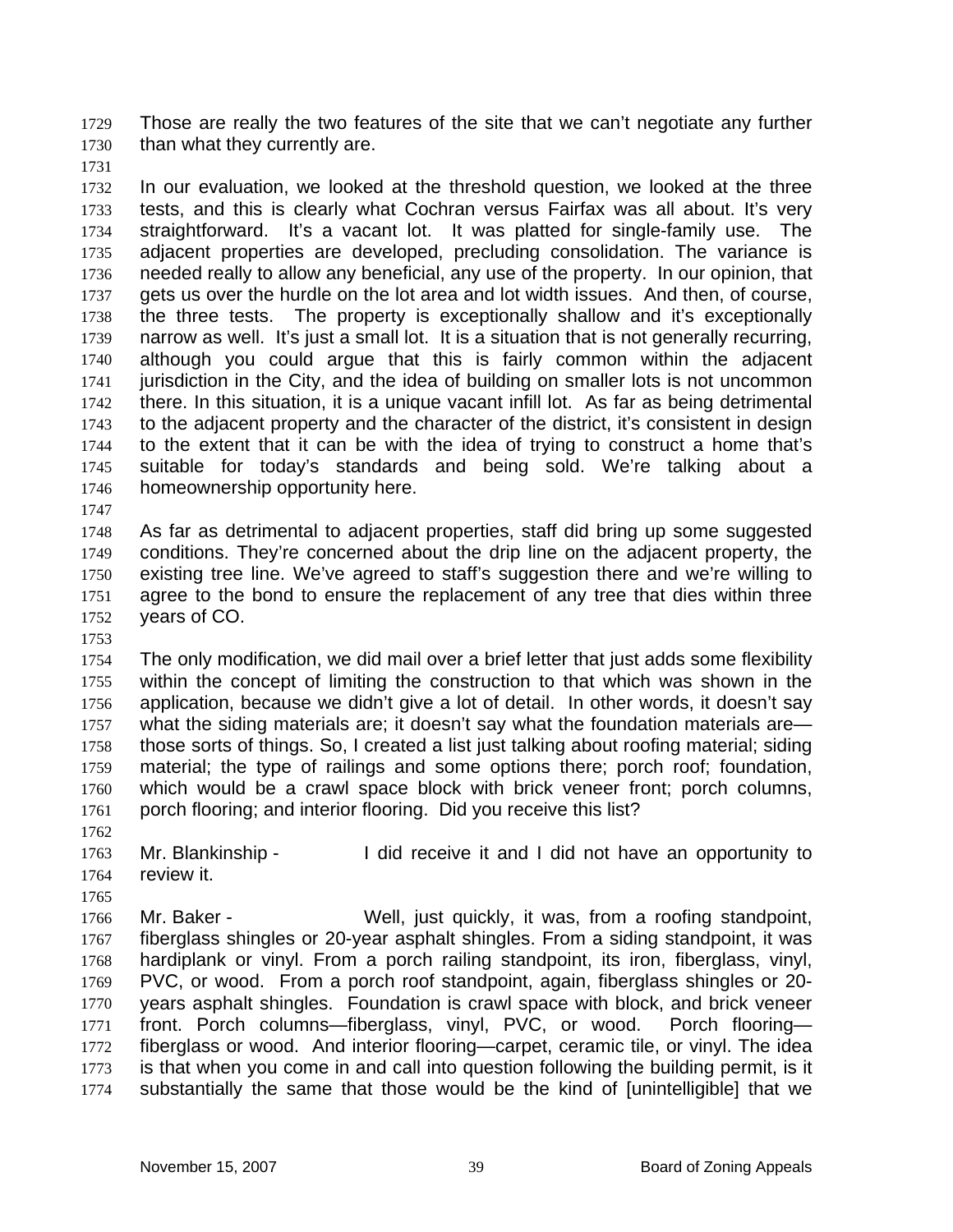would be using and, in a sense, proffering. I know you don't call it proffering with a BZA condition, but. 1775 1776 1777 1778 1779 1780 1781 1782 1783 1784 1785 1786 1787 1788 1789 1790 1791 1792 1793 1794 1795 1796 1797 1798 1799 1800 1801 1802 1803 1804 1805 1806 1807 1808 1809 1810 1811 1812 1813 1814 1815 1816 1817 1818 1819 So, that's essentially it. We feel that we met the threshold question and the three tests, and we thank you for your consideration. Absent this approval, there really is no meaningful use of the property. I guess I can answer questions that you have at this time. Ms. Harris - The Maxe a question. The homes that are on the adjacent sides to this property, do you know the setback that was used for those homes? Mr. Baker - The School Loon't know if I have the setbacks. It seems as though it was five feet or less. Ms. Harris - Wow. Mr. Baker - And we are in the 7-1/2 foot range. We do exceed those. Mr. Blankinship - Side yard setbacks or front yard setbacks? Ms. Harris - Front. I'm sorry, front yard setbacks. Mr. Blankinship - They're roughly 10 feet, according to the GIS. It's not meant to be accurate to the foot, but it puts you in the ballpark. Ms. Harris - The Have you constructed a home like this in similar neighborhoods? Mr. Baker - Of course, I'm a representative for the applicant. My understanding is that they have built a number of homes in this price range in similar neighborhoods. Ms. Harris - Two-story homes in a, basically, one-story neighborhood. Mr. Baker - I'd have to go and ask. I don't know that they've done a two-story in a one-story. I would say that in our initial request back in June, we tried to bring in a bungalow style house, which was as consistent in character— One of the things that you were concerned about is keeping the character consistent with the existing district, so we tried to bring in a bungalow look, front porch across the front. But what happens with a bungalow is that in order to get a meaningful amount of square footage for a new homeownership opportunity in today's market, it led to a footprint that on a lot of this size was apparently not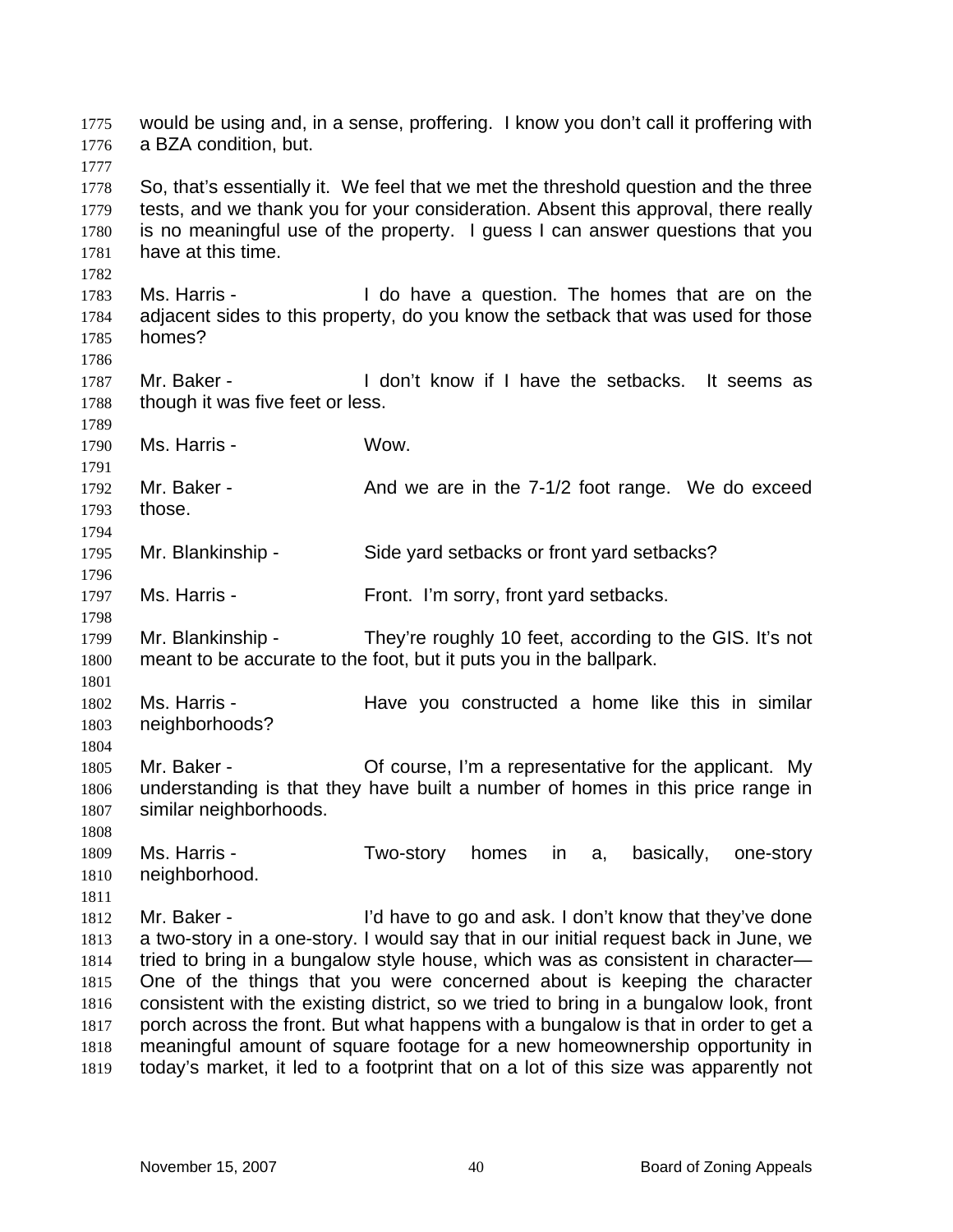desirable based on the number of variances that we had to ask for to get it on there. 1820 1821 1822 1823 1824 1825 1826 1827 1828 1829 1830 1831 1832 1833 1834 1835 1836 1837 1838 1839 1840 1841 1842 1843 1844 1845 1846 1847 1848 1849 1850 1851 1852 1853 1854 1855 1856 1857 1858 1859 1860 1861 1862 1863 1864 1865 Ms. Dwyer - The You were asking for side yard variances as well, weren't you? Mr. Baker - Yes. Ms. Dwyer - For the sake of discussion, if the Commission were willing to grant a variance to the front yard setback so that whatever you put on this lot would be consistent with what's already there, that is, closer to the street than we would allow in a new subdivision, that would give you potentially more square footage for a single-story home. Would that be something you could work with? Mr. Baker - Well, we could certainly look. It would be an exercise of going back and looking for that product that would meet that resulting building envelope. Ms. Dwyer - So, not encroaching on the side yard, but allowing an encroachment in the front yard. Is that what you're kind of thinking, Ms. Harris? Ms. Harris - No, I was just curious as to why pursue the two-story. I did drive by there yesterday, too, and I think it would be a tremendous improvement—on this side of the street anyway—to have a home like this. Whether or not we are going to deviate from the quidelines that much. I don't know, but I think that it would upgrade the neighborhood tremendously. Ms. Dwyer - Do you think it would be better to have a single-story closer to the road that's in line with the existing houses versus a two-story that's much farther back? Ms. Harris - No. I have to answer that quite frankly no, because I think that most of those homes need to be torn down or refurbished in some way. Mr. Blankinship - At that time, they might be rebuilt— Ms. Harris - Exactly. Mr. Blankinship - The Vould also require us to defer and re-advertise, because we did not advertise a front-yard setback. Ms. Dwyer - Yes, I know. Mr. Kirkland - Any other questions? All right. Are we ready to vote here? Can I have a motion to approve or deny or whatever?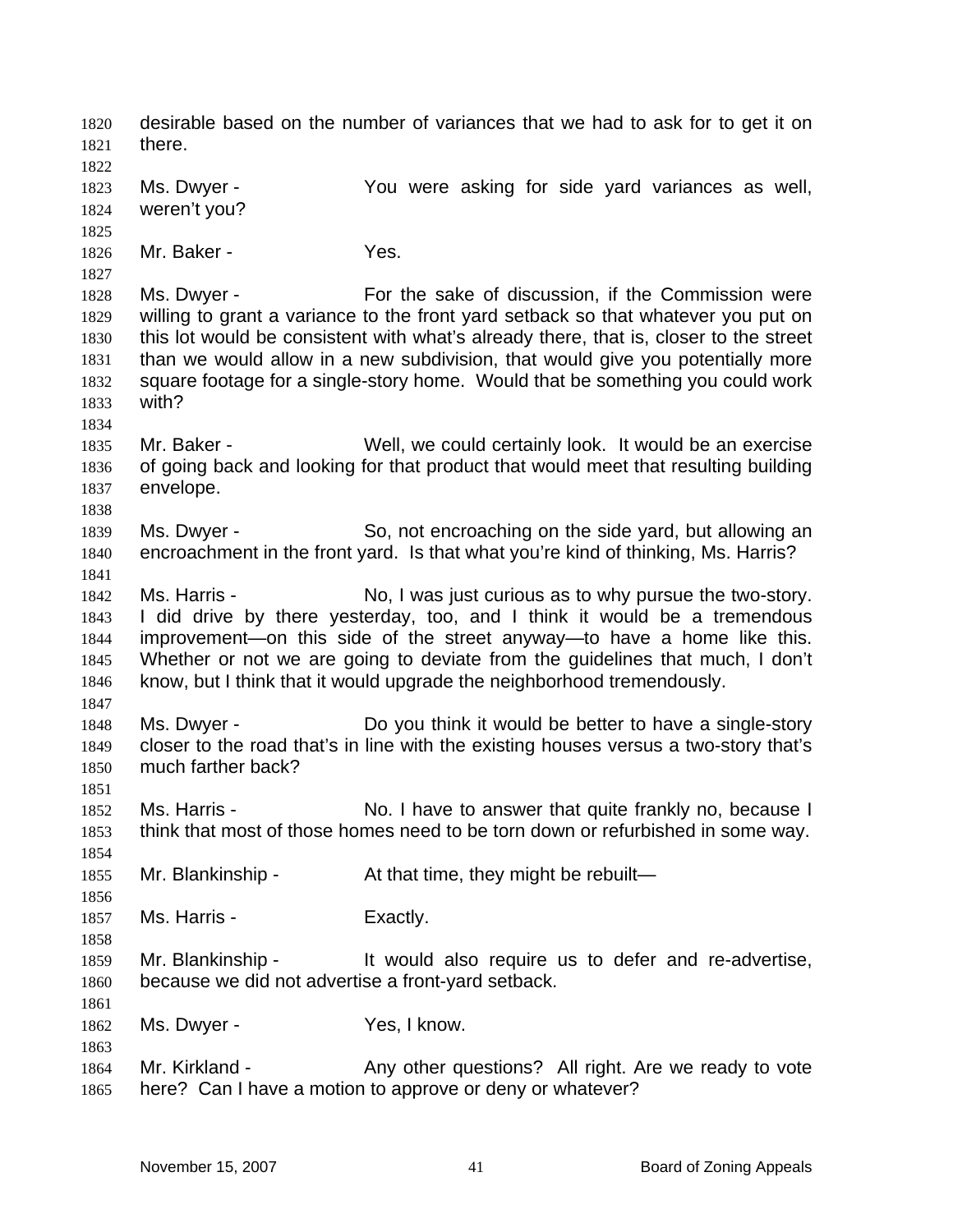1866 1867 1868 1869 1870 1871 1872 1873 1874 1875 1876 1877 1878 1879 1880 1881 1882 1883 1884 1885 1886 1887 1888 1889 1890 1891 1892 1893 1894 1895 1896 1897 1898 1899 1900 1901 1902 1903 1904 1905 1906 1907 1908 1909 1910 **DECISION**  Ms. Harris - The Move that we approve this. When we look at the threshold question as to whether or not this property can be utilized without this variance, it cannot be. And as I've stated earlier, approving this variance would greatly upgrade the neighborhood. Mr. Nunnally - Second. Mr. Kirkland - The Motion made by Ms. Harris, seconded by Mr. Nunnally. All in favor say aye. All opposed say no. The ayes have it, the motion carries. After an advertised public hearing and on a motion by Ms. Harris, seconded by Mr. Nunnally, the Board **approved** application **A-038-07**, Emerald Land Development's request for a variance from Section 24-95(b)(7) to build a onefamily dwelling at 334 Grayson Street (Providence Park Annex) (Parcel 792-737- 9129), zoned R-5, General Residence District (Fairfield). The lot width requirement and total lot area requirement are not met. 1. This variance applies only to the lot area and lot width requirements for one dwelling only. All other applicable regulations of the County Code shall remain in force. 2. [AMENDED] Only the improvements shown on the plan filed with the application may be constructed pursuant to this approval. Any additional improvements shall comply with the applicable regulations of the County Code. Any substantial changes or additions may require a new variance. The following construction options would not be considered substantial changes: a. Roof: fiberglass shingles or 20-year asphalt shingles b. Siding: hardiplank or vinyl c. Porch railing: iron, fiberglass, PVC, iron or wood d. Porch roof: fiberglass shingles or 20-year asphalt shingles e. Foundation: crawl space (block with brick veneer front) f. Porch column: fiberglass, PVC, iron or wood g. Porch column: fiberglass or wood h. Interior flooring: carpet, ceramic tile or vinyl 3. If construction of the proposed dwelling results in damage or death of any of the trees along the southern property line (adjoining 332 Grayson Street) within three years of the issuance of a certificate of occupancy, the developer shall remove the dead trees and replace them with trees of a species approved by the Planning Department, at least 2.5 inches in caliper. Prior to the issuance of a certificate of occupancy, the applicant shall submit a bond in the amount of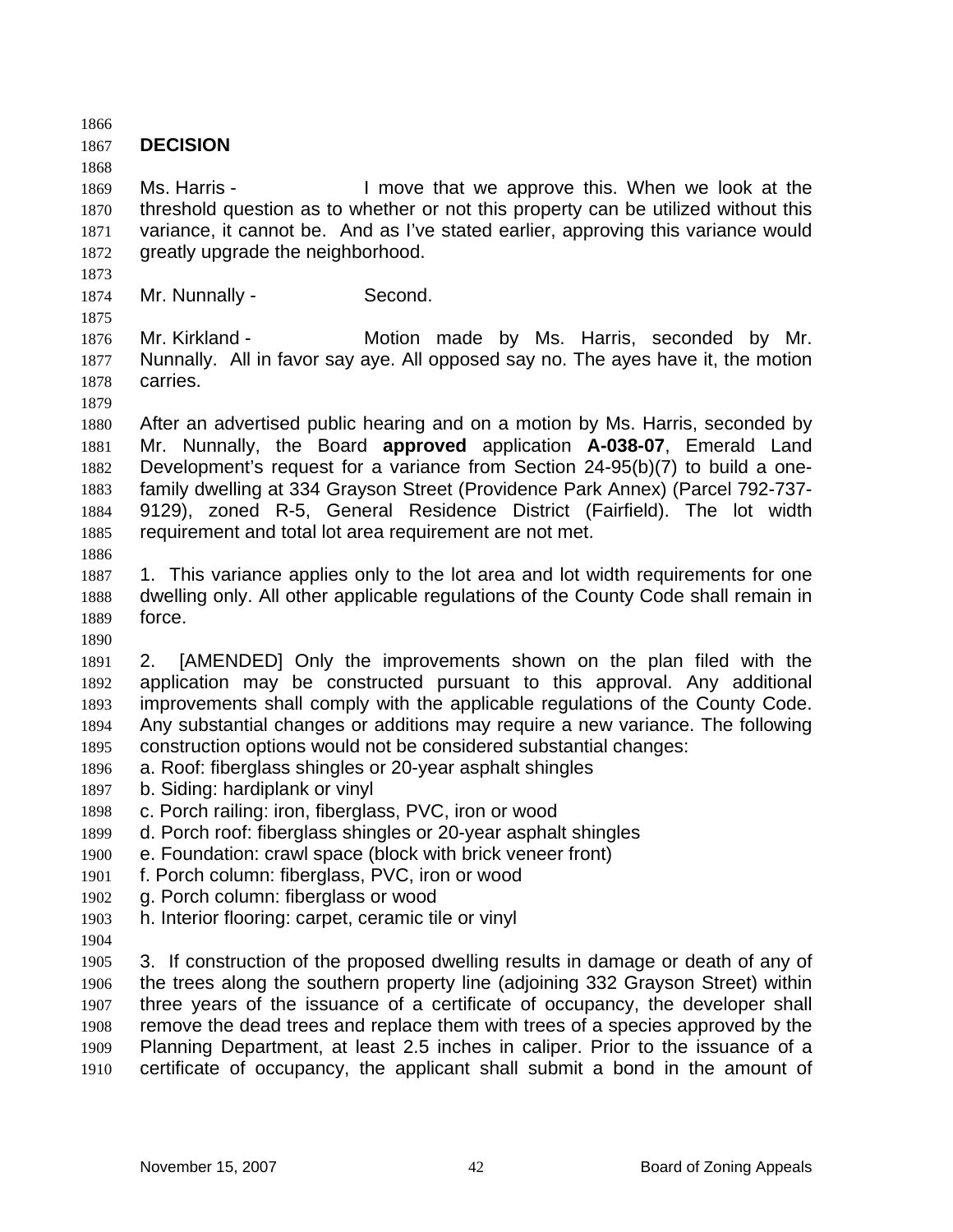\$4,000, in a form acceptable to the County Attorney, to ensure compliance with this condition. 1911 1912 1913 1914 1915 1916 1917 1918 1919 1920 1921 1922 1923 1924 1925 1926 1927 1928 1929 1930 1931 1932 1933 1934 1935 1936 1937 1938 1939 1940 1941 1942 1943 1944 1945 1946 1947 1948 1949 1950 1951 1952 1953 1954 1955 1956 4. If construction will disturb more than 2,500 square feet of land, prior to land disturbance, an erosion and sediment control plan must be submitted to the Department of Public Works for review and approval Affirmative: Dwyer, Harris, Kirkland, Nunnally, Wright 5 Negative: 0 Absent: 0 Mr. Kirkland - All right. I believe we have a set of minutes here we need to look at. Mr. Nunnally - Let me get this off right quick, Mr. Wright. Page 1, line 15. I don't know what I was supposed to have said there. I think I said, "Oh no," or something like that. Ms. Dwyer - We can strike that. Mr. Wright - Thought you were just surprised. Mr. Nunnally - And then on line 24 I said, "Thank you, you were a great Vice President." It should have been "Chairman," and I don't know what I said. But anyway, change that to "Chairman." And that's it. Mr. Kirkland - All right. Mr. Wright, you had some. Mr. Wright - Yes, page 9, line 390, the first word. "That's your responsibility, not the County's." It says, "Any building ought to have a surveyor." I thought it should have been, "Any builder ought to have a surveyor." I don't guess it makes a whole lot of difference. Mr. Kirkland - Any others? Ms. Dwyer - I have one on 35, line 1583, "Of course, that would lead us." And I think it's, "to the time of the effective date of the chapter," instead of "at the time of the effective date of the chapter." So, change "at" to "to." Mr. Kirkland - Next one? Ms. Dwyer - That's it. Ms. Harris - Page 48, line 2147. Just one minute. I have to find the page myself. Applicants. It's just an "s" there; it's no apostrophe "s."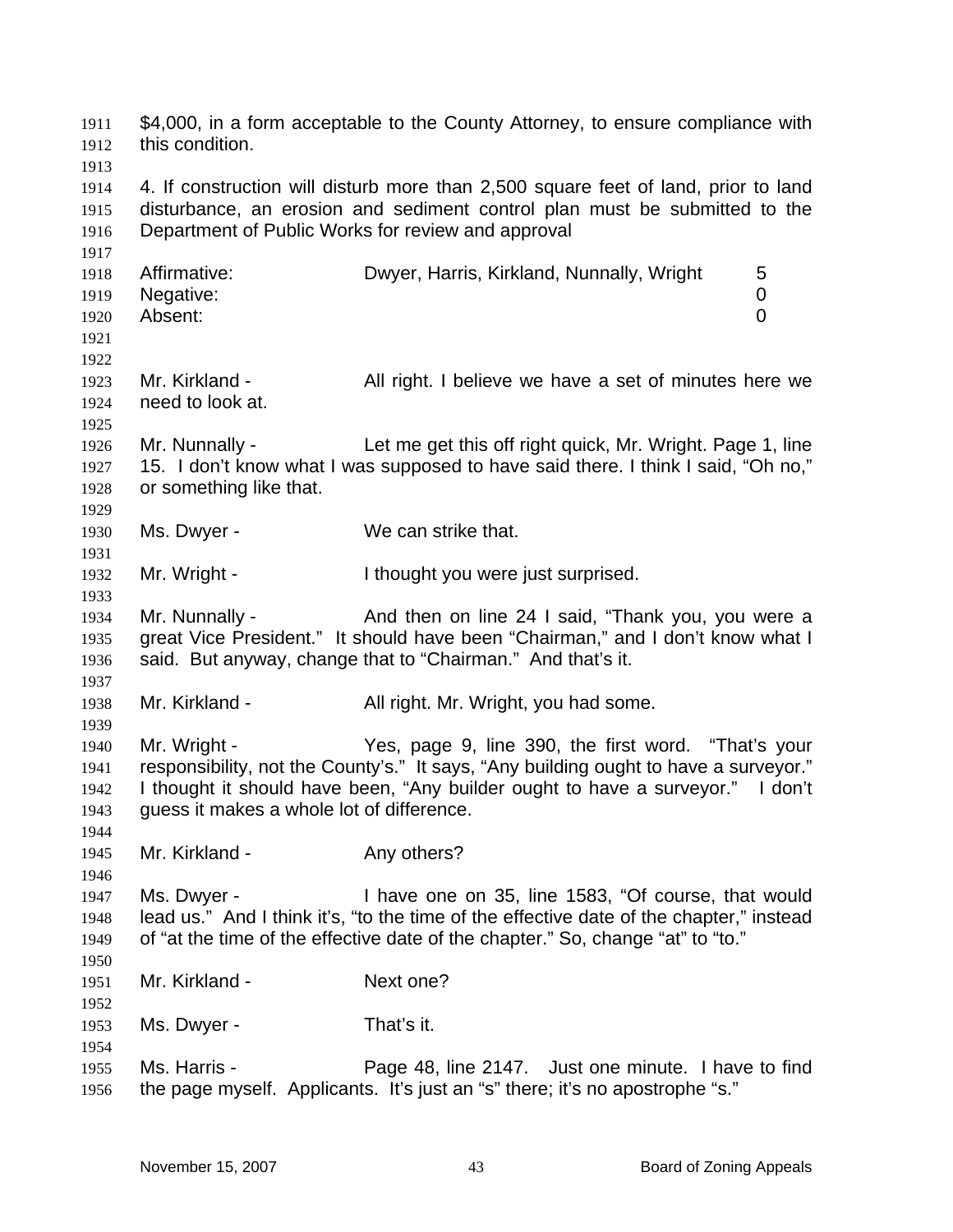| 1957                                         |                                                                |                                                                                                                                                                                                            |                          |
|----------------------------------------------|----------------------------------------------------------------|------------------------------------------------------------------------------------------------------------------------------------------------------------------------------------------------------------|--------------------------|
| 1958<br>1959                                 | Mr. Kirkland -                                                 | We're really getting dramatic on that.                                                                                                                                                                     |                          |
| 1960<br>1961                                 | Ms. Harris -                                                   | We are. It's the teacher in me coming out.                                                                                                                                                                 |                          |
| 1962<br>1963                                 | Mr. Kirkland -<br>them as changed?                             | Any other corrections? Do I have a motion to approve                                                                                                                                                       |                          |
| 1964<br>1965<br>1966                         | Mr. Nunnally -                                                 | So moved.                                                                                                                                                                                                  |                          |
| 1967<br>1968<br>1969                         | Ms. Harris -                                                   | Second.                                                                                                                                                                                                    |                          |
| 1970<br>1971<br>1972<br>1973<br>1974         | Mr. Kirkland -<br>2007 meeting of the Board of Zoning Appeals. | Motion made by Mr. Nunnally, seconded by Ms.<br>Harris. All in favor say aye. All opposed so no. The ayes have it, the motion<br>carries. The Board approved the minutes as corrected from the October 25, |                          |
| 1975<br>1976<br>1977<br>1978<br>1979         | Affirmative:<br>Negative:<br>Absent:                           | Dwyer, Harris, Kirkland, Nunnally, Wright                                                                                                                                                                  | 5<br>0<br>$\overline{0}$ |
| 1980<br>1981<br>1982                         | motion to say let's go home?                                   | Mr. Kirkland: Any other business to come before this Board? If not, can I have a                                                                                                                           |                          |
| 1983<br>1984<br>1985                         | Mr. Nunnally -                                                 | I move we adjourn.                                                                                                                                                                                         |                          |
| 1986<br>1987                                 | Mr. Wright -                                                   | Second.                                                                                                                                                                                                    |                          |
| 1988<br>1989<br>1990<br>1991                 | Mr. Kirkland -<br>motion carries.                              | Motion made by Mr. Nunnally, seconded by Mr.<br>Wright. All those in favor say aye. All the opposed say no. The ayes have it, the                                                                          |                          |
| 1992<br>1993<br>1994<br>1995<br>1996         | Affirmative:<br>Negative:<br>Absent:                           | Dwyer, Harris, Kirkland, Nunnally, Wright                                                                                                                                                                  | 5<br>0<br>$\mathbf 0$    |
| 1997<br>1998<br>1999<br>2000<br>2001<br>2002 | 2007 meeting.                                                  | There being no further business, the Board adjourned until the December 20,                                                                                                                                |                          |